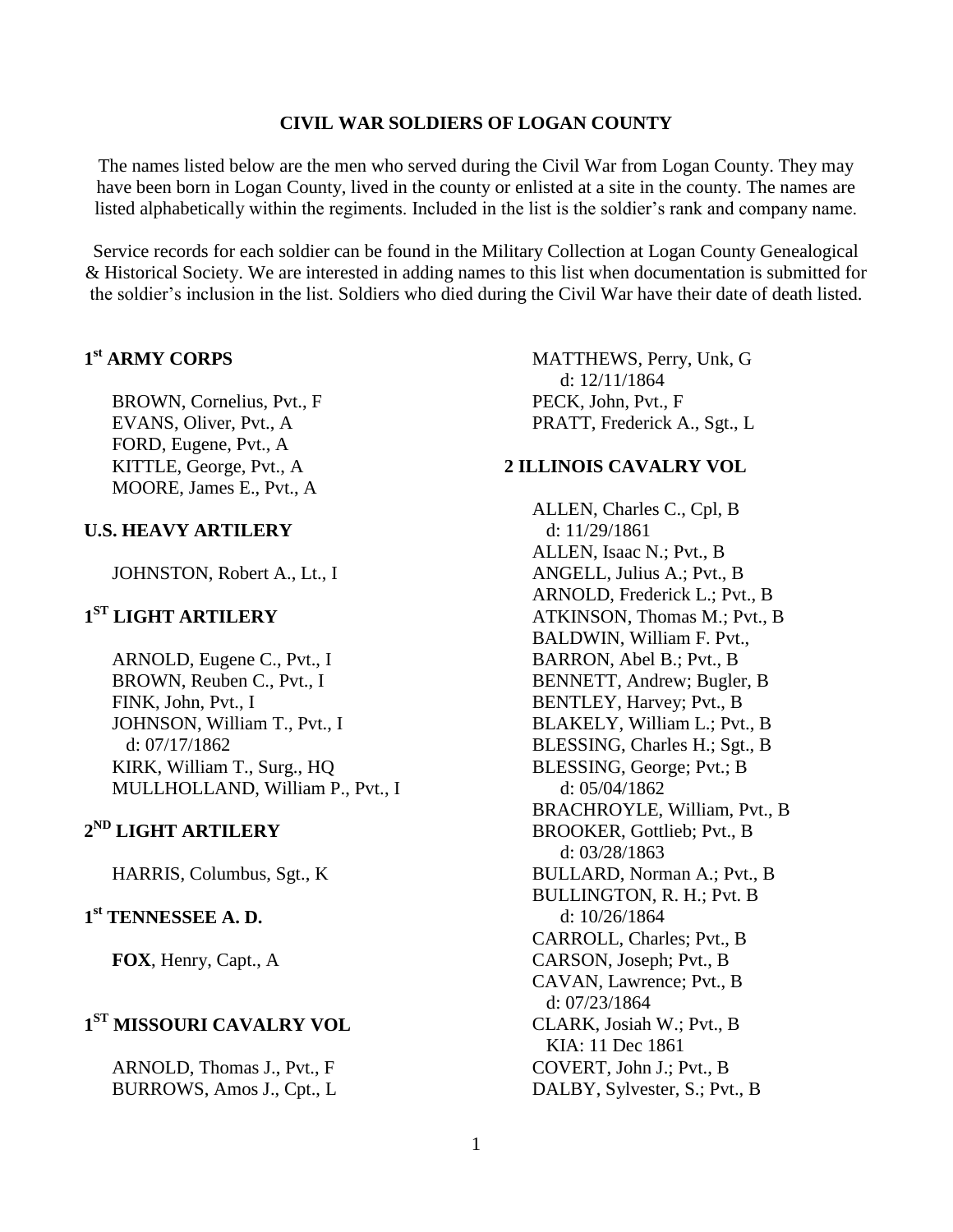DALZELL, Andrew C.; Pvt., B DALZELL, Howe, Pvt., B DALZELL, John T.; Cpl., D d: 05/17/1865 DAVIDSON, William; Pvt., K d: 10/19/1865 DEMENT, Austin S.; Lt., B DENITZ, Charles; Pvt., B DUNN, Jehiat A.; Pvt., B EBY, John T., Pvt., B EGGLESTON, Moses; Pvt., B EWERT, James; Capt., B FAHNSTOCK, Samuel; Pvt., K FIELDS, Frederick, Pvt., B FLEMMING, George W.; Pvt., B d: 04/30/1862 FOX, John G.; Pvt., B FRANK, Isreal; Sgt, D FREEMAN, Albert; Pvt., B GALLON, John M.; Wag., B GARDNER, Giles C.; Pvt., B GILCHRIST, William; Pvt., B GILLETT, Joseph N. B.; Pvt., B GOFF, Samuel; Pvt., B GORDON, John F.; Pvt., B GORHAM, Alonzo; Pvt., B d: 03/26/1864 GOULD, Horace H., Sgt., B GREEN, William J., Pvt., B HANGER, James W.; Pvt., B KIA: 02/23/1864 HANNAH, William A., Pvt., B HARBISON, Samuel J.; Pvt., B d: 10/10/1865 HARTWELL, George E., Pvt., B HATFIELD, Henry C., Sgt., B HAYS, Adolphus T., Sgt., B HAYS, John W., Pvt., B HEINTZELMAN, George, Pvt., B HOFFMAN, Ferdinand, Pvt., B HOUSTON, Albert P., Pvt., B HOUSTON, James J., Pvt., B HOUSTON, William E. B., Pvt., B HUBBARD, James D., Pvt., B HUNT, William, Pvt., B JEWETT, Christopher C., Pvt., B

JOHNSON, Robert A., Cpl., B KELTNER, Francis M., Pvt., B KEPLINGER, James, Pvt., B KING, James E., Cpl, B KING, Thomas P., Sgt., B KINNE, William L., Bugler, B KLATT, Franklin, Pvt., B LAKIN, Austin J.; Pvt., B d: 03/26/1864 LARISON, Greenberry, Pvt., B LARISON, Samuel H., Pvt., B LARRISON, Thomas J., Maj., S LEONARD, John P., Pvt., B LITTLE, William J., Pvt., B LOOMIS, Martin J., Pvt., B LUNBECK, John M., Pvt., B LYON, Lewis S., Cpl., B/D MADDEN, James, Pvt., B MARTIN, John, Pvt., B MARTIN, John H., Cpl., K MARTINIE, Harvey, Pvt., B/D MARVEL, George, Pvt., B MATLOCK, George, Pvt., B MAYER, George, Pvt., B McCORMICK, Samuel W., Sgt., B McGRAW, Walter, Pvt., B McINTOSH, John G., Pvt., B McINTYRE, William, Sgt., B MEDBERRY, Henry H., Pvt., B MORRISON, Hugh A., Pvt., B MURRAY, John, Cpl., B MUSIC, John R., Pvt., B NELLING, Frederick, Pvt., B NEWELL, Edward, Pvt., B NICHOLS, John L., Cpl., B NOLDER, Charles M., Pvt., B PALMER, David G., Cpl., B PARKER, George W., Sgt., B PARKER, Thomas B., Cpl., B PIERCE, Milo L., Pvt., B/D PRICE, John W., Sgt., B REAM, David L., Pvt., B REED, Henry J., Pvt., B d: 11/27/1864 REEVES, Francis M., Pvt., K RICE, Henry H., Pvt., B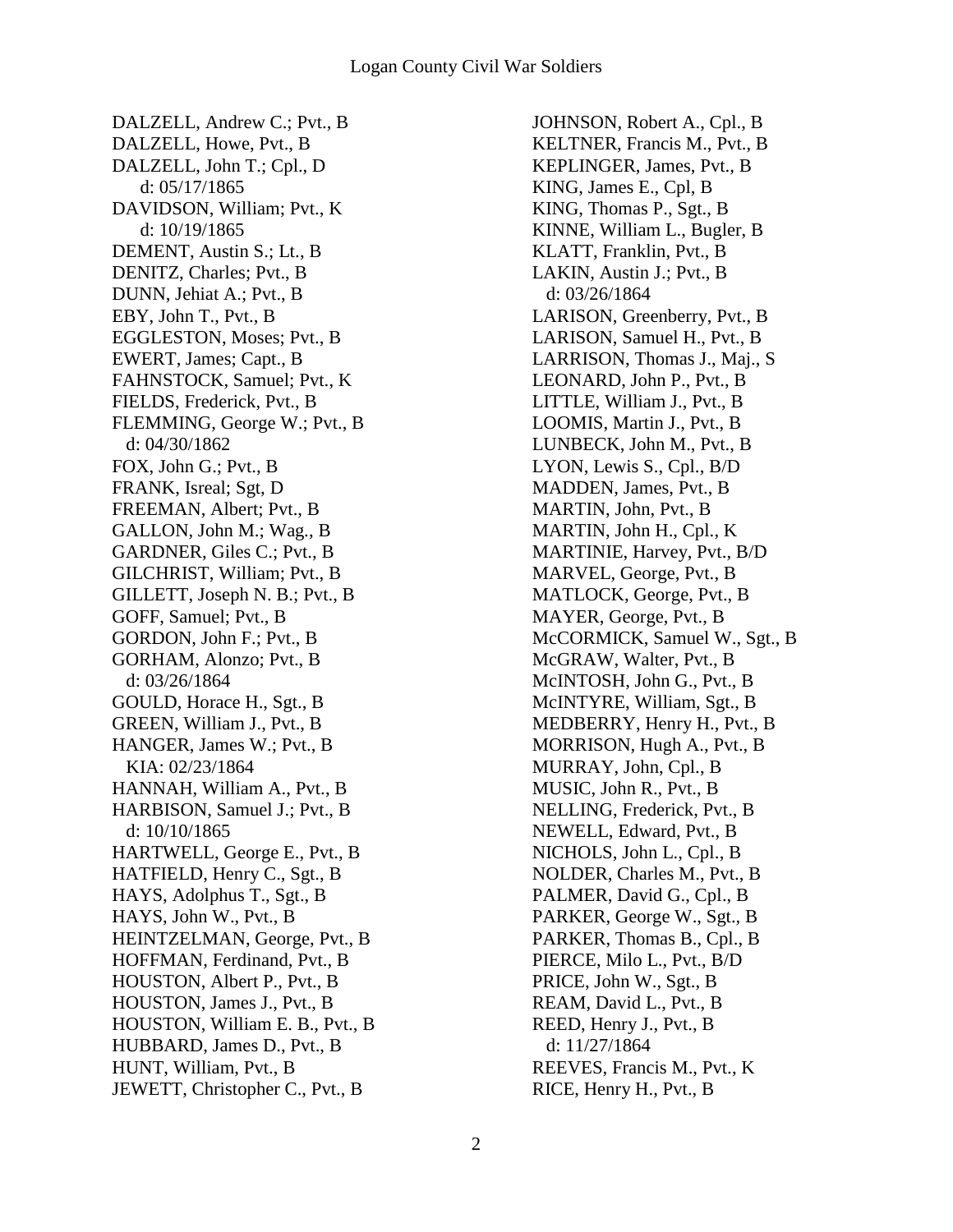SEIDERMAN, August, Pvt., B/D SHERMAN, Frank, Pvt., B SHIRLEY, John W., Pvt., B SHIRLEY, Oliver A., Pvt., B SHIRLEY, Thomas J., Lt., B SIMPSON, Thomas J., Lt., B SMITH, Thomas J., Pvt., K d: 05/05/1864 SPATZ, John, Pvt., STONE, Alfred U., Lt., B STOUT, William E., Pvt., B d: 05/04/1862 STURGEON, Joseph, Pvt., B SUMNER, Oran L., Cpl., B TAYLOR, Charles B., Pvt., B TAYLOR, William A., Cpl., B TENNEY, Jerome, Lt, B TOMLINSON, John A., Pvt., B d: 06/01/1863 TROTT, Isaac C., Pvt., B d: 09/15/1864 TROTT, Walter C., Pvt., B VANDERHOFF, Francis H., Pvt., B WEAVER, Alexander, Pvt., B WOLF, Washington, Pvt., B WREN, William, Pvt., B

### **3 RD ILLINOIS CAVALRY VOL**

GASTON, James H., Pvt., D d: 04/06/1865 GORDON, Edward S., Pvt., G d: 05/01/1985 LANPHERE, Albert H., Surg., HQ NELLING, Frederick, Pvt. G ROACH, Alfred, Pvt., G d: 08/30/1865 TOOMEY, William, Pvt., G

### **4 TH ILLINOIS CAVALRY VOL**

AGAR, Wilson, Pvt., H BRADLEY, Edgar W., Cpl., H BROWER, Wykoff, Pvt., H CALKINS, Jesse H., Pvt., H CALLON, William P., Adj., H

CARROLL, George, Pvt., H d: 03/19/1862 CASS, Alexander R., Cpl., H d: 09/30/1862 COCHRAN, Edward, Pvt., H COLEMAN, Edward, QMSgt., H DUNHAM, James, Pvt., H EICHLER, Charles, Pvt., H FISK, Franklin, Capt., H FOGLE, John, Cpl., H GIBBONS, George, Pvt., H HAMMER, John, Bugler, H HARVEY, Daniel C., Pvt., H d: 12/12/1862 HILLMAN, William, Pvt., H HUGHES, Aswell J., Pvt., H JAMES, Mordecai C., Pvt., H JONES, Samuel, Pvt., H d: 06/23/1864 KEEGAN, Lawrence, Pvt., H KELLY, John F., Pvt., H d: 01/25/1862 KNOUS, John C., Pvt., H KRUM, Charles, Pvt., H LEONARD, Andrew, Pvt., H LONG, Thomas, Pvt., H McCARTY, Edward, Pvt., H McMULLIN, Richard, Pvt., METCALF, Reuben H., Pvt., H MURPHY, William, Pvt., H OTT, Frank, Pvt., H PHINNEY, M. P., Pvt., H SHULTZ, James N., Pvt., H SINDERSON, Charles S., Pvt., H SMITH, Isaac, Pvt., H STAGGERS, Abraham S., Pvt., H STERLING, James S., Sgt., H/B STURGES, Henry Lin, Sgt., H WALKER, Charles, Cpl., H/E WEIDENBACHER, Gustave, Pvt., H WEMPLE, Mindret, Maj., HQ

#### **5 TH ILLINOIS CAVALRY VOL**

DRAKE, Octavus, Sgt., B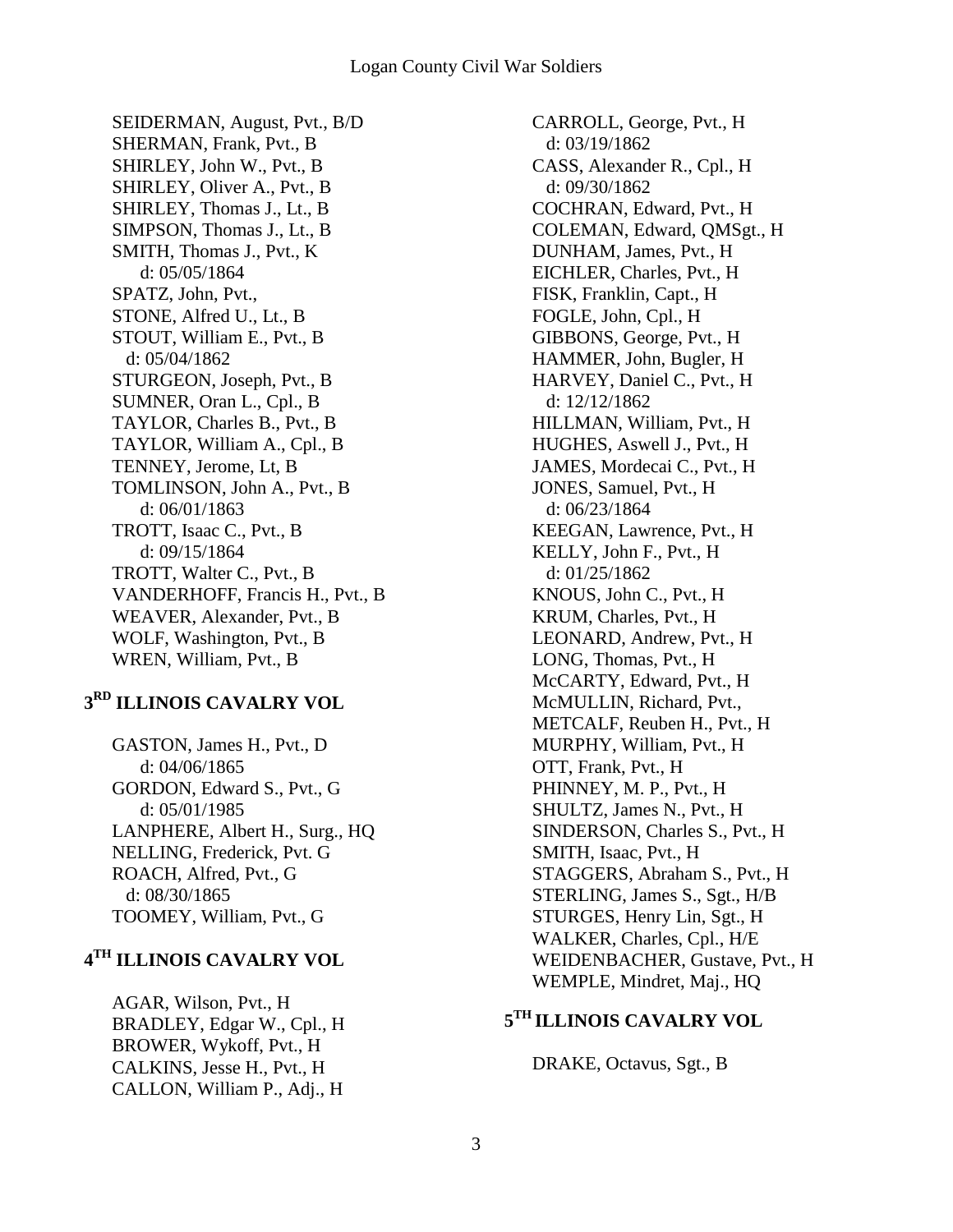# **6 TH ILLINOIS CAVALRY VOL**

STEPHENSON, Quincy, Pvt., M

# **7 TH ILLINOIS CAVALRY VOL**

DAVIS, Elias, Pvt., U KELLY, Charles, Pvt., I McMAHON, Hugh, Pvt., U MORRISON, John, Pvt., U NORTH, Jacob, Pvt., I PAINE, William, Pvt., U PETTYJOHN, Lawson, Pvt., I WORTH, Jacob, Pvt., U

# **9 TH ILLINOIS CAVALRY VOL**

JOHNSON, Samuel, Pvt., U

# **10TH ILLINOIS CAVALRY VOL**

ARRIGHI, Antonio, Pvt. G ASBERRY, Franklin, Pvt., G d: 07/05/1864 BRADEN, Robert W., Pvt., G d: 10/14/1863 CLARK, Brinker, Pvt., H d: : 01/28/1864 DENNING, Matthias, Pvt., G d: 01/03/1864 DRAKE, Henry B., Sgt., G EVANS, Deborn, Pvt., G EVANS, William, Pvt., G FLETCHER, John R., Pvt., A HIBBS, James, Pvt., G HILL, Albert J., Pvt., G HUBBARD, William, Pvt., G HUNTER, James D., Pvt., M d: W 04/16/1864 HUNTER, William S., Capt., G HYDE, James N., Pvt.. M HYDE, William B., Pvt., M LANE, Joseph H., Pvt., I LANTERMAN, John H., Pvt., G LEWIS, Evan M., Pvt., G d: 06/20/1863 LEWIS, Richard T., Pvt., G

LINDAUER, John, Pvt., G d: 09/28/1863 MARTIN, John E., Pvt., I d: 09/03/1863 MARTIN, Samuel, Pvt., I McCUE, Owen, Pvt., G McNALLY, Peter, Pvt., A McNARY, Michael, Pvt., G McVEY, John, Pvt., M MILES, Patrick, Pvt., G OFFINS, Antonio, Pvt., G POLLARD, William, Pvt., G QUINN, Dennis, Pvt., G SAUNDERS, John S., Cpl., G SHERMAN, Henry, Pvt., G SIMPSON, Isaac N., Cpl., G SMITH, Albert T., Pvt., G SMITH, Henry H., Pvt., G d: 12/10/1863 SMITH, John B., Pvt., G SMITH, Marshal, Pvt., G d: 03/04/1862 SMITH, Patrick, Pvt., G SMITH, Sardius, Lt. M STINNET, William W., Lt., G THORN, Azariah, Pvt., G WALLACE, George W., Pvt., M WELSH, John, Pvt., G WOOD, William P., Pvt., A WORLEY, Eli, Pvt., G

# **11TH ILLINOIS CAVALRY VOL**

BICKONY, Absalom, Pvt., F DONOVAN, William, Pvt., F DUNIVAN, John W., Pvt., F DUNIVAN, Samuel G., Pvt., F d: 09/24/1862 DUNLAP, Alexander, Pvt., F d: 06/04/1862 FLEMING, Alexander H., Pvt., C FRALEY, Peter, Pvt., C GOLDSMITH, Hamilton, Pvt., F d: 03/12/1863 HARRISON, William, Pvt., U KANE, John, Pvt., H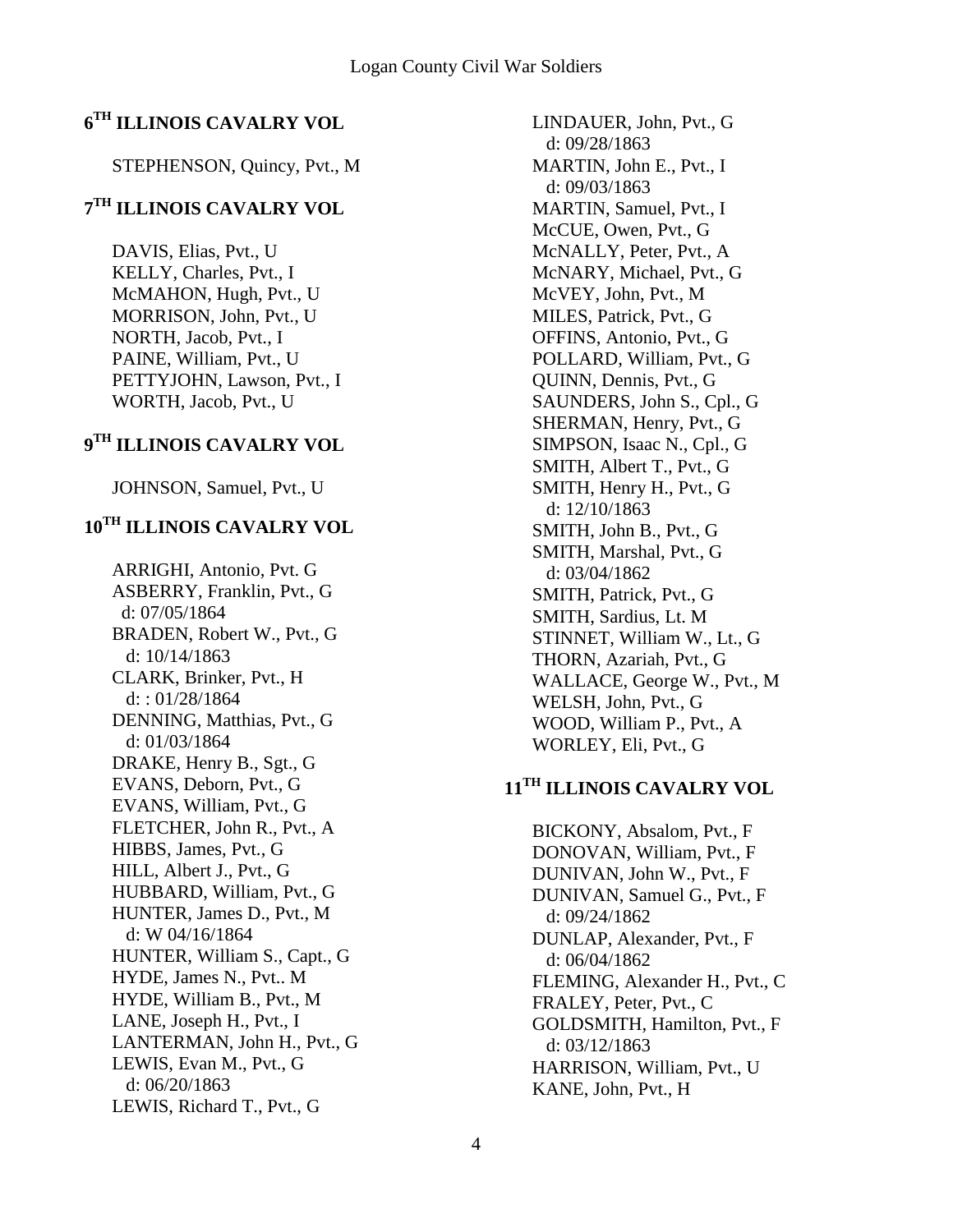LEIGHTON, Benjamin, Pvt., L LEWMAN, Moses T., Lt., C LITTLEPAGE, John, Pvt., C LUCAS, Thomas J., Pvt., C KIA 04/06/1862 SPARKS, James, Pvt., F KIA 04/06/1862 SUMNER, Jefferson, Pvt., F WALKER, David, Pvt. F WALKER, James, Pvt., F d: W 05/25/1862 WALKER, Joseph, Pvt., F WRIGHT, Lycurgus, Pvt., C d: 02/16/1865

# **12TH ILLINOIS CAVALRY VOL**

AGAR, Wilson, QMSgt., I BROWER, Wycoff, Pvt., M COCHRAN, Edward, Cpl., M McCARTY, Edward, Pvt., M

# **13TH ILLINOIS CAVALRY VOL**

CHEEK, John N., Pvt., K MILLER, Benjamin, Pvt., K d: 10/15/1864 WASSOM, James M., Pvt., K d: 09/01/1864

# **14TH ILLINOIS CAVALRY VOL**

BARRICKS, Samuel, Pvt., D K: 06/13/1864 BEAVER, Thomas, Sgt., D BROWN, Josiah, Pvt., D CHAMBERS, Arthur, Pvt., H CHASE, Sumner V., Sgt., D CURRY, Aaron, Pvt., D DESKINS, Rush, Sgt., D FOOTE, Frederick W., Pvt., D GARDNER, James W., Pvt., D GOTTRY, Edward, Cpl., D HENRY, Azor, Sgt., D HOOVER, John L., Pvt., D HOOVER, Thomas J., Pvt., D

KREIGOR, John, Pvt., D d: POW 02/21/1865 LIDDY, Charles, Pvt., D LUCAS, William, Pvt., D LYONS, John, Pvt., D MADIGAN, Joseph, Pvt., D MADIGAN, Thomas W., Pvt., D MERIT, William H., Pvt., D MILLER, Julius W., Lt., D MIKEL, Jacob, Pvt., D MORET, James, Pvt., E MULVANEY, Philip, Pvt., D NEWBERRY, George, Pvt., U NOLTE, Henry, ComSgt., D O'HARA, Edward, Pvt., D PENNY, James, Pvt., E ROBBINS, John, Pvt., D d: 06/07/1864 RUBY, Julius, Pvt., D SEITZ, John, Pvt., D SKINNER, Henry, Cpl., M d: POW 01/04/1865 SMITH, Joseph, Pvt., D TAPP, Lewis G., Pvt., F THOMPSON, John F. K., Sgt., D TROBAUGH, Alfred S., Pvt., D WEAVER, Oliver, BlkS., D WEAVER, Stephen, Pvt., D WEST, Henry, Pvt., D WIBLE, Thomas, Pvt., D WYLIE, Jacob L., Pvt., E

# **15TH ILLINOIS CAVALRY VOL**

ALLEN, Joseph D., Pvt., E DUSTIN, Harry B., Pvt., E

# **16TH ILLINOIS CAVALRY VOL**

ALLEE, Abraham, Capt., K COHAN, Michael, Wag, I LEWIS, James, Pvt., M PETERSON, Martin, Pvt., G VOGEL, Frederick, Cpl., G WHIPPLE, William, Sgt., I d: POW 03/13/1864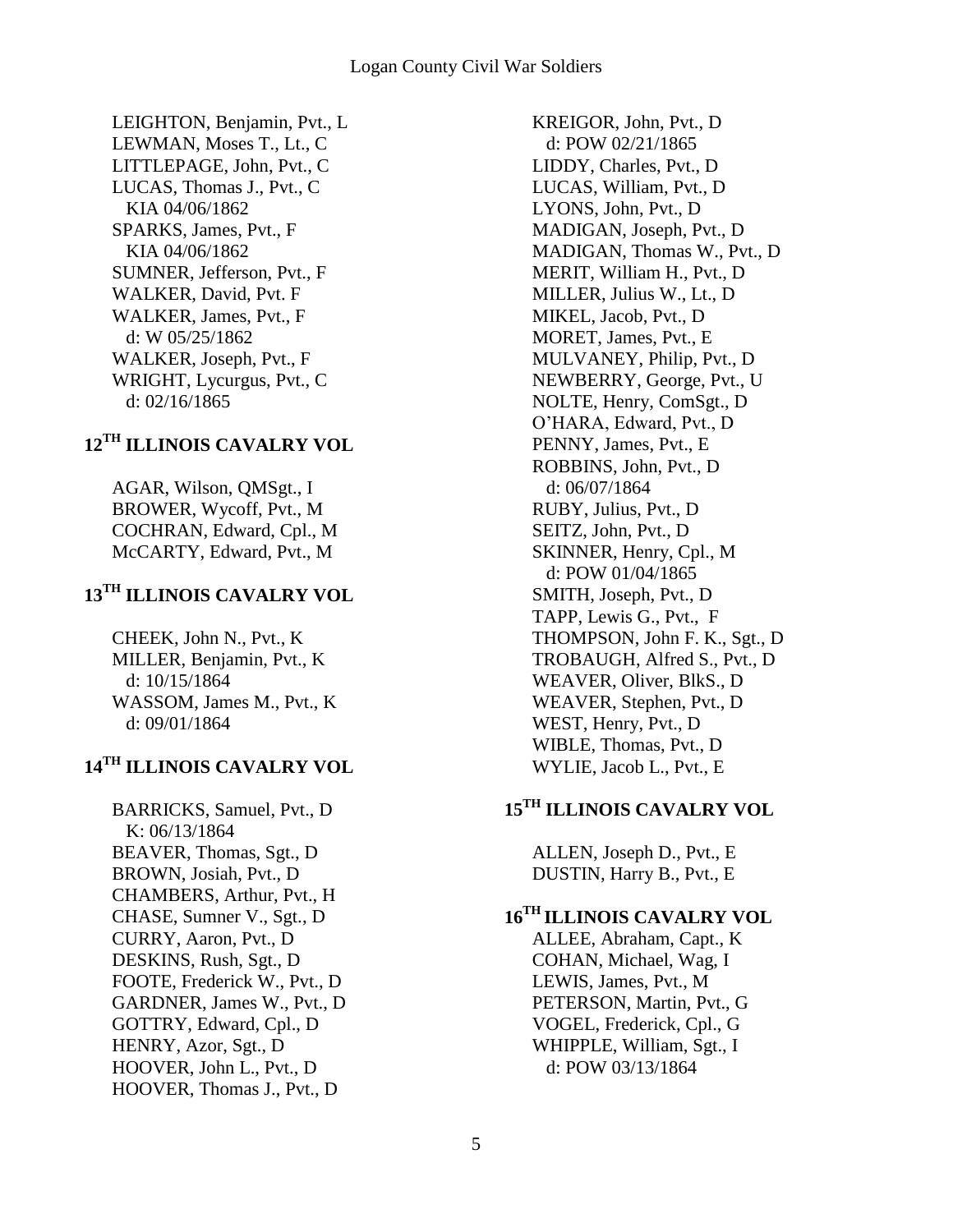### **6 TH MICHIGAN INFANTRY VOL**

#### HAVEN, William, Pvt., U

### **7 th ILLINOIS INFANTRY VOL**

ADAMS, John F., Sgt., H ALBERT, Henry, Pvt., H ALLEN, David L., Pvt., E ALLEN, Frederick S., Pvt., H ALLEN, Levi, Pvt., E KIA 10/05/1864 ALLMAN, James, Pvt., E ALLMAN, Lewis J., Pvt., E KIA 10/05/1864 AMBROSE, Daniel L., Lt., H AMBROSE, William H., Pvt., H ARNOLD, Abner C., Pvt., D ASHEN, John S., Pvt., H ASHEN, Samuel F., Pvt., H BALLARD, George W., Pvt., H BARNES, William A., Pvt., E BARNEY, Coles, Sgt., H BATES, William B., Pvt. H BEAL, Jesse T., Pvt., D BEDDOWS, William R., Pvt., E BERNARD, Lewis H., Pvt., H BERRY, Richard, Cpl., H BIGLER, Henry, Pvt., H KIA 10/05/1864 BIRDSELL, Joseph, Pvt., E BORDWELL, Eleazer G., Sgt., E BORDWELL, Joseph, Cpl., E BOVEE, Archibald M., Pvt., E BOVEEE, John, Pvt., E BOVEE, Nicholas A., Sgt., E BRADSHAW, Fielding, Sgt., D BRADSHAW, William H., Pvt., C BRAUCHER, Allen, Pvt., H d: 01/06/1862 BRENNEN, John, Cpl., D BRENSAUGH, John, Cpl., H BRIER, Jacob W., Mus, E BRIGGS, William H., Cpl., H BROOKS, Edgar, Pvt., E BROOKS, George G., Pvt., E

BROOKS, Lewis B., Pvt., E BROWN, Cornelius, Pvt., H BROWN, Levi K., Pvt., E BROWN, Thomas, Pvt., D BURK, James F., Pvt., E KIA 10/05/1864 BURK, Lewis A., Pvt., E BURKHARDT, Gottlieb, Pvt., H d: W 05/03/1865 BURKHOLDER, Albert M., Pvt., E BURKHOLDER, Leonidas, Pvt., E KIA 10/05/1864 BURROWS, James, Cpl., H BURROWS, John, Pvt., H BURWELL, Abner W., Pvt., E BURWELL, John A., Pvt., E BURWELL, William H., Pvt., E KIA 10/05/1864 BUTSBACK, Sebastian, Pvt., H CAMPBELL, Charles W., Pvt., U CAPPS, Ferdinand S., Pvt. H CAPPS, Henry F., Pvt., H CARR, Samuel P., Pvt., E d: 04/26/1864 CASLER, Clinton, Pvt., H CAYLOR, Thomas, Pvt., H CHURCH, Ira A., Capt., D CLARK, Isaac T., Pvt., H CLARK, John K., Capt., D CLAYTON, John M., Pvt., H COLLUMBER, George H., Pvt., H COMSTOCK, Elijah, Cpl., H CONKLING, Philo H., Sgt., H COOK, Edmund, Pvt., E CREIGHTON, Patrick, Pvt., E KIA 01/12/1864 CRUMBAUGH, Thomas D., Pvt., H CULBERTSON, George D., Pvt., H CURRAN, Michael, Pvt., H CUTLIP, David, Pvt., H DAVIS, Noah H., Pvt. E DAVIS, Elias R., Pvt. H DECKER, John, Wag., E DECKER, Joel, Pvt., E DELANEY, William H., Pvt., E DEMENT, Austin S., Pvt., H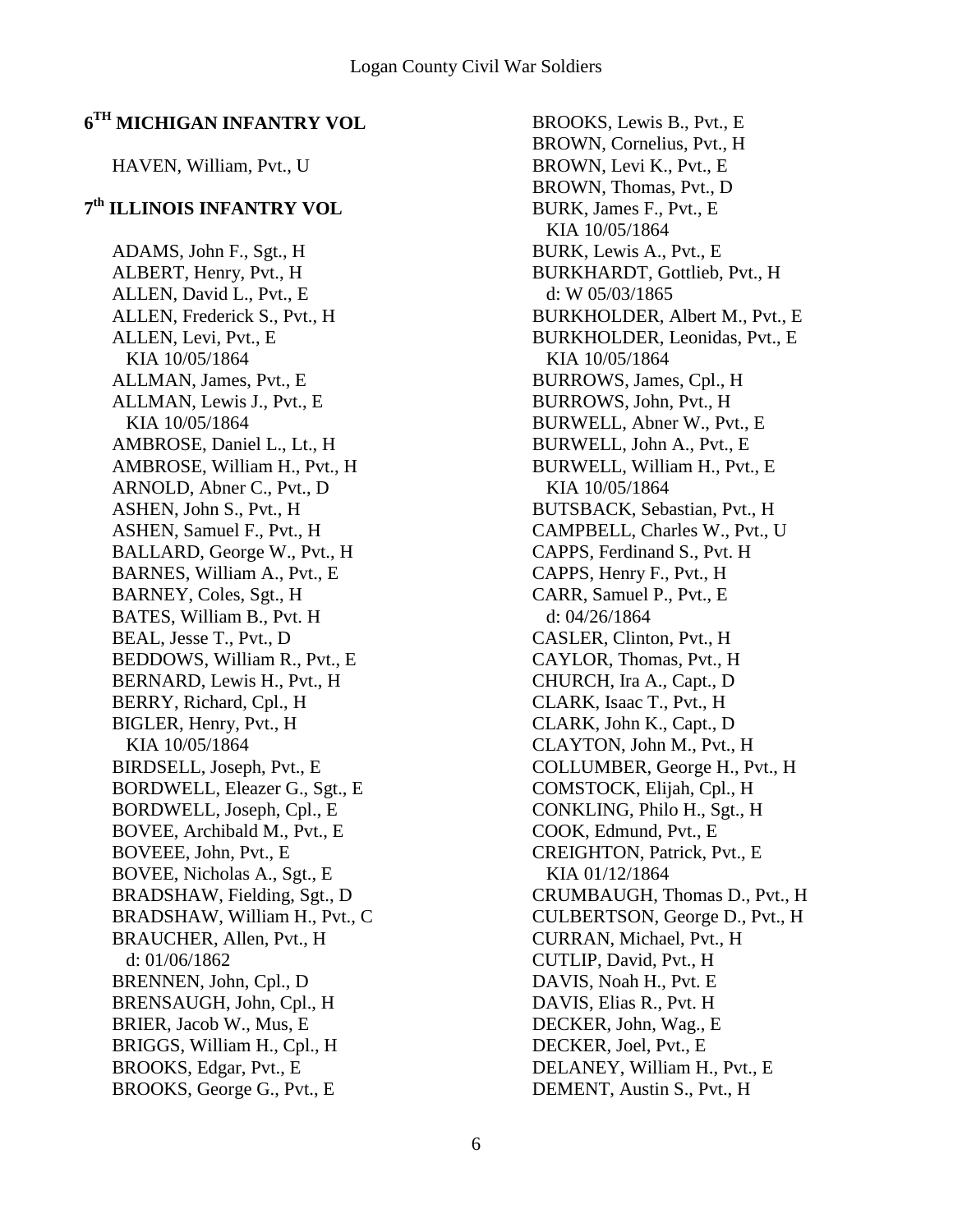DESKINS, Rush, Pvt., E DEVINE, Michael, Pvt., D DILLON, Ezra, Pvt., D d: 12/05/1861 DIVINE, Michael, Pvt., C DONANE, William, Pvt., H DONER, Darius T., Pvt. H DOWELL, Enos, Pvt. H DUANE, William, Pvt., H DUFF, John H., Pvt., H KIA 04/06/1862 DUGAN, David, Pvt., H DUGAN, Elias, Pvt., U d: 02/06/1862 DUTHIE, Alexander P., Pvt., H EDWARDS, Wiley B., Pvt., H EGBERT, William, Pvt., D ELIAS, Lorey, Pvt., E ENGLEMAN, Ureson Q., Pvt., H d: 01/25/1862 ESTABROOK, George H., Maj., E ESTABROOK, Henry N., Capt., D KIA 10/04/1862 ETTERLEIN, John, Pvt., H KIA 10/05/1864 EVELAND, Jasper, Pvt., E EVERSOLL, George W., Pvt., E KIA 10/05/1864 EWING, William L., Pvt., H FAWCETT, A. V., Pvt., E FERGUS, Samuel E., Lt. H FICKES, Alexander A., Sgt., H FISHER, John W., Pvt., H FLETCHER, George W., Sgt., H FLETCHER, William D., Sgt., H FORBES, Abner W., Pvt., E FORBES, John S., Pvt., E FORSYTH, Adam, Pvt., H FORSYTH, Edward L., Cpl., H FOWLER, John, Pvt., H FRENCH, Thomas J., Pvt., H d: 03/04/1864 FRIEND, Harvey B., Pvt., E FROST, John J., Pvt., E d: 12/08/1864

GALBRAITH, Michael F., Pvt., E KIA 10/05/1864 GARDNER, Albert T., Pvt., E GARDNER, Daniel S., Pvt., E GARDNER, Hiram, Pvt., E d: 12/01/1861 GARDNER, I. D., Pvt., E GARDNER, John, Pvt., GARDNER, John D., Pvt., E GARDNER, Thomas G., Pvt., H GERTY, Albert, Pvt., C GIBBS, William, Pvt., H GIBSON, Edward, Pvt., D GILL, Felix, Pvt., H GILLFOIL, Thomas, Pvt., H GLEASON, Andrew, Pvt., H GLEASON, Elijah, Pvt., H GLEASON, Moses, Pvt., H GOLDSMITH, David, Pvt., H GOLTRA, Abraham, Pvt., E GOLTRA, Albert V., SgtM, H GORHAM, Alonzo, Pvt., H GORTY, Albert., QMSgt., C GOSSARD, Alvin P., Pvt., E GOSSARD, Jefferson, Pvt., E GOSSARD, Phillip J., Pvt., E GRAHAM, Richard P., Pvt., H GRIFFEY, Thomas, Pvt., H d: 03/31/1864 GROCH, Jacob, Pvt., H GWYNN, John, Pvt., H GWYNN, Thomas, Pvt., H HACKNEY, Oscar J., Pvt., U HACKNEY, William P., Capt., H HAINES, William, Pvt., D HAINLINE, Allen, Pvt., E HAINLINE, Elias, Pvt., E KIA 02/01/1865 HAINLINE, John F., Pvt., E HAINLINE, Obed, Pvt., E HAINLINE, Presly B., Pvt., E HAINLINE, Sylvester B., Pvt., E HALBERT, Charles W., Pvt., H HALBERT, James M., Pvt., H d: 04/30/1865 HARLESS, David, Pvt., H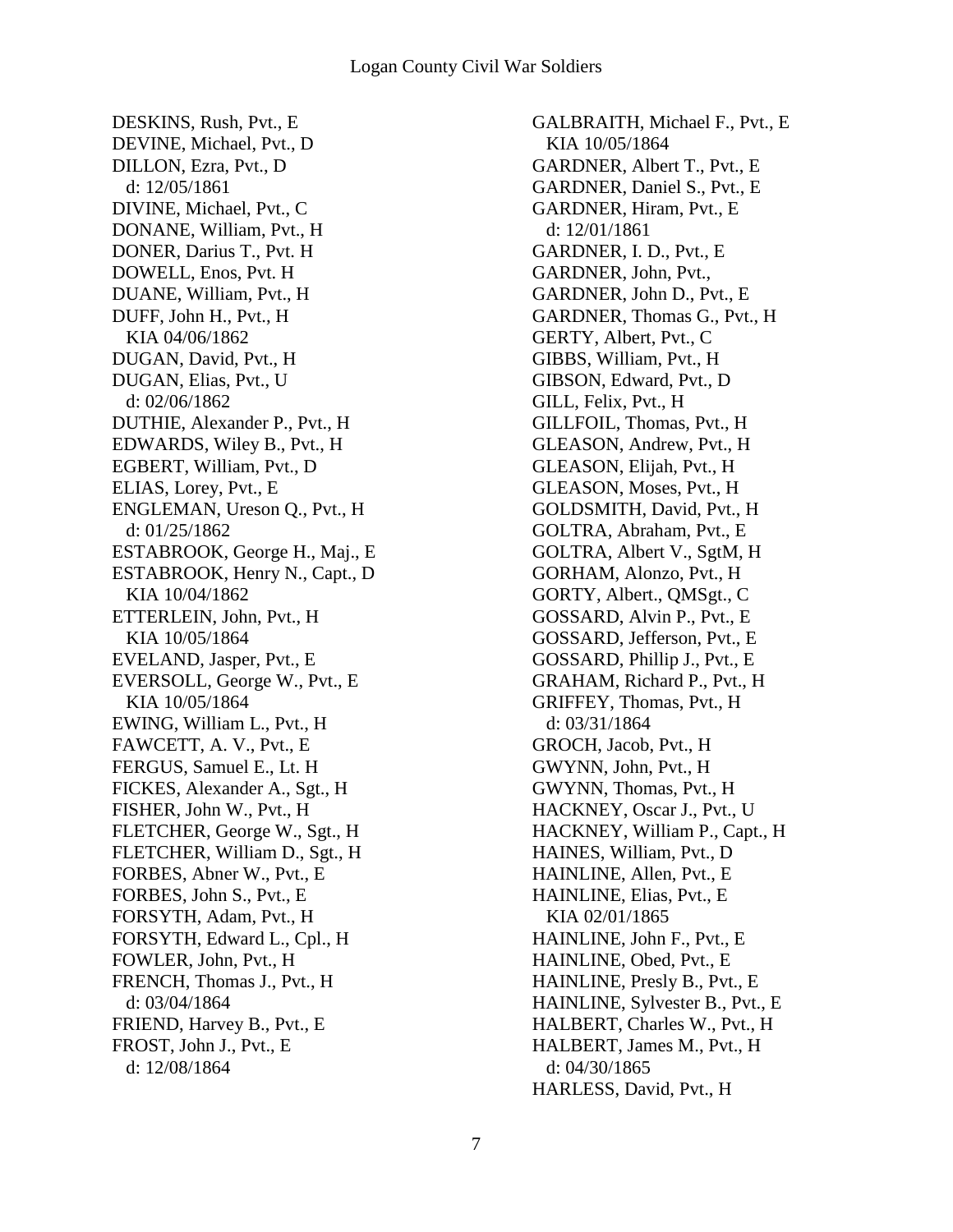HARRINGTON, Charles, Pvt., H HARRINGTON, William, Pvt., D HARRIS, William H., Pvt., D HATFIELD, Owen, Pvt., H HAYS, Adolphus T., Pvt., E HECKARD, Frederick E., Sgt., E HECKARD, William, Cpl., E d: 12/09/1861 HEDGES, James A., Pvt., E HEFT, Peter, Pvt., H HENDRICKSON, Joshua, Pvt., H HENNIGAN, Michael, Pvt., HICKEY, Edward S., Segt, E HICKEY, Michael, Pvt., H HICKOX, John J., Cpl., E d: 06/20/1862 HILL, James, Mus., H HOBLET, Washington, Pvt., H HOBLIT, Timothy, Cpl., H KIA 10/05/1864 HOLBERT, James M., Pvt., H d: 04/30/1865 HOLDEN, Clifford W., Capt., H HOLDEN, William, Mus, H d: 05/22/1862 HOLIDAY, Nathan B., Pvt., H HOLLOHAN, John, Pvt. E HOUSTON, John, Pvt., E d: 11/03/1861 HUGHES, John, Pvt., H HULL, James F., Pvt., E d: 03/24/1864 HURT, Carol J., Pvt., H IDEN, John T., Cpl., H JACOBS, George, Pvt., H d: 06/07/1861 JAMES, William, Cpl., D KIA 10/05/1864 JEWELL, Jesse, Pvt., H JEWELL, William R., Cpl., H JOHNSON, Aaron, Pvt., H JOHNSON, Orson D., Pvt., H JONES, Samuel H., Sgt., E JONES, Samuel, Pvt., E JONES, William R., Sgt, E JUDY, Washington W., Lt, E

KAMPF, Marian R., Pvt., E KIA 10/05/1864 KELLY, William H., Cpl., E KERR, Mathias, Cpl., D KEVE, Emanuel, Pvt., E d: W 04/19/1862 KEVE, Henry A., Pvt., E KITTISON, Charles, Pvt., E d: 06/17/1862 LAKIN, Austin J., Pvt., H LANCASTER, Joseph, Pvt., E LANCASTER, Richard, Pvt., E LANDON, Laban T., Pvt., D d: 11/06/1861 LANE, J., Pvt., E LAWLESS, William E., Pvt., A LEATHERS, William T., Pvt., H LEIGHNER, John K., Pvt., E LEONARD, William, Pvt., E LESLIE, Frank A., Mus, H LOGUE, Bartley, Pvt. E LONG, Frank, Pvt., E LOOMIS, Martin J., Pvt., H LOREY, Elias, Lt., E LOVE, Francis, Pvt., E KIA 10/05/1864 MAGER, John, Pvt. C MALLOY, Edward H., Pvt., H MAY, Thomas, Pvt., H McEVOY, Michael, Pvt., D McGINNIS, David, Pvt., H McILVAIN, Robert, Cpl, E d: 03/05/1862 McKENZIE, James, Pvt., H McKINNON, Andrew, Cpl., D KIA: 04/06/1862 McMAHAN, Hugh, Pvt. H McMAHAN, Joseph, Pvt., H McMAHONEY, Samuel, Sgt., H MEAD, James P., Pvt., E MEYERS, Ernst H., Pvt., H d: W 04/22/1862 MICKLE, John, Pvt., H MILLER, Abraham, Pvt., U MILLER, Ezra M., Pvt., E d: W 01/05/1864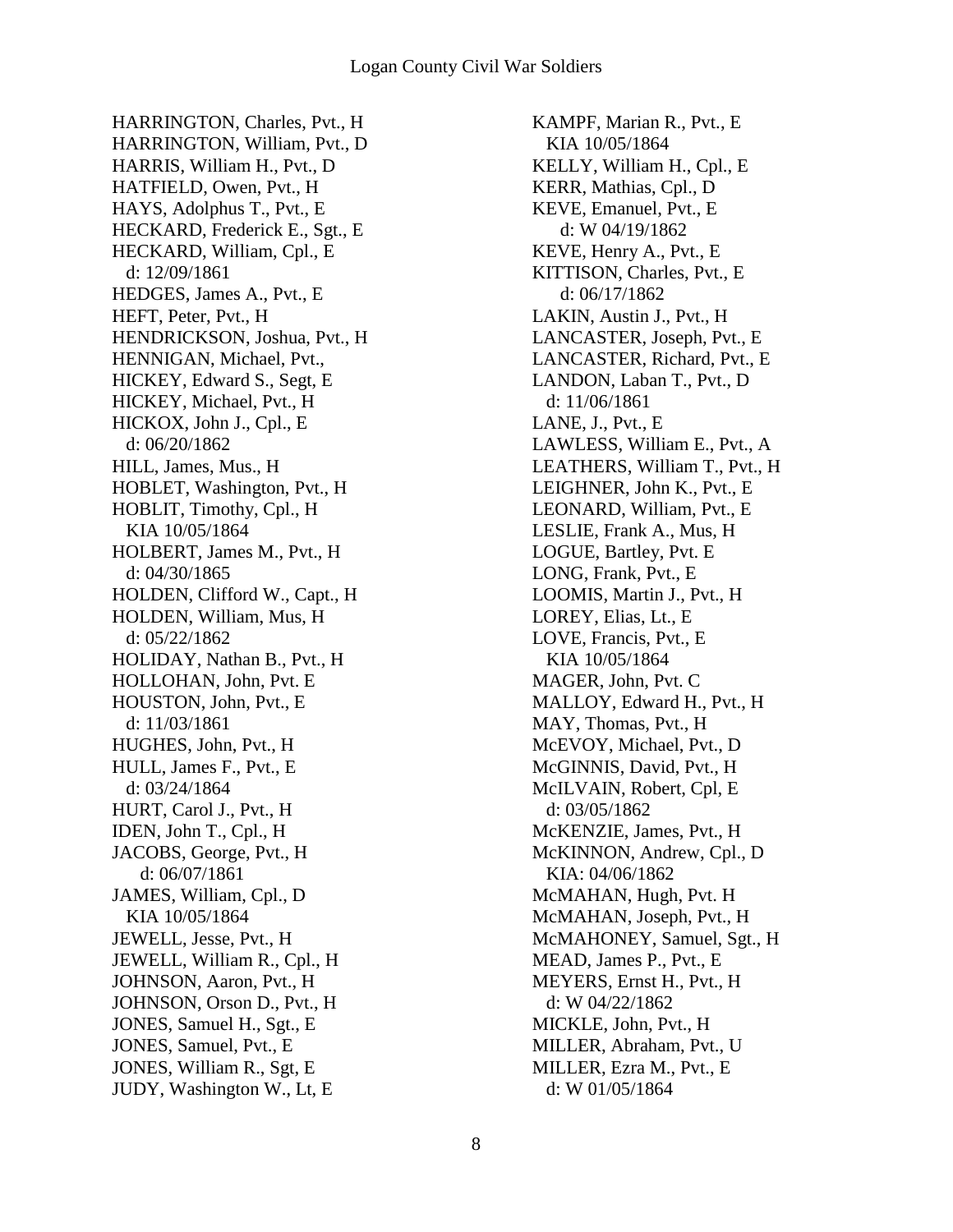MILLER, William H., Lt., E MILLS, Elam, Pvt., H MONNEN, Lewis J., Pvt. D MONTGOMERY, Walter, Pvt. D MOORE, Joseph D., Sgt, E MOORMAN, Louis J., Sgt, C MORROW, John, Pvt., H MOUNTJOY, Henry C., Pvt., E MOUNTJOY, Robert L, Cpl., E MUNSON, Darius C., Pvt., I MURPHY, Daniel, Cpl., D MURPHY, Gideon, Pvt., E d: 04/25/1862 MURRAY, Peter, Pvt., H MYERS, Leo W., Lt., H KIA 04/06/1862 NEWTON, John B., Sgt., E NICHOLS, Edward C., Pvt., H d: W 11/24/1863 NOLAN, John, Pvt., U NORMAN, John, Pvt., E NORRIS, Israel P., Cpl., E OMAY, William T., Pvt., H OMEY, Thomas W., Pvt., H OSENBAUGH, John, Pvt., H PARIS, James S., Pvt., H KIA 10/05/1864 PARKINS, Charles, Pvt., H PARKINSON, Richard, Pvt., H d: 03/14/1862 PARSONS, Robert, Pvt., H KIA 10/05/1864 PATTISON, John M., Pvt., H PAUGH, Peter, Pvt., E d: 01/21/1865 PAYNE, William, Pvt., H PEGRAM, Thomas J., Lt., H PENCE, Daniel, Pvt., H d: 05/11/1862 PENCE, David, Pvt., H PENDLETON, Alfred, H d: 06/25/1861 PENDLETON, Samuel E., Pvt., E PIERCE, Barton W., Pvt., H POND, William, Pvt., E PRATT, Frederick, Pvt., E

PRIMM, Thomas, Pvt., H RADCLIFFE, Theodore, Pvt., E RAMSBURGH, Isaiah, Pvt., U RAYMOND, Seth L., Capt., D RAYMOND, Theodore D., Sgt., D REAL, Jesse T., Pvt., D REED, John C., Pvt., E REEVES, Francis M., Pvt. D REILLEY, William, Pvt., H d: N/A RHODES, Jacob L., Pvt., H RICHARDS, Wallace, Pvt. D RING, Jacob L., Capt., H RINGOLD, John I., Pvt., H d: 04/05/1864 ROBERTS, David, Pvt., E KIA 10/05/1864 ROBINSON, Rayburn, Pvt., H ROBINSON, George, Pvt., E ROBINSON, Solomon, Pvt., E ROBINSON, William B., Pvt., D d: 01/08/1864 ROLES, John P., Pvt., E ROLLOFSON, John L., Mus., D d: 02/08/1862 SHAW, William, Sgt., H SHAWER, William H., Sgt., H SHIELDS, James, Pvt., E d: 03/21/1862 SHIELDS, Robert, Pvt., H SHIRESS, Monroe, Cpl., H SHIVER, William R., Pvt., H SHOEMAKER, Albert, Pvt., H SHUGART, Bradley C., Pvt., E SHUGART, James M., Pvt., E SHUGART, William D., Pvt., E SIDES, David T., Pvt., H SKIVER, William R., Pvt., H KIA 10/05/1864 SMITH, Bernard, Pvt., H SMITH, Charles F., Cpl., H SMITH, Edward, Pvt., H SMITH, John Alexander, Capt., E SMITH, William, Pvt., E, KIA 10/05/1864 SOUTHWICK, J. H., Pvt., D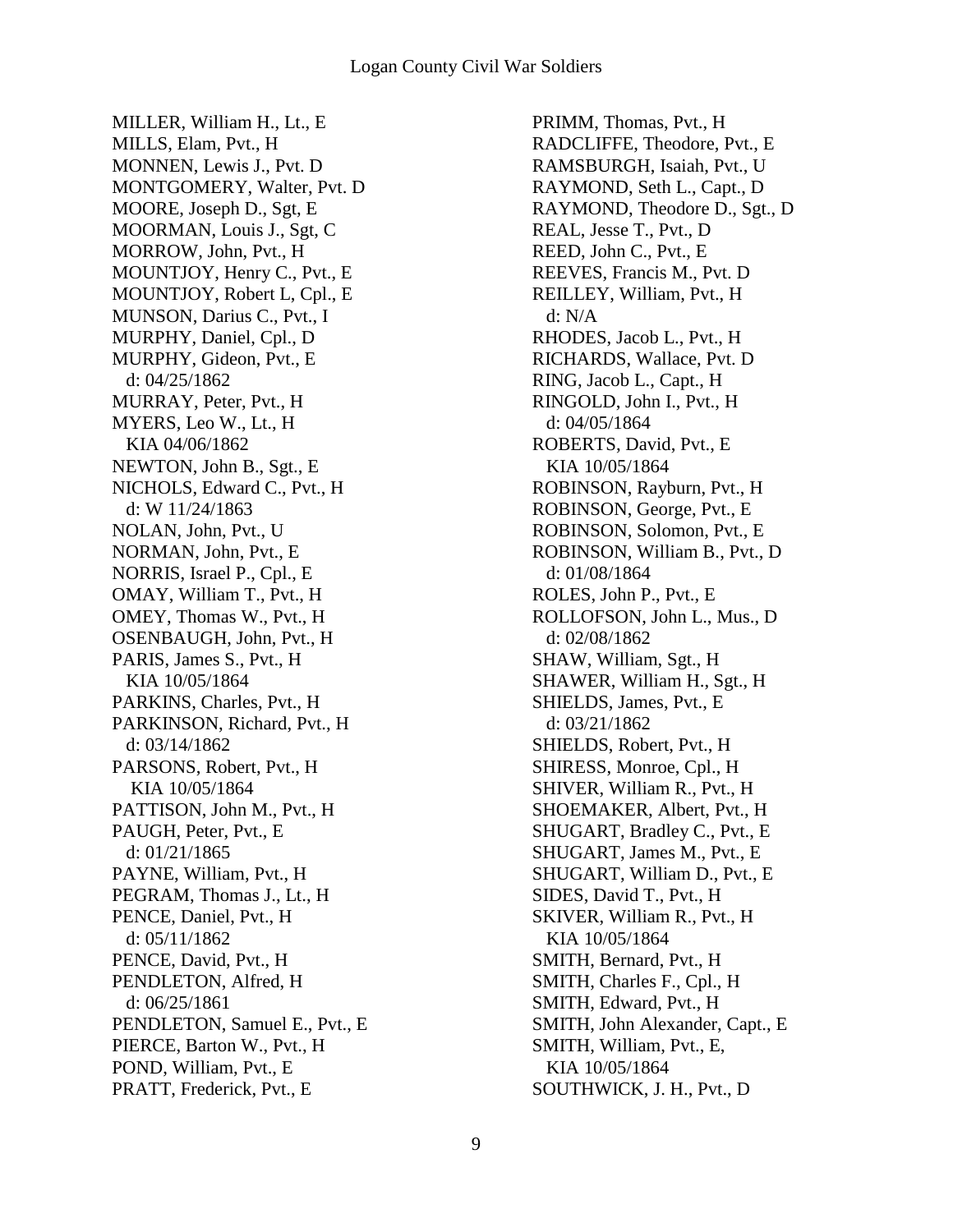SPARKS, James, Pvt., H SPARROW, James M., Pvt., D d: 10/24/1861 SPELLBRINK, George, Mus., Band STAFFORD, William G., Pvt., E STARKEY, John M., Pvt., E d: 01/04/1865 STEERS, Henry, Pvt., E STONE, Curtis C., Pvt., H STRAUSER, William H., Pvt. H STRIKER, Theodore, Pvt., H d: 10/19/1861 STROUD, Lewis C., Pvt., E KIA 10/05/1864 STURGEON, Simpson R., Pvt., H d: N/A SULLIVAN, George, Pvt., E SUMMERS, Calvin A., Pvt., E KIA 10/05/1864 SUTTON, Joseph, Pvt., H d: 01/19/1862 SWALLOW, Daniel E., Pvt., H SWARTWORTH, Andrew, Pvt., H TAYLOR, Charles W., Pvt. H TAYLOR, Thomas, Pvt., H TAYLOR, William F., Pvt., H KIA 10/05/1864 TEFFT, John, Pvt., E KIA 10/03/1862 TERRILL, H. W., Pvt., C THOMPSON, Jesse T., Pvt. THOMPSON, William, Pvt., H THORNTON, Alonzo W., Pvt., E d: 11/26/1861 TODD, Martin L., Pvt., E TODD, William L., Pvt., E TOMBERLIN, William, Pvt., D TOMPKINS, John Q., Pvt., E TUCKER, David M., Pvt., D TURNER, John D., Pvt., H TURNEY, Edward, Pvt., H TURRILL, H. W., Pvt., C URBAN, Charles A., Pvt., H VANDEVENTER, David, Pvt., H VERRY, William E., Pvt., E WALKER, George, Pvt., E

WALKER, James, Cpl., H WALKER, Samuel, Cpl., H KIA 10/05/1864 WALTMAN, Benjamin, Sgt., E d: 07/29/1864 WALTMAN, George T., Pvt., H WALTMAN, James A., Sgt., H WARD, Charles, Pvt., H WARD, Robert, Pvt., H WARFILED, Jerry, Pvt., E WATKINS, Aaron, Pvt., H WATT, John W., Pvt., E KIA 10/05/1864 WATT, Samuel H., Pvt., E WATT, Thomas H., Cpl., E WEIDENBACKER, Gus A., Pvt. H WELDS, George M., Pvt., H WHEELER, Laban, Pvt. H d: 10/04/1862 WHIPPLE, William, Pvt., H WHITE, Francis M., Pvt., U WHITE, John, Pvt., H KIA 10/05/1864 WHITE, William J., Pvt., H KIA 10/05/1864 WHITEMAN, Henry S., Pvt., H WHITEMAN, Job J., Cpl., H WHITEMAN, Robert S., Cpl., H WIKEL, John A., Pvt., E WILLIAMS, George A., Pvt., E WILLIAMS, William H., Pvt., H WILLIAMSON, Thomas A., Pvt., D WILSON, Jenkins, Pvt., H WILSON, John W., Mus., H WILSON, Robert B., Pvt., H d: 09/17/1861 WINCKLE, John M., Pvt., E d: 10/27/1861 WINTERS, Eber J., Pvt., H WOOD, John E., Pvt., H WOOD, Mathias, Cpl, D WOOD, Wesley, Pvt., E d: 11/12/1861 ZLAUSON, Joseph, Pvt. G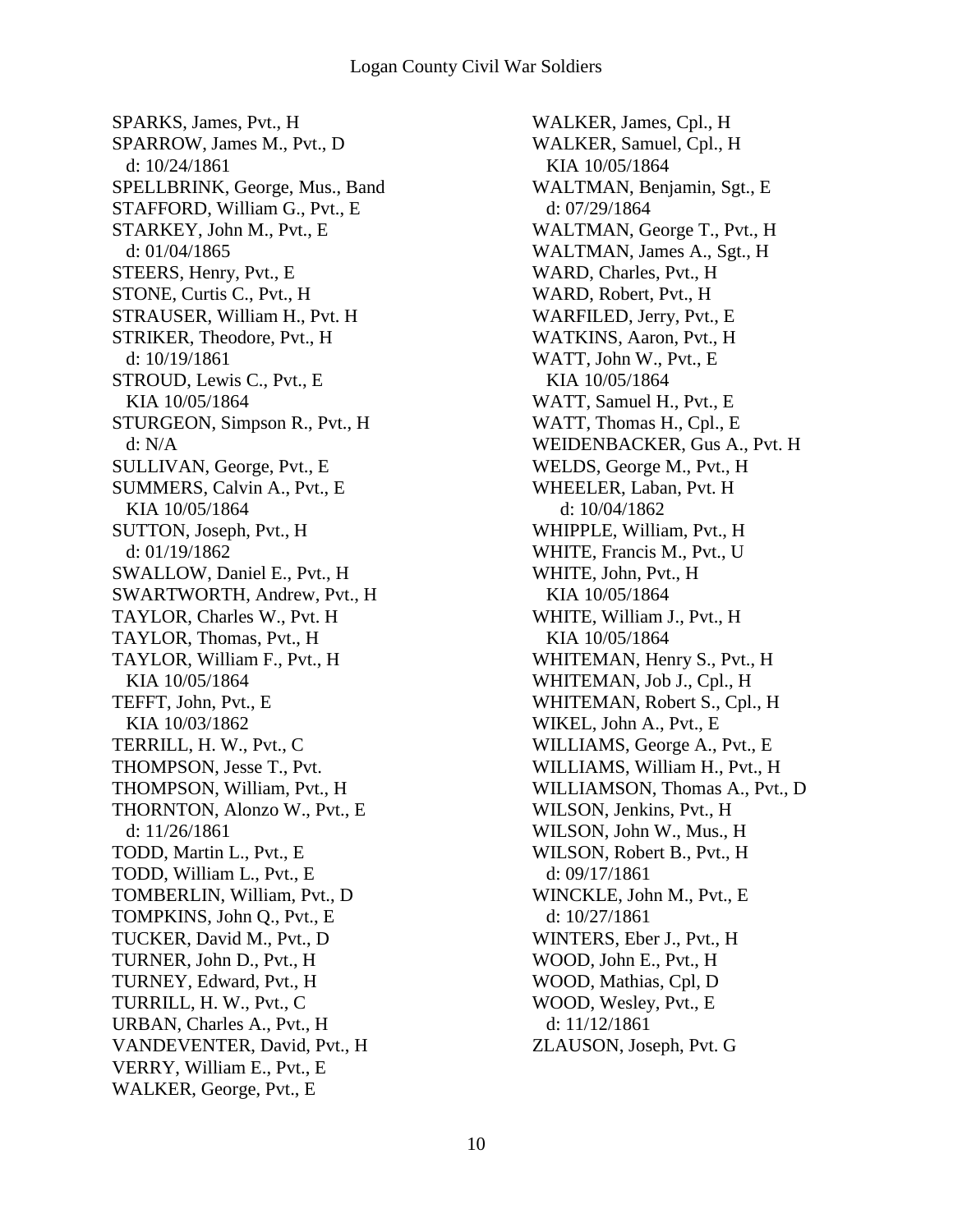### **8 TH ILLINOIS INFANTRY VOL**

DUNCAN, John, Pvt., U HAWES, George W., Pvt., D HAWES, Henry C., Pvt., U MILLER, Frederick, Pvt., F d: 1865 MILLS, Frank B., Pvt., I MUSTERMAN, John T., Pvt., E

### **8 TH MISSOURI INFANTRY VOL**

LYON, Jerome, Pvt., D

### **9 TH ILLINOIS INFANTRY VOL**

BIEBER, John, Sgt., A GAULOCHER, Anton, Pvt., A d: N/A JEBE, Thomas, Pvt., A LAUBER, Ambrose, Pvt., A KIA 04/06/1862

### **10TH ILLINOIS INFANTRY VOL**

CRAVEN, Abijah, Pvt., H

# **11th ILLINOIS INFANTRY VOL**

BENOIT, Joseph, Pvt., U MASTERMAN, John H., Sgt., C

# **11TH MISSOURI INFANTRY VOL**

FLAKES, Jefferson, Pvt., C TURLEY, Theodore, Pvt., B d: 11/10/1861

# **12TH ILLINOIS INFANTRY VOL**

AMBROSE, Levi P., Pvt., G KIA 10/04/1861 DOYLE, Henry, Pvt., B KIA 02/15/1862

### **13TH U.S. INFANTRY VOL**

CURTIS, Charles E., Pvt., U FOREMAN, Nathan, Pvt., U LUCAS, James F., Pvt., U MURRAY, Peter, Pvt., U

### **17TH ILLINOIS INFANTRY VOL**

HAWES, George M., Pvt., G d: 10/27/1865 HAWES, Henry C., Pvt., G MILLS, Frank B., Pvt. G

# **18TH ILLINOIS INFANTRY VOL**

THORN, John, Pvt., C

### **20TH ILLINOIS INFANTRY VOL**

WIGGER, Moses A., Pvt., K

# **21ST ILLINOIS INFANTRY VOL**

ABBOTT, Oliver, W., Pvt., C BASCOMB, William, Pvt., C BECK, George W., Pvt., C KIA 06/22/1864 BENOIT, Joseph, Pvt. C EDEN, Andrew, Pvt., C JONES, Charles, Pvt., C KYLER, Patrick, Pvt. C LAMBERT, Daniel W., Pvt. C MOORE, Ancil, Pvt., C PHILLIPS, Alumbia, Pvt., C KIA 12/30/1862 PHILLIPS, Joseph, Pvt., C ROLLING, Frank, Pvt., C RUFF, Martin, Pvt., C SMITH, Francis, Pvt., C SPINDLER, John, Pvt., C WEST, Charles, Pvt., C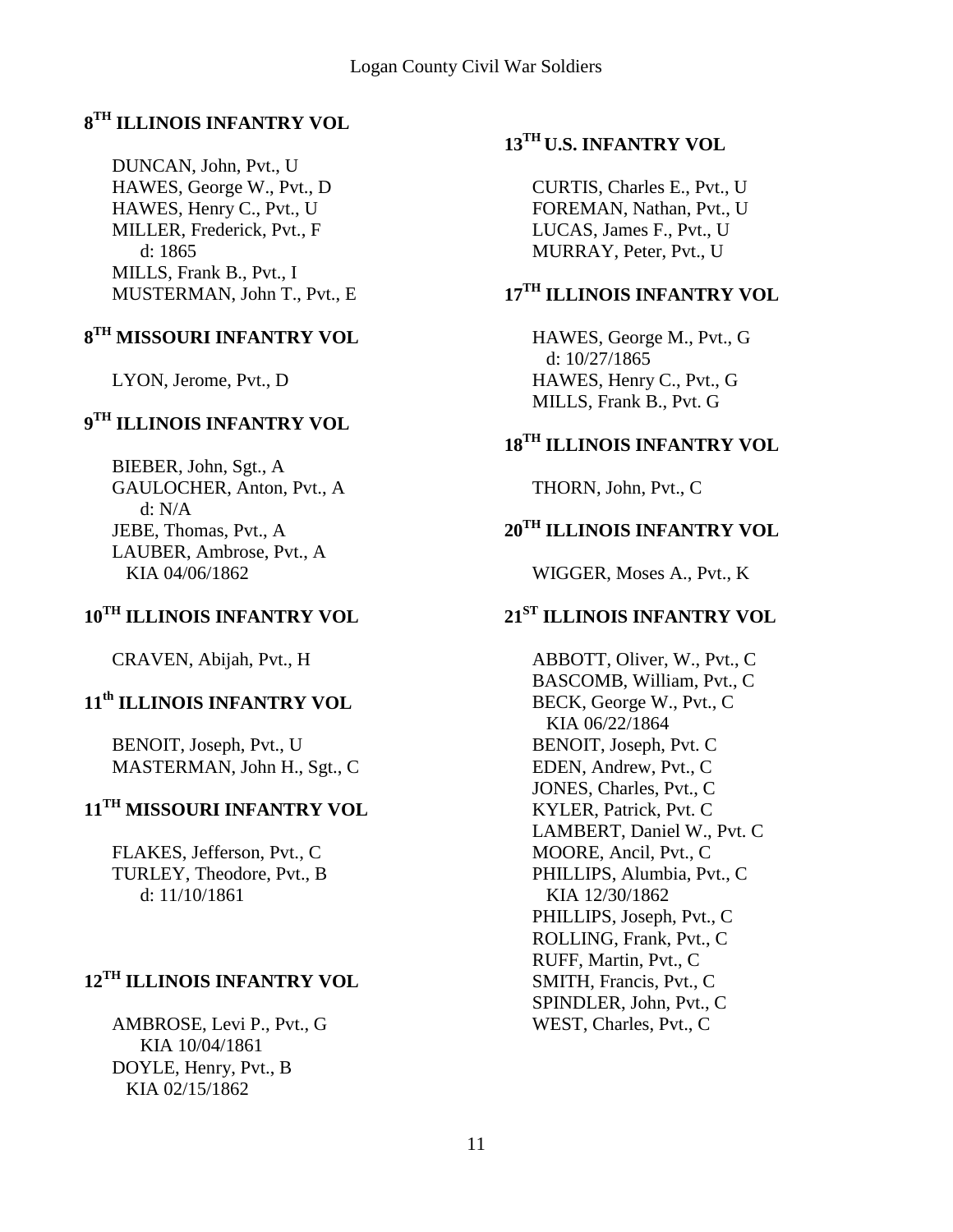# **25TH ILLINOIS INFANTRY VOL**

PAYTEN, Thomas, Pvt., A d: 07/10/1862

### **26TH ILLINOIS INFANTRY VOL**

BEEKMAN, Henry, Pvt., I BLEIBEL, Andrew, Pvt., I CHESSELL, Thomas, Pvt., I DAVIS, Joseph G., Pvt., F EBBLE, Joseph, Pvt., I EFFTING, John, Cpl., I FREY, Frederick, Cpl., I HAYNES, Greenberry, Pvt., K HUNT, Jacob, Pvt., K/I KEARY, Hugh, Pvt., I PARANTEAU, Robert O., Pvt., I d: 1865 REIDER, Joseph, Pvt., I RICHMOND, Henry, Pvt., I SMITH, William R., Pvt., I KIA 06/15/1864 ULMER, James E., Pvt., I WHITEHILL, James C., Surg., S

### **27TH ILLINOIS INFANTRY VOL**

CONOVER, Alfred, Hosp., E CRITES, William, Pvt., E RATCLIFFE, Alexander C., Pvt. E RODGERS, Joseph J., Cpl., F STEPHENS, Henry F., Pvt., E d: W 01/15/1864 WELCH, Elijah, Pvt., E

### **28TH ILLINOIS INFANTRY VOL**

ADAMS, Thomas, Pvt., K AVERY, Andrew, Pvt., K BASTINNIE, Paul, Pvt., K BEATON, Robert, Pvt., K BERNARD, Richard, Pvt., K BISHOP, William, Pvt., K CARPENTER, James M., Pvt., K CRUTCHFIELD, Howard, Pvt., H

DAVIS, Cyrus, Pvt., K d: W 04/15/1862 DAVIS, Thomas, Capt., K DUDNEY, Joseph O., Pvt., K DUDNEY, William W., Pvt., K DUNN, Ammon, Pvt., K d: 04/12/1862 DUNN, John H., Pvt., K DUTTON, Thomas, Pvt., K EBERT, Henry, Cpl., K EDWARDS, Elijah, Pvt., K d: 02/14/1864 ELLIS, Benjamin, Pvt., K FORSYTH, Adam, Cpl., K KIA 04/06/1862 FOTSCH, Gottlieb, Pvt., K d: 12/10/1861 FRUSNER, Henry, Pvt., K GARDENER, James H., Pvt., K GLENN, Charles, Mus., K GREEN, Joseph T., Pvt., K KIA 04/06/1862 HILL, James W. D., Pvt., K HUNTER, Robert, Pvt., K d: 05/04/1862 ISONHART, John, Cpl., K KECKLER, Emanuel, Pvt., K KIA 04/06/1862 KECKLER, Peter, Pvt., K d: 09/03/1863 LAFFERTY, John, Cpl., K LEONARD, William, Pvt., K d: W 10/18/1862 LOWELL, Freeman A., Pvt., K McCOY, Ebenezer, Pvt., K MILLER, John, Pvt., K MONTGOMERY, Francis M., Pvt., K MOSES, Albert, Capt., K NEWTON, John B., Lt., K PETERS, Charles, Sgt., K PRIDE, Dennis, Lt., K ROGERS, Robert John, Sgt., K SCHOENER, Francis, Pvt., K d: 02/15/1862 SILVERNAIL, John T., Pvt., K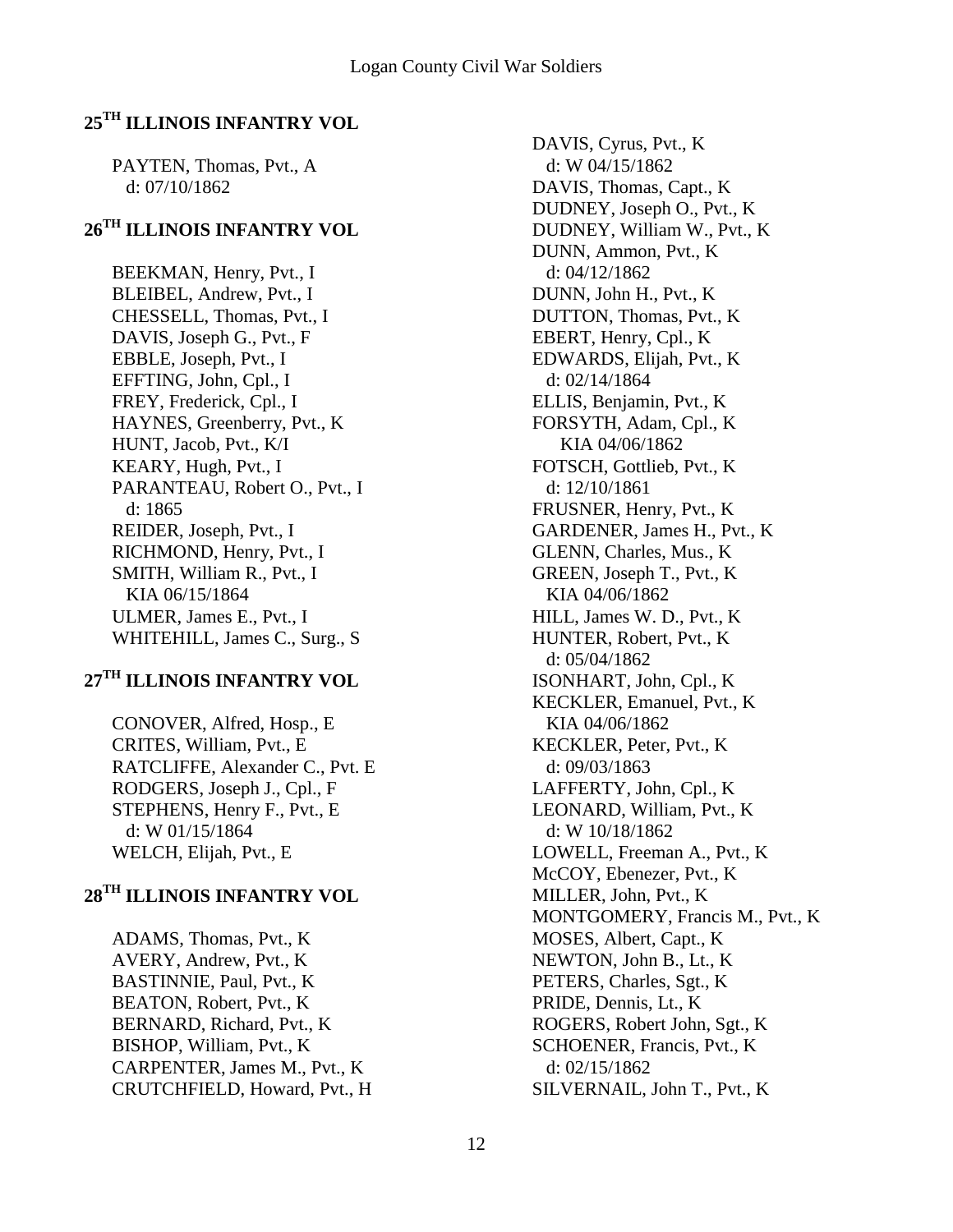SMITH, John, Pvt., K SULLIVAN, John, Pvt., K WARNER, Thomas J., Pvt., K WEST, William F., Surg., S

# **29TH U.S. COLORED INFANTRY**

FRY, James, Cpl., C ROBINSON, William, Pvt., I

### **32ND ILLINOIS INFANTRY VOL**

ALEXANDER, John, Pvt., B/D ALLEN, John H., Lt., D d: W 10/08/1862 AMBROSE, Lewis C., Pvt., B BLACKWELL, Jerome, Cpl, B BOWERS, Samuel, Cpl., B BOWLES, Daniel B., Pvt., B BRIGGS, John C., Pvt., B BURPEE, Nahum, Sgt., B d: 10/25/1861 CAMPBELL, Alexander, Lt, B CAVANAUGH, Bernard, Pvt., B CLARK, Charles H., Cpl., B CLARK, Charles R., Pvt., B CLARK, Michael J., Sgt., B CROUCH, Levi J., Pvt., B CURRY, Oliver T., Pvt., B CURTIS, Joseph W., Pvt., B ELLISON, Ira, Pvt., B FRAIKES, Albert, Pvt., B FRAIKES, Sylvester, Pvt., B FRAIKES, William H., Capt., B FRENCH, Philip, Pvt., B d: W 04/26/1862 GREENSLATE, James C., Pvt., B KIA 04/06/1862 GREENSLATE, Lincoln, Pvt., B KIA 04/26/1862 HALL, George W., Pvt. B HALL, Milton, Pvt., B d: 06/28/1862 HASTINGS, Thopoles A., Pvt., B HEFT, Joshua B., Sgt., B HEFT, Peter, Cpl, B

JACKSON, Charles D., Pvt., B JEFFORDS, Augustus, Pvt., B JEFFORDS, Sherman A., Pvt., B JENKS, Calvin, Pvt., B d: 01/16/1864 JEWEL, John F., Mus., B KAHN, Joseph, Pvt., B KASTNER, Christian, Pvt., B KEIGLER, Charles, Pvt., B KENYON, Joseph F., Pvt., B LAKIN, George W., Pvt., B LAUGHERY, Thomas W., Pvt., B MASON, John O., Pvt., B MAURER, Jacob, Pvt., B d: 08/10/1862 McFALL, Simeon, Pvt., B KIA 04/06/1862 McMAHON, William, Pvt., B MEYERS, John, Pvt., B MOORE, Alexander, Pvt, B MOORE, Charles, Pvt., B MOORE, William S., Pvt., B MORROW, Alexander M., Lt., B MORROW, James M., Pvt., G MURPHY, James, Pvt., B d: 12/24/1864 PATTERSON, William H., Pvt., B PHELPS, John S., QMSgt., B PHILLIP, Charles, Pvt., B POLLATH, Frank, Pvt., B RAYMOND, Lewis, Pvt., B RICHART, William J., Pvt., B d: W 11/01/1862 RIPLEY, George, Lt., B ROBINSON, Edward H., Sgt., B SEARIGHT, James J., Lt., B SEICK, John J. D., Pvt., B SMITH, John, Pvt., B THOMAS, Elias, Pvt., B d: W 05/30/1862 THOMPSON, Elias R, Pvt. B TOMLINSON, Albert D., Cpl., B VALE, Charles, Pvt., B d: 07/01/1862 WALKER, Ezekiel, Pvt., B d: 09/10/1863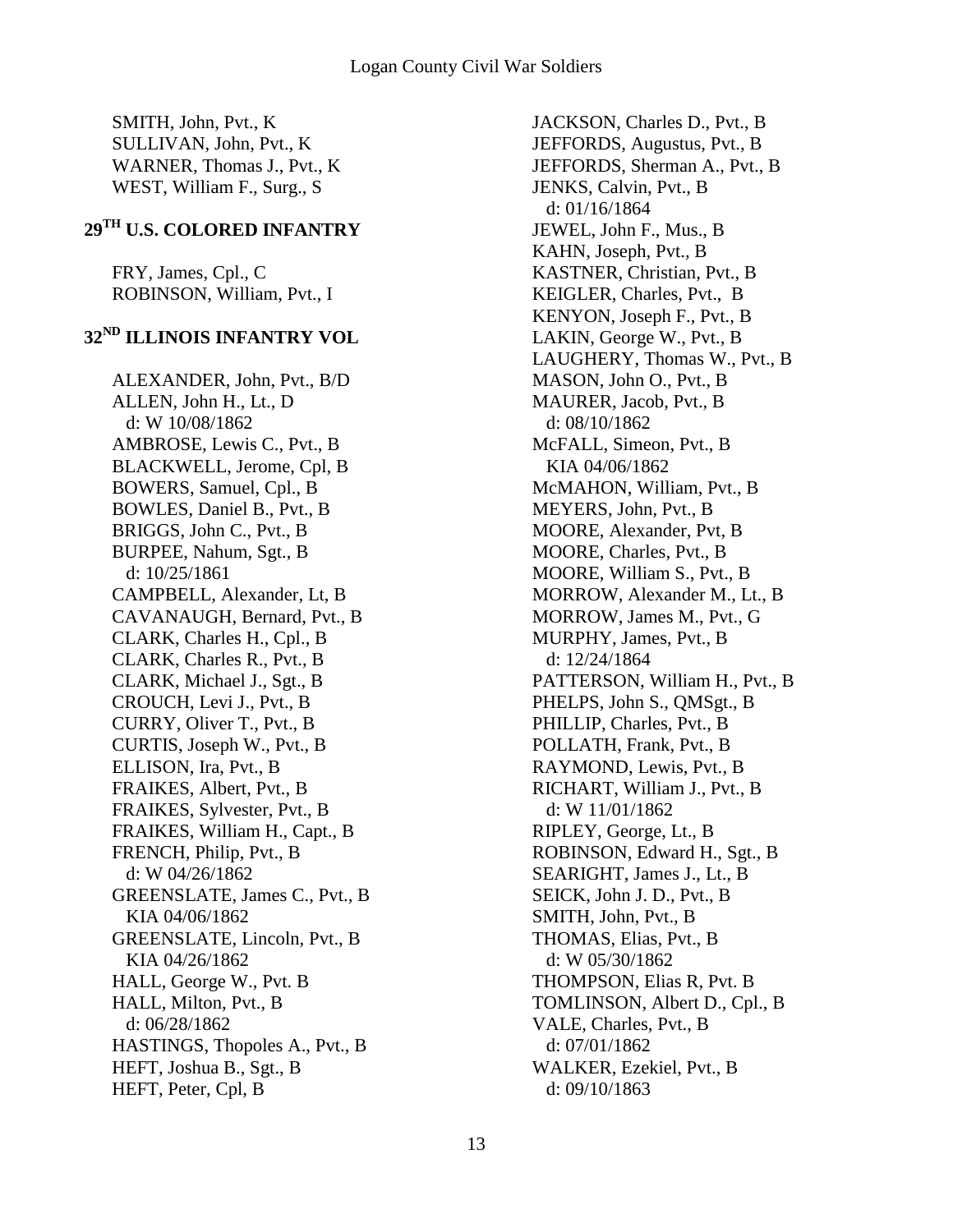WOOD, Benjamin, Pvt., B YOUNG, Thomas, Pvt., B d: 04/22/1862

### **33RD ILLINOIS INFANTRY VOL**

HEATH, James C., Pvt., K d: 11/26/1862 KINSEY, Nathan L., Pvt., G d: 01/30/1863 LITTLE, John, Pvt., F RANDALL, Henry T., Pvt., K SHINN, Charles S., Pvt., C WISMILLER, John, Pvt., A d: 08/27/1865

### **34TH ILLINOIS INFANTRY VOL**

BELL, Thomas, Lt., E DRELNEY, John C., Pvt., E ESTUS, William H. H., Pvt., D d: 03/14/1862 FINLEY, Dennis, Pvt., E JOHNSON, David, Pvt. H KARR, Robert, Cpl., E KENAHAN, Michael, E MANGAN, Timothy, Pvt., E O'BRIEN, Lawrence, Pvt., E d: 03/15/1864 RICHARDSON, Friar, Pvt., E d: POW 12/23/1864 RING, Joseph, Cpl., G d: W 06/07/1862 RYAN, Edward, Pvt., E KIA 05/29/1862

# **38TH ILLINOIS INFANTRY VOL**

ADAMS, Richard, Cpl., F ADDY, George, Pvt., F MIA 09/19/1863 ALBRIGHT, Homer, Pvt., F ASHEN, John F., Pvt., H ASHEN, Joseph R. D., Pvt., H BAKER, Howard F., Pvt., F

BAKER, Nathan E., Pvt., F KIA 12/31/1862 BEEZLEY, John T., Lt., F BOSINGER, John S., Sgt., A BRADY, Andrew, J. Cpl., F d: W 07/03/1864 BRADY, Preston, Pvt., F BRINING, Charles H., Cpl., F BROWN, Hays D., Pvt., F BROWN, William A., Pvt., H BRUMMET, Theodore T., Pvt., H BURK, Pharcellus, Pvt., F BURK, William T., F d: 11/07/1861 BURROES, James, Pvt., F CAMPBELL, Andrew, Pvt., F CANTRALL, John S., Pvt., A CARPENTER, Horace G., Pvt., F CASSERLEIGH, Peter, Sgt., A CATON, Theophilus, Pvt., F COMPTON, John W., Pvt., F COONROD, John H., Pvt., G CRAIG, Allen B., Pvt., F CRAIG, Samuel, Pvt., F d: POW 10/21/1863 CRAIG, William, Pvt., F CRUMBAUGH, Thomas D., Capt., F CULBERTSON, George D., Sgt., F CURRY, John, Mus., F DALTON, Thomas, Pvt., F KIA 12/31/1862 DAVIDSON, David J., Pvt., F KIA 12/31/1862 DUSTON, Holmes, Pvt., A d: 01/20/1863 EATON, Benjamin F., Pvt., F EWING, John, Pvt., F EWING, William D. H., Pvt., F FITZ, Nathan S., Pvt., H FLEMING, Isaac, Pvt. F FOLEY, John, Pvt., F FREEWOOD, Charles, Pvt., F MIA 09/19/1863 GARDNER, Charles M., Pvt. F GARDNER, Henry P., Pvt., F d: W 10/15/1863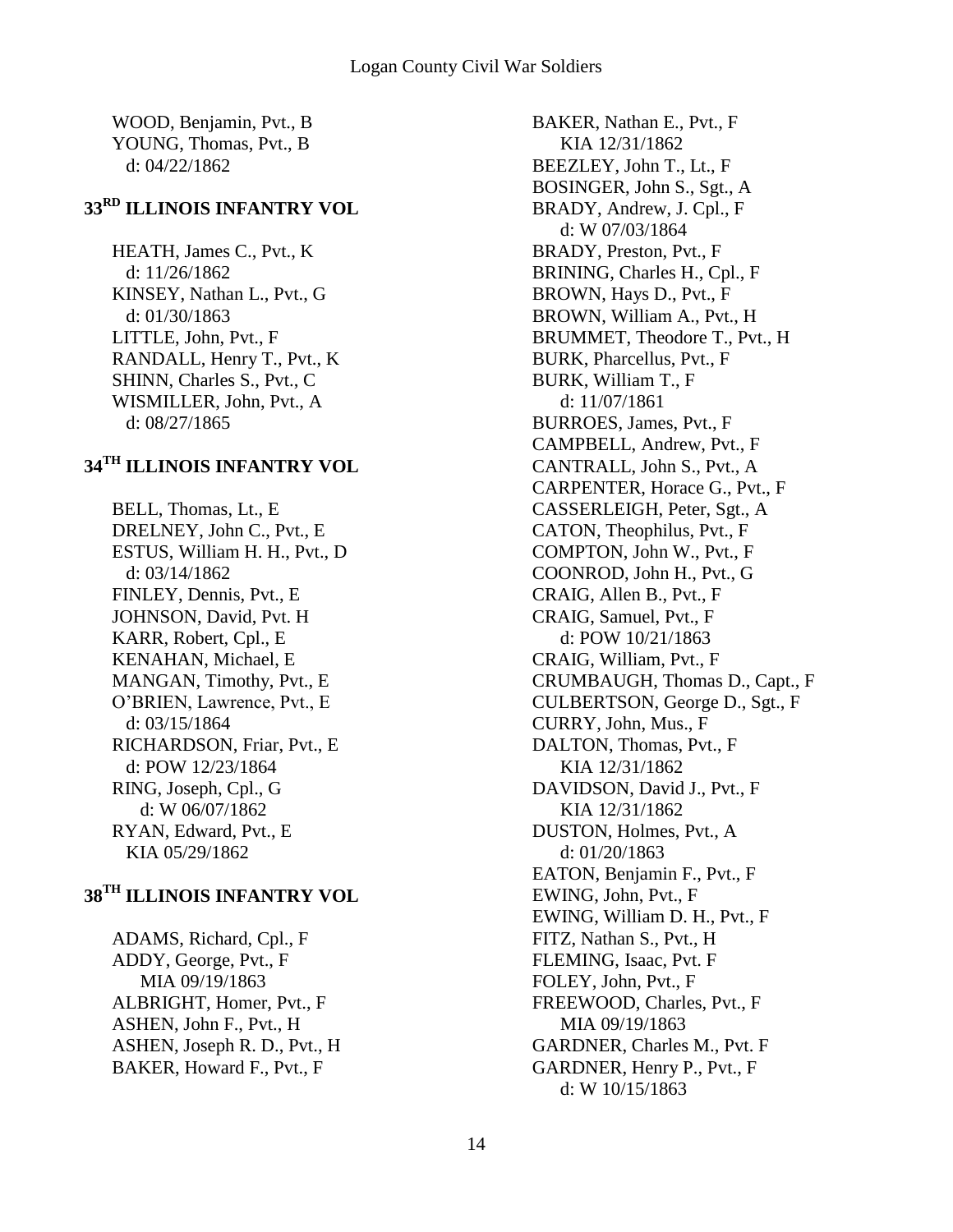GREEN, Thomas G., Pvt., F HAM, Jason, Pvt., F HAYES, George, Pvt., F d: POW 06/08/1865 HOGUE, John A., Pvt., F HORNER, Jesse, Pvt., F d: POW 09/19/1864 HOWARD, Anthony, Pvt., F HOWSER, Alvin F., Pvt., F d: Andersonville – 09/27/1864 HOWSER, Isaac K., Sgt., F HUNT, William P., Lt., F ISHMAEL, R. T., Pvt., F JEFFERY, Francis M., Pvt., F JUDD, Daniel G., Pvt., F KENYON, Daniel W., Pvt., F d: 04/20/1862 KINNE, Lorenzo A., Pvt., F d: 04/12/1862 LAMBERT, James T., Pvt., F LAMBERT, John B., Pvt., F LAMM, John M., Pvt., F LAWRENCE, Reuben N., Lt., F LEIGHNER, John H., Sgt., F MARTIN, Wade, Pvt., F d: 10/27/1861 McAFEE, Samuel, Pvt., F MIA 09/19/1863 McAFEE, William W., Pvt., F McFARLAND, Robert, Cpl., F McGAHAN, John V., Pvt., F d: 10/16/1861 MEAD, James P., Capt, F KIA 12/31/1862 MILLER, Adolph C., Pvt., F MILLS, Ephraim W., Pvt., F MIXED, Samuel R., Pvt., F d: POW 08/03/1864 MORRIS, Solomon, Sgt., A MORROUGH, John C., Pvt., F d: 10/16/1861 NORTON, James, Pvt., F NORTON, George, Pvt., F d: 10/02/1862 O'CONNELL, John, Pvt., F OGDEN, Charles E., Pvt., F

ONSTOTT, George, Cpl., F ORMSBY, Charles H., Sgt., F ORSLER, John, Pvt., H ORSLER, William H., Pvt., F OWEN, Henry C., Pvt., A MIA 08/06/1864 PARKS, John, Pvt., F PATTON, Booth B., Pvt., F KIA 12/31/1862 PAULLIN, Enos, Pvt., F PAULLIN, Joseph, Pvt., F PENDLETON, Barryman, H, Pvt., H PHILLIPS, Jacob F., Pvt., F QUISHENBERRY, Daniel, Pvt., F d: POW 01/31/1864 RICHMOND, Frank, Pvt., F REICHART, John J., Pvt., H RUSSUM, Charles F., Lt., F d: 11/02/1863 RYAN, Matthew, Pvt., F SHOWDY, Rowland, Pvt., F MIA 09/19/1863 SHURTS, William W., Pvt., F d: W 02/02/1863 SKELLY, Wesley, Pvt., F SMITH, George B., Pvt., F SMITH, Walter, Pvt., F SOLLERS, Joseph, Cpl., F STAPLETON, Ephraim M., Pvt., H STERMER, Alexander P. F., Pvt., F MIA 12/31/1862 STERMER, James, Pvt., F STOUT, Thomas, Pvt., F KIA 12/31/1862 STROUD, James M., Pvt., F STURGES, William B., SgtM, HQ TURNER, Jarel H., Pvt., F d: 10/16/1861 WAGNER, Levi, Pvt., F WATSON, William, Pvt., F WELLS, George M., Cpl., F WELLS, Joel D., Pvt., F KIA 12/31/1862 WESCOTT, Lemuel K., Adj, HQ WHITE, John M., Pvt., F d: 01/25/1864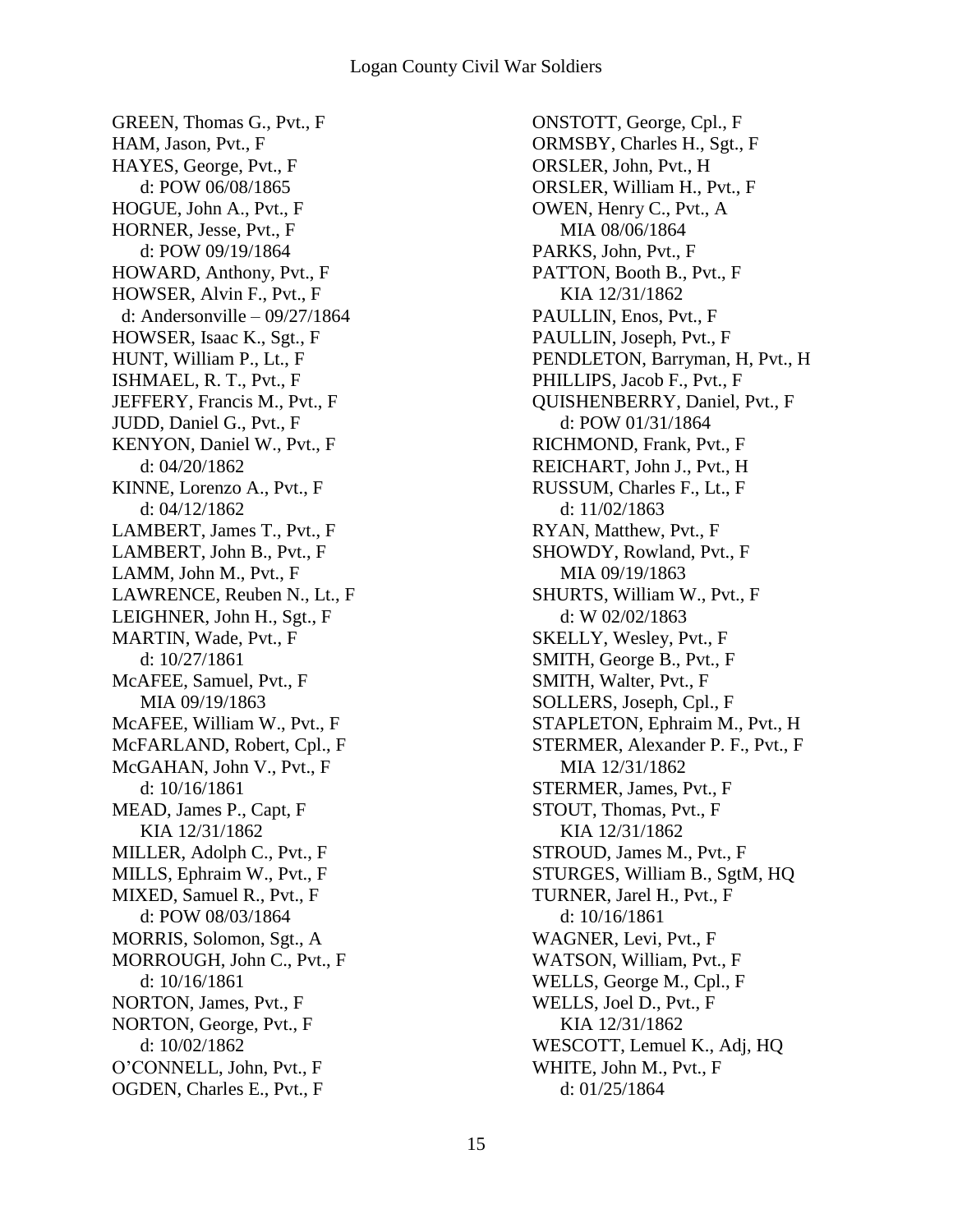WHITEHURST, Willis G., Capt., F WILCOX, Albert L., Pvt., F WILEY, Alexander, Pvt., F d: POW 12/26/1863 WILEY, Charles P, Pvt., F WILKINS, Abraham, Cpl., F WILKINS, James, Pvt., F KIA 12/31/1862 WOOD, Preston, Chap., S WRIGHT, Andrew A., Sgt., F WRIGHT, John G., Pvt., F WRIGHT, Thomas J, Pvt., F YELTON, John W., SgtM., S ZINN, Daniel W., Pvt., H ZOLLERS, Wesley, Pvt., F

### **39TH ILLINOIS INFANTRY VOL**

CHAPIN, Caleb F., Pvt., G d: W 06/12/1864 GOLTRA, Joseph W., Pvt., I RANDOLPH, Valentine C., Pvt., I

# **40TH ILLINOIS INFANTRY VOL**

ASH, John P., Pvt., C

# **44TH ILLINOIS INFANTRY VOL**

ACKERMAN, John, Pvt., K BECKER, Jacob, Pvt., E BRANDT, Leon, Pvt., E CARSON, Samuel, Pvt., E CORRIGAN, Matthew, Pvt., E DECKER, Jacob, Mus., K DEIKER, Henry, Wag., K DEUTERMANN, Werner, Pvt., E d: POW 06/20/1864 ESSIG, George, Pvt., K d: W 09/21/1863 GAERTNER, Johann, Pvt., E d: 11/10/1861 GRAFF, John, Pvt., K GRONER, Daniel, Pvt., E HALBEN, Charles, Pvt., E HARDER, Hans, Pvt., K

KNOTH, Adam, Pvt., E LUNT, Henry W., Pvt., F MERZ, Frederick, Pvt., K d: POW 09/01/1864 MILLER, Frank, Pvt., E MUMMS, Albert, Pvt., K O'HANNA, Edward, Pvt., K SHASTEEN, Henry, Cpl., E STACK, Herman, Capt., K TERNES, Mathias, Lt., K WAGNER, Peter, Mus., E

# **46TH ILLINOIS INFANTRY VOL**

BRYAN, William, Pvt., F COVELL, Thomas G., Pvt., F LITTLER, William H., Pvt., F LOLLAR, Francis M., Capt., F STOLL, Erhart, Pvt., F d: 01/15/1865

# **47TH ILLINOIS INFANTRY VOL**

GARDNER, Dewitt, C., Pvt., E MURPHY, Paul, Pvt., E d: 07/22/1863

# **48TH ILLINOIS INFANTRY VOL**

ALLEN, Benjamin F., Pvt., H

### **51ST ILLINOIS INFANTRY VOL**

BROOKS, Edgar A., Pvt., B DEAN, John T., Pvt., B GILCHRIST, James, Sgt., B GILCHRIST, John, Pvt., B HOPPER, George H., Pvt., B KUNCE, George H., Wag., B KUNCE, Hiram, Wag., B KUNCE, William W., Pvt., B VINCENT, Richard J., Pvt., D WILSON, Samuel, Pvt., B WILSON, William, Pvt., B WINSHIP, George R., Pvt., D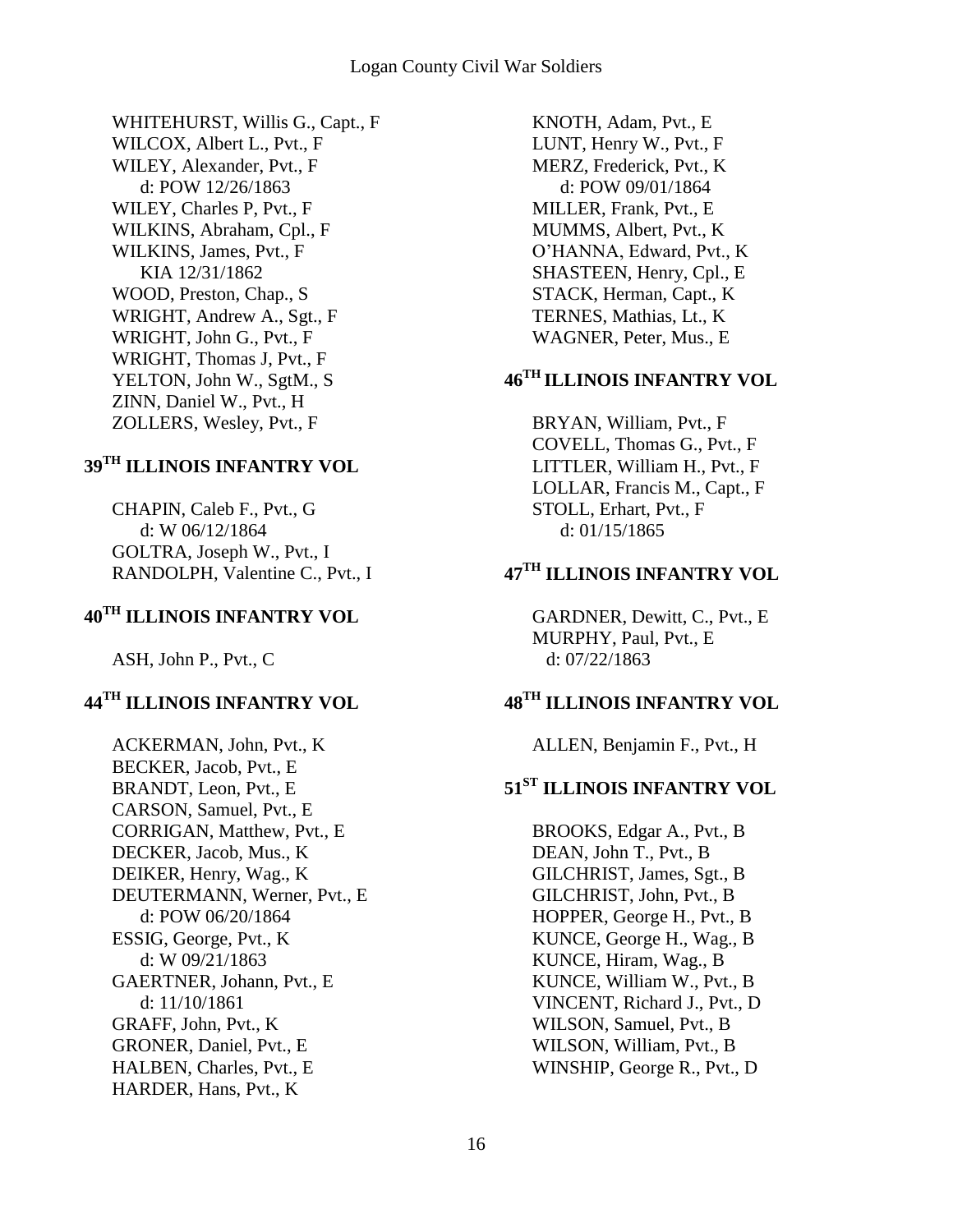### **53RD ILLINOIS INFANTRY VOL**

GATES, Frederick, Pvt., F d: 04/02/1865

### **55TH ILLINOIS INFANTRY VOL**

NISWANGER, James, Pvt., A

# **58TH ILLINOIS INFANTRY VOL**

CHADDERDON, Joseph, Pvt., B THOMAS, Edward, Pvt., B

#### **59TH ILLINOIS INFANTRY VOL**

DECKER, John H., Pvt., B SCHUDER, Clement, Pvt., C

# **61ST ILLINOIS INFANCY VOL**

GLASS, Lewis J., Pvt., H

# **62ND ILLINOIS INFANTRY VOL**

MALLOY, James, Pvt., F ROONEY, John, Pvt., E THOMAS, George, Pvt., I

# **64TH ILLINOIS INFANTRY VOL**

ABBOTT, Oliver, Lt., H ALBERT, John, Pvt., H ARCHER, John, Pvt., H BALL, John H., Pvt., H BOREN, Thomas, Pvt., H GRIFFITH, Nelson J., Pvt., H d: 09/27/1865 GROVES, Daniel, Pvt. H HARDESTY, Henry C., Pvt., H HOWARD, David, Pvt., H HUBBARD, John C., Pvt., H ISANGLE, John T., Pvt., F KECKLER, Isaac, Pvt., H KIMBER, William, Pvt., F

LINDSAY, James N., Pvt., H LINDSAY, John D., Pvt., H MILEHELM, John, Pvt., H PHILLIPS, Augustus, Pvt., H RAYMOND, Noah B., Pvt., F RUSSELL, Robert, Pvt., F STEWART, John, Pvt., H STONEKING, James, Pvt., F THACKER, Robert J., Pvt., A THACKER, Rowland, Pvt., F YELTON, Aaron, Pvt., H

# **66TH ILLINOIS INFANTRY VOL**

ADAMS, Robert J., Lt., C BROOMFIELD, Andrew J., Pvt., C BRYAN, Archy L., Pvt., C KIA 07/22/1864 BRYAN, Daniel P., Pvt. C CANTRALL, William J., Pvt., C CONOVER, William, Pvt., C CROWELL, Seth C., Sgt., C EWING, Amos P., Pvt., C HOUSER, Alfred L., Pvt., C HOUSER, William J., Pvt., C d: W 08/30/1862 HOUSER, William N., Pvt., C JOHNSON, Thomas, Pvt., C SHORES, Alexander, Pvt., C SMITH, Jacob F., Pvt., C SPECK, William, Pvt., C STANIPHER, James S., Pvt., C SUMMITT, James T., Pvt., C THOMAS, Johnson, Pvt., C 1878 WREN, Martin, Lt., C

# **68TH ILLINOIS INFANTRY VOL**

ALLEN, James A., Pvt. K ALLISON, James, Pvt., H ALLISON, John S., Pvt., H ALLISON, William T., Pvt., H AYERS, Joseph E., Pvt., H BARRICK, Simon, Pvt., H d: 04/17/1864 BATES, William B., Pvt., K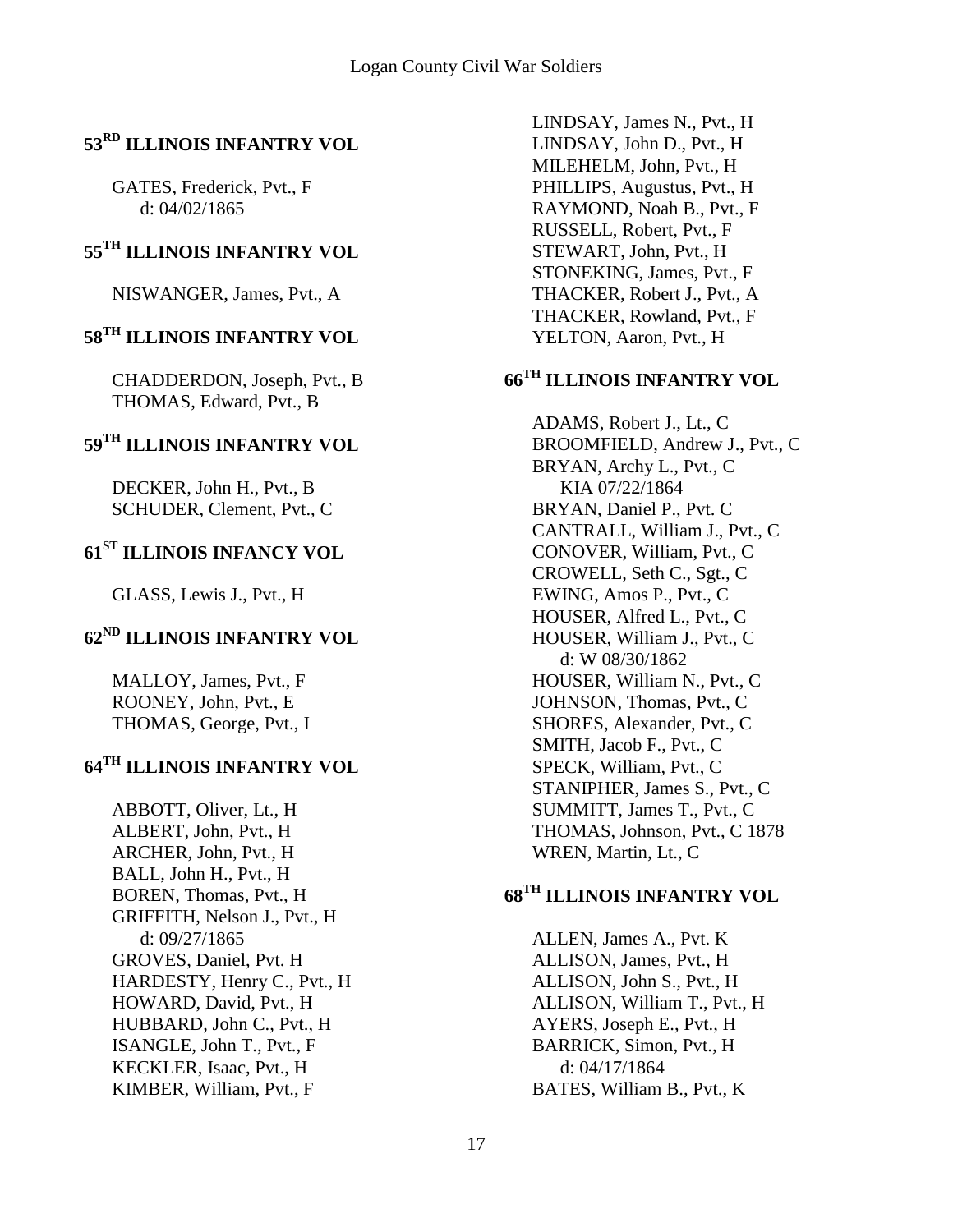BOGARDUS, Adam H., Lt., H BOGARDUS, Elias, Pvt., H d: 11/16/1864 BOGARDUS, Peter, Cpl., H BRADT, Benjamin F., Pvt., H BREEDEN, William, Pvt., H BROOKS, John F. G., Pvt., H BROOKS, William F., Pvt., H BROOKS, William G., Pvt., H BROWN, Leroy T., Capt., H BURK, Lewis, Pvt., K BURKHOLDER, John M., Pvt., E CAPPS, Thomas, Cpl., H CHASE, Sumner V., Cpl., H CHATTERTON, James C., Pvt., H CLARK, Henry C., Pvt., K CLAYTON, David, Pvt., H COONS, William A., Cpl., H COX, William F. C., Pvt., H CRAVEN, Abijah, Pvt. H CHRIFIELD, John A., Pvt., K CULLY, James M., Sgt., H CUNNINGHAM, James, Pvt., K CURRY, Aaron, Pvt., K DALBY, Sylvester S., Pvt., K DANLEY, Edward J., Pvt., K DEAL, James, Pvt., K DECKER, James, Pvt., H DESKINS, Robert B., Pvt. H DESKINS, Rush, Sgt., H DOOLEY, John D., Pvt., H DOUGLAS, Alexander, Pvt., H d: N/A DRULEY, Edward J., Pvt., K DUGAN, David, Pvt., H DUNN, Daniel, C., Pvt., H DU(N)STIN, Elderkin B., Pvt., H GELLATLY, John, Pvt., H GIRBISH, George, Pvt., H HAINES, Greenbury, Pvt. H HAISE, William H. H., Cpl., H HARDEN, George, Pvt., K HARDESTY, Henry, Pvt., H HARRISON, Amon D., Pvt., H HAZLETT, Thomas, Pvt., H HENDRICKS, Benjamin, Pvt. K

HICKMAN, Summer, Pvt., H HOBLIT, James, T., Sgt., K HOLMES, Theodore, Pvt., K HOUSE, Lorenzo, Pvt., H HUMES, Joel C., Pvt., H JACKMAN, John W., Pvt., H KECKLER, Harrison, Pvt., H KEENAN, Jones, Pvt., H KENNY, W. P., Pvt., H LANE, Robert W., Pvt., H LINDSLEY, Newton M., Pvt., H MADIGAN, John, Pvt., H MARKS, Stacy W., Pvt., H MEEKER, Levi, Pvt., H MILLER, Benjamin, Pvt., K MILLER, George W., Pvt., H MOORE, Nathaniel, Pvt., H MORGAN, Ashbury, Pvt., H MORRISON, Francis, Pvt., H MOWRER, Henry, Mus., H MURPHY, James A., Pvt., H MURPHY, John, Pvt., H d: 08/20/1862 MUSGROVE, John H., Pvt., H NELSON, Thomas J., Pvt., H NEWBERN, Benjamin F., Pvt., H PADGET, William H. H., Cpl., H PARRITON, John S., Sgt., H PENDLETON, Samuel E., Pvt., E PHILLIPS, Charles, Pvt., H PHILLIPS, Ransom, Pvt., H PINNELL, Robert, Pvt., H, POWELL, Benjamin, Pvt. H PRIMM, John J., Pvt., H REED, Barnett, Pvt., H REED, Henry J., Pvt., K REED, Lewis, Pvt., H RICHARDS, Lewis D., Pvt., H RICKORDS, John S., Pvt., H RICKORDS, Smiley S., Pvt., H ROBINSON, James, Cpl., H ROWLES, Samuel, Pvt., H SANDS, Cicero, Pvt., H SHEETS, Charles A. L., Pvt., H SHEETS, John W., Pvt., H SIMPSON, Charles, Pvt. H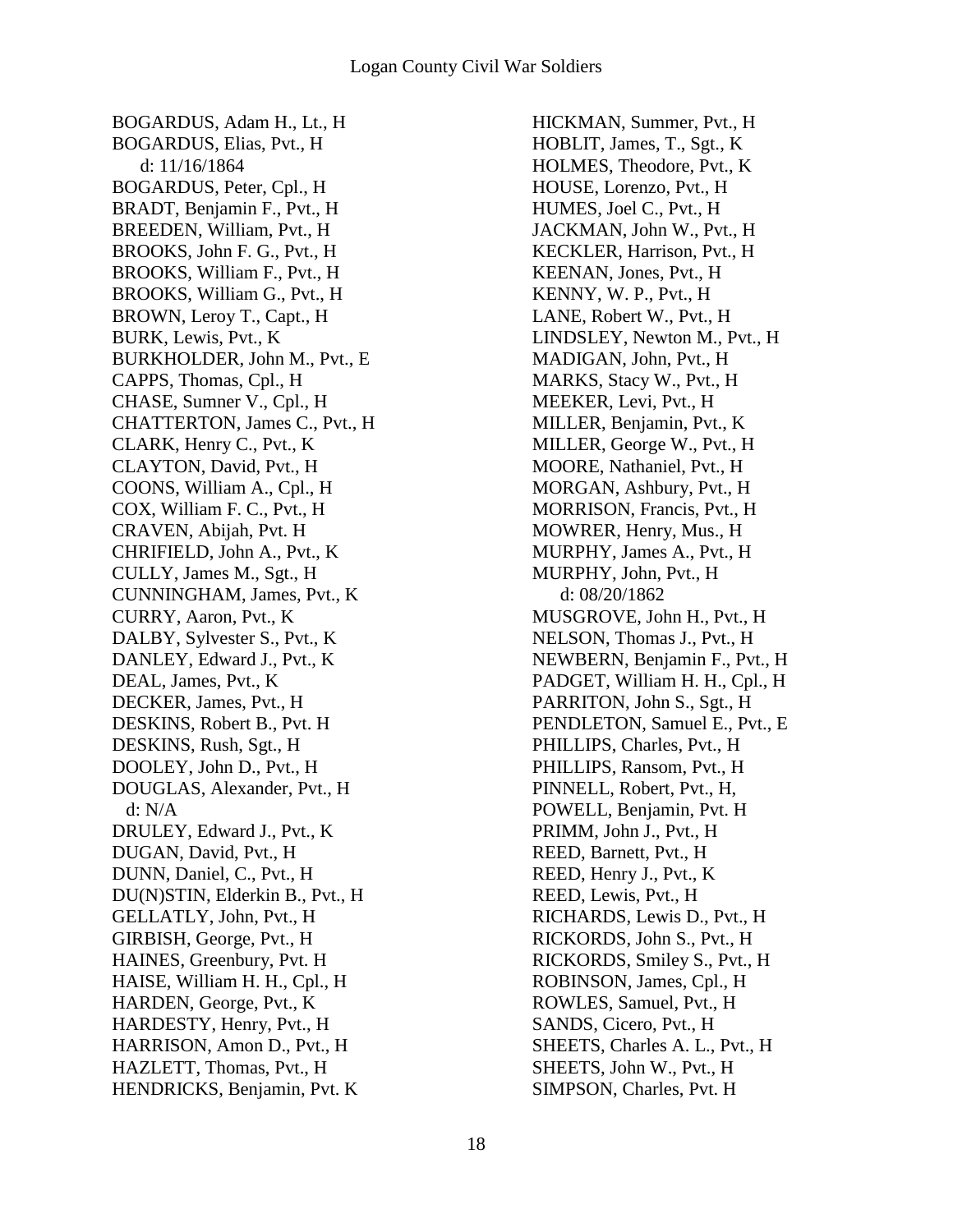SKELLEY, William D. F., Pvt., H SNELL, Adam, Pvt., H SPEACE, Henry, Pvt., H STEINEFORD, Peter, Pvt., H STOCKTON, Richard E., Pvt., H STROUD, Samuel L., Pvt., H SULLIVAN, George, Pvt., H SULLIVAN, Jefferson M., Sgt., H SULLIVAN, Lewis W., Pvt., H SULLIVAN, Thomas J., Pvt., H d: 03/05/1863 SUTLEY, Albert, Pvt., H SUTLEY, Charles, Pvt., H TOOK, Benjamin, Pvt. H TRENT, John M., Pvt., H TUTTLE, Thomas D., Pvt., K WALTERS, Thomas, Pvt., H WEAVER, Oliver, Pvt., H WHITEMAN, John, Pvt., H WILLETS, Benjamin H., Mus., H WILLIAMS, E. R., Sgt., H WRIGHT, Marvin, Pvt. H

### **69TH ILLINOIS INFANTRY VOL**

McNAB, Alexander, Cpl., G

# **70TH ILLINOIS INFANTRY VOL**

BADEROW, J., Pvt., H CRAVEN, Abijah, Pvt., B GERBUGH, George, Pvt., HALBERT, John T., Pvt., H HARRISON, Amos D., Pvt., B MADIGAN, John, Pvt., B MARKS, Stacy, Pvt., B NEWBURN, Benjamin, Pvt., B PENDLETON, Samuel E., Pvt., B PENNER, Thomas, Pvt., F PITT, George H., Pvt., H ROLLS, Lemuel, Cpl., B TRENT, John M., Pvt., B TUCK, Benjamin, Pvt., E TURRILL, Henry W., Pvt., H WELLS, Joseph S., Pvt., F WILLETS, Benjamin H., Pvt., B

WOLFE, William T., Pvt., H

# **72ND ILLINOIS INFANTRY VOL**

BARTLOW, Charles H., Pvt., H HECK, John, Pvt., F LITTLE, John, Pvt., F MAUZY, James H., Mus., E WHITESELL, Henry J., Pvt., F

# **73RD ILLINOIS INFANTRY VOL**

ALLSOP, Edwin, Lt., F KIA 12/31/1862 ANDERSON, Abijah, Lt., F APPLEGIT, Robert, Pvt., F d: 11/05/1863 BALDWIN, Daniel, Pvt., B d: 01/15/1863 BARRICK, Albert, Pvt., F BARRICK, Dennis, Pvt., F BARRICK, Noah T., Cpl., F BARRICK, William, Lt., F BAXTER, Noah, Pvt., BECK, Frederick, Pvt., B BOLAND, James J., Sgt., F BOYER, Peter, Pvt., F BOYER, William, Pvt., F BRADY, John P., Pvt. B d: POW (07/11)/09/1864 BRIGGS, Hezekiah C., Pvt., F BROWN, George W., Pvt., F BURKETT, Samuel, Pvt., F CHENOWETH, Jacob, Pvt., F d: 04/09/1863 CLINE, Levi, Pvt., F COIL, Isaac C., Pvt., F d: W 01/21/1863 COIL, James A., Sgt., F COWARDIN, John J., Pvt., F DAVIDSON, Joseph A., Pvt., F DAVIS, Nelson G., Pvt., F DOCKUM, Hosea, Pvt., F DOVE, Henry B., Pvt., F DUANCY, George, Cpl., F DUNN, Newton S., Pvt., F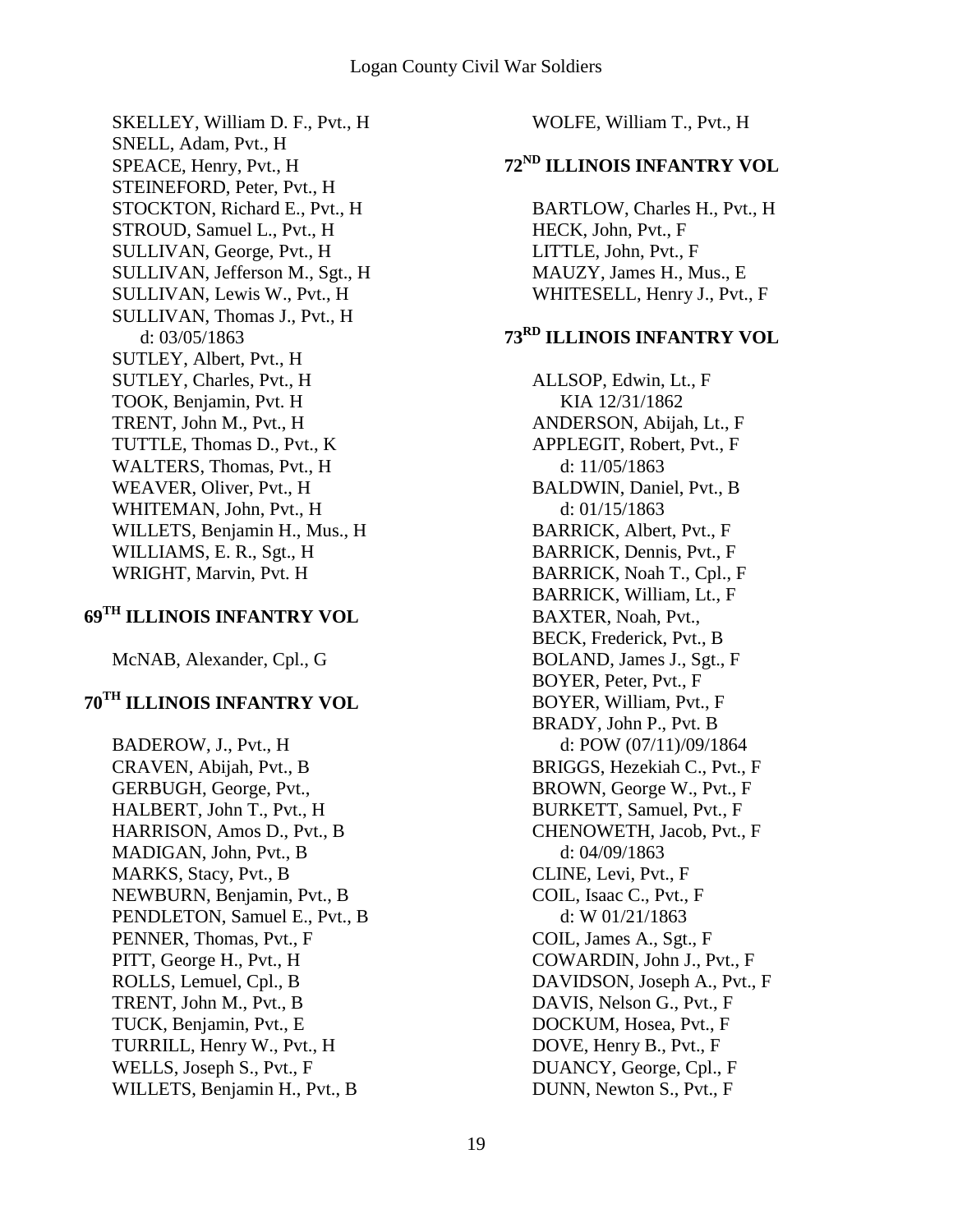EICHORN, Phillip, Pvt., F EISINMINGER, Harvey, Pvt., F EISINMINGER, Isaac, Pvt., F EVANS, John D., Sgt., F FLANEGAN, William, Pvt., F FYFE, William, Cpl., F GARDNER, George W., Pvt., F d: 01/02/1863 GORDON, Mark, Cpl., F HANNAH, James P., Pvt., B HOBBS, Berry, Pvt., F JACOBUS, Levi K., Pvt., B d: 12/14/1862 KEEFER, John, Pvt., F KEELEY, Charles W., Cpl. F KINNEY, Jesse L., Cpl., F LEVEL, Morgan, Pvt., F LLOYD, Jonathan, Pvt., F LONG, Harvey, Sgt., F LONG, Wesley, Cpl., F LOTZENHISER, William C., Pvt., F LUNT, Henry W., Cpl., F MARTINI(A/E), David., Pvt., F d: 12/02/1863 MARTINIA, William W., Cpl., F d: W 01/15/1863 MARTIN, William, Sgt., B McBRIDE, Henry, Sgt., F McBRIDE, Robert Z., Cpl., F KIA 05/15/1864 McGARVEY, Marion, Pvt., F McKINNEY, George H., Pvt., F McMASTERS, Ezra D., Pvt., F MECAY, Nicholas, Pvt., F MILLER, Benjamin F., Mus., B MONTGOMERY, Edwin, Mus., F MONTGOMERY, George, Capt., F MONTGOMERY, Joseph, Pvt., F d: 12/10/1862 MONTGOMERY, Levi, Pvt., F MONTGOMERY, Ritchey, Pvt., F d: 08/21/1862 NASH, John M., Pvt., F NEWKIRK, Absalom C., Pvt., F d: 12/24/1864

NIEWOULD, Theodore, Pvt., F d: 12/02/1862 NOLAN, Thomas D., Sgt., F d: 12/19/1862 OHMART, George W., Pvt., B PHILLIPS, Ephraim, Pvt., F d: 02/27/1864 POUNDS, Benjamin, Pvt., F d: W 01/09/1863 PRESTON, Enoch, Pvt., F KIA 12/01/1864 SHANER, William, Pvt., F SHASTEEN, Henry, Pvt., F SHAW, Phillip, Pvt., F SHRADER, George, Pvt., F KIA 95/15/1864 SHRADER, William, Pvt., F d: W 11/09/1862 SPINDLER, John, Lt., F SPIVEY, Jacob, Pvt., F STEVENS, William H., Cpl., F STOLLARD, John, Cpl., F STOLLARD, William N., Pvt., F d: 09/24/1863 STONE, John L., Cpl., F THOMPSON, Archibald, Pvt., F THOMPSON, Joseph B., Sgt., F TIPTON, William B. C., Pvt., F d: W 01/15/1863 TOWBERMAN, William, Pvt., F VANMETER, William, Pvt., F WEAVER, Robert, Pvt., F WEAVER, William, Pvt., F KIA 12/01/1864 WILEY, Thomas, Sgt., F WILEY, William O., Pvt., F WOLF, Cornelius C., Pvt., F, d: 09/24/1862 WORLEY, Eli, Pvt., F WRIGHT, Johnson W., Cpl., F

### **82ND ILLINOIS INFANTRY VOL**

BECKER, David, Mus., E KOMMER, Joseph, Pvt., E MOHR, Charles, Sgt., E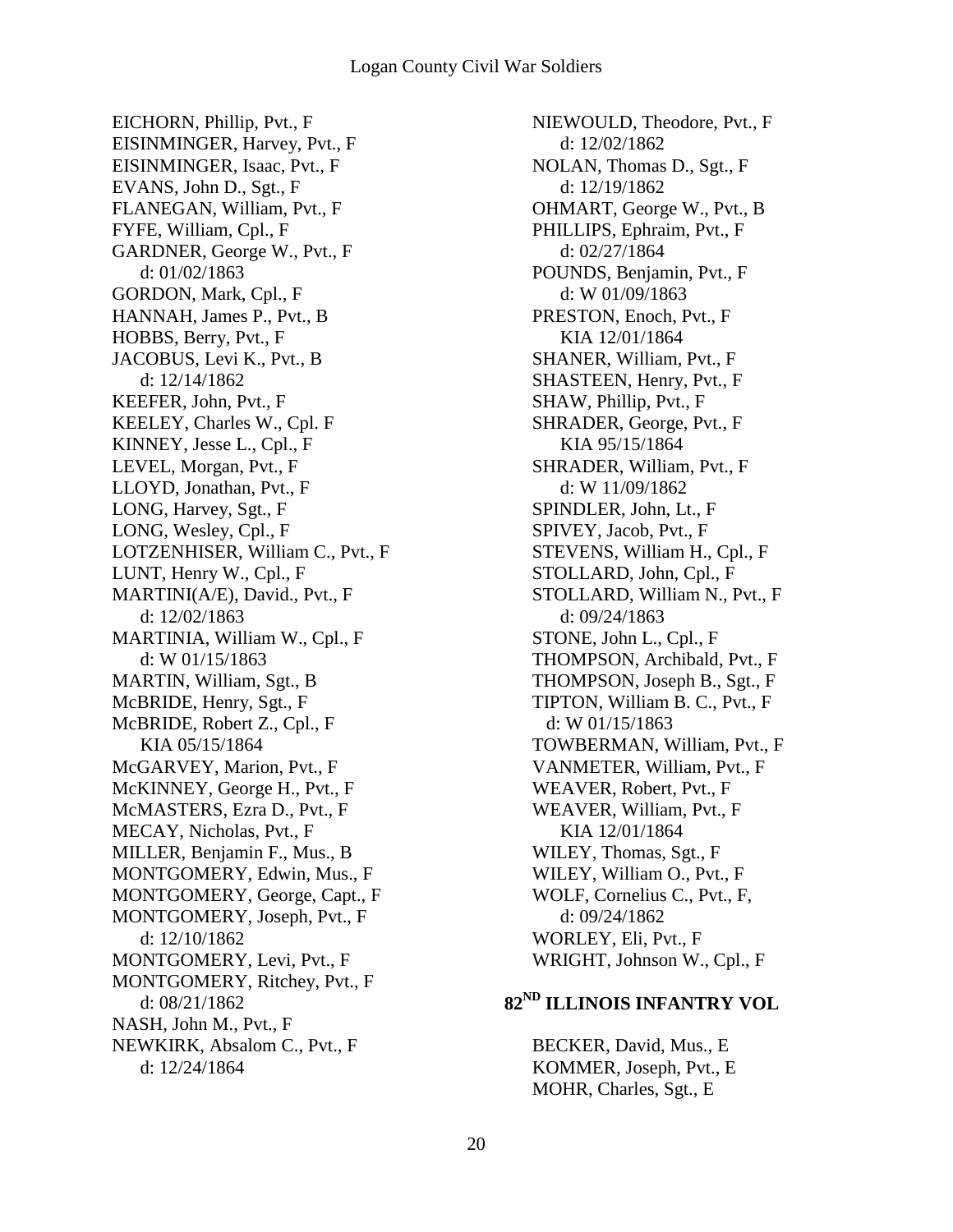REISE, Charles, Lt., E ZAISSER, Charles, Pvt., E KIA 05/05/1863

### **85TH ILLINOIS INFANTRY VOL**

STUBBLEFIELD, Archibald, Pvt., C d: 11/30/1862

#### **96TH ILLINOIS INFANTRY VOL**

RAGON, Harlow D., Pvt., A

#### **106TH ILLINOIS INFANTRY VOL**

ACKEN, Isaac, Cpl., H ADAMS, Ambrose, Pvt., F ADAMS, Willis, Pvt., G ALLEN, James M., Cpl., B ALLEN, John A., Cpl., B ALLISON, John, Pvt., G ALSOP, David., Pvt., F ALTICK, Levi, Mus., C ANDERSON, John, Pvt., D ANDREWS, Joseph, Pvt., C ANDREWS, Nelson, Pvt., C d: 12/13/1863 ANEY, A. J., Pvt., F ANSTINE, Samuel, Pvt., D ANSTINE, William, Pvt., D APPLEGATE, Alonzo, Pvt., F ARMSTRONG, Joseph, Pvt., U ARNOLD, Abner C., Pvt., E ARNOLD, John G., Pvt., D ASH, John R., Lt., F ASH, Samuel F., Pvt., F ASHLEY, Marion, Pvt., F ASHURST, John K., Capt., B d: 02/19/1864 ATCHERSON, David, Pvt., E ATCHERSON, George W., Cpl., E ATWELL, Albert, Pvt., H d: 09/04/1863 ATWELL, David, Pvt., C AUSTINE, Simon, Pvt., I

AYERS, John R., Cpl., E AYERS, Newton, Pvt., E d: 01/04/1865 BACON, Calvin D., Pvt., E BACON, Samuel W., Pvt., H BAKER, Daniel, Pvt., C BAKER, Peter, Pvt., C d: 01/24/1864 BAKER, Samuel, Pvt., C BAKER, Samuel, Pvt., E BARKER, Fredrick H., HStew., G/S BARKER, Hanan, Sgt., F BARLIN, Harmon, Pvt., B BARNARD, Louis, Pvt., H BARNEY, George L., Sgt., C BARRETT, Orlando. W., QMSgt., E/S BATES, John, Pvt., D BEASON, Jacob R., Pvt., B BECK, Adam, Pvt., B d: 10/13/1863 BEDROW, Jacob, Pvt., B BEEZLEY, Cassius C., Pvt., F d: W 06/02/1863 BEEZLEY, William, Capt., F BEIDLER, George A., Lt., B BELL, James F., Lt., G BENDER, John, Pvt., B BENNETT, James, Pvt., G BERNARD, Christopher C., Pvt., I d: 04/03/1864 BERRY, James W, Lt., H BERRY, J. G., Cpl., D BIENFELDT, Christian, Pvt., B BIGGER, Robert, Pvt., D BINGHAM, George, Pvt., C BIRD, Louis, Pvt., H BIRKS, Jeremiah, Pvt., B BIRKS, Riley, Pvt., B BLACKBURN, Benjamin, Pvt., G BLACKBURN, William F., Pvt., U BLACKWELL, William P., Pvt., B BOGGESS, Harvey F., Pvt., H d: 11/22/1864 BOGGS, Robert P., Pvt., E BOLT, Benjamin, Pvt., C BOST, Jacob, Pvt., D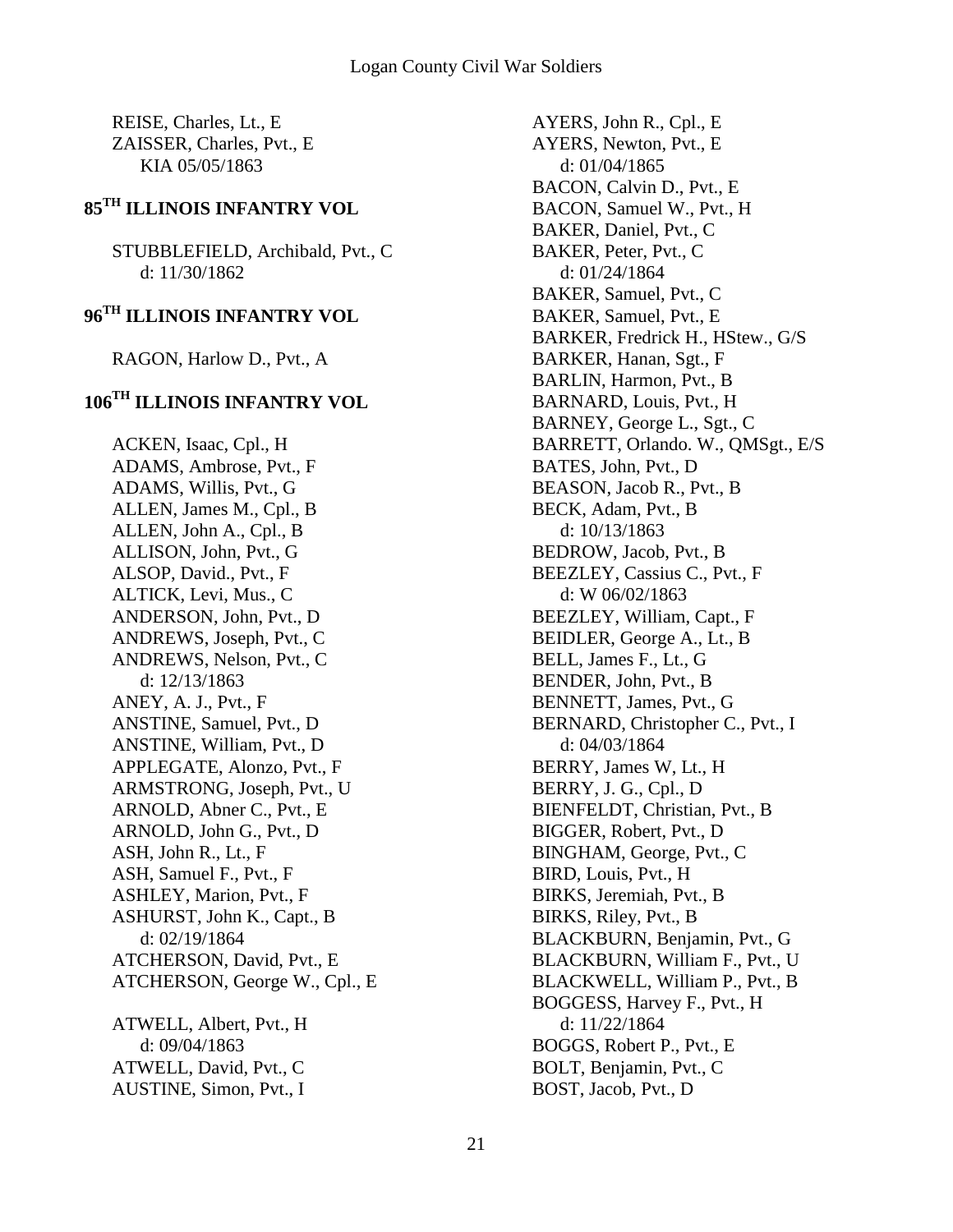BOWAN, Daniel, Pvt., B d: 08/16/1863 BOWAN, James, Pvt., B d: W 06/27/1863 BOWEN, David, Pvt., B BOWEN, William Jefferson, Pvt., F BOWERS, Reuben, Cpl., D BOWLES, Charles H., Pvt., C d: 10/05/1863 BOWLES, Robert H., Pvt., C BOWMAN, Ezekiel, Pvt., C/D d: 05/27/1864 BOWMAN, Isaac L., Capt., G BOWMAN, James, Cpl., D BOWMAN, Lewis S., Pvt., G BOWMAN, Pius, Pvt., H d: 06/20/1863 BOWMAN, Richard E., Mus., G BRANDSTETTER, Jacob, Pvt., BRAUCHER, B. F., Pvt., D BRAUCHER, Daniel L., QMSgt., HQ BRAUCHERS, Van, Pvt., B BRANDSTETTER, Jacob, Pvt., C BREACHEARS, A. S., Pvt., B BREACHEARS, Van, Pvt., B BREWER, Edwin C., Pvt., E BRIGGS, G. W., Pvt., D d: 10/07/1863 BRINKER, John, Pvt., H d: 11/07/1862 BROUGHTON, Wait, Pvt., H BROWN, Jesse W., Pvt., E d: 02/24/1963 BROWN, William V., Lt., H d: 09/14/1863 BRUNER, Joseph H., Pvt., F d: 03/03/1864 BUCK, Ernst A., Pvt., D d: 09/22/1864 BUCKLES, Wiley, Cpl., G BUGHER, Ausgustus, Pvt., A d: 04/01/1863 BURK, James A., Cpl., F BURK, William A., Pvt., F d: 08/14/1862/63 BURKHOLDER, Ulrich, Pvt., D

BURNS, Abraham, Pvt., I BURROUGHS, Joseph M., Sgt., H BUTLER, Ira C., Pvt., C BUZZARD, Alvin, Pvt., I BUZZARD, Martin, Sgt., I CAMERON, Alexander, Cpl., I CAMPBELL, George H., Lt. Col., S CAMPBELL, William O., Cpl., C CAPPS, A. S., Pvt., B CARNAHAN, Elias F., Pvt., F CARNAHAN, Martin C¸ Pvt.¸ F CARPENTER¸ George A./W.¸ Pvt.¸ E d: 09/01/1863 CARTWRIGHT, William, Cpl., F d: 07/19/1863 CASS, Robert F., Pvt., D d: 08/20/1864 CHALFANT, J. G., Pvt., D CHAMBERLAIN, Joseph H., Pvt., I CHAMBERS, Arthur, Pvt., G CHEEK, James H, Pvt., E d: 02/01/1863 CHRISTIE, James¸ Capt¸ E CLARK, Henry B¸ Lt¸ H d: 07/04/1863 CLARK, Joseph M¸ Pvt.¸ H CLARK, Philip, Pvt., F d: 04/08/1863 CLARK, Silas, Pvt., B CLARK, Thomas S., Mus., E CLAYTON, Alfred M., Pvt., F COFFMAN, George W., Pvt., F COFFMAN, Isaac, Pvt., F COFFMAN, Jonas, Pvt., U COFFMAN, Joshua, Pvt., F COFFMAN, Levi, Pvt., F COLEMAN, Edward, Pvt., C COLLINS, Hugh C., Pvt., G d: 02/02/1865 COMSTOCK, Joseph, Pvt., D d: 02/20/1864 CONNER, Morris, Pvt., G CONRAD, Eli, Mus., D d: 10/28/1864 CONARD, Lewis, Pvt., D CONROY, John W., Pvt., C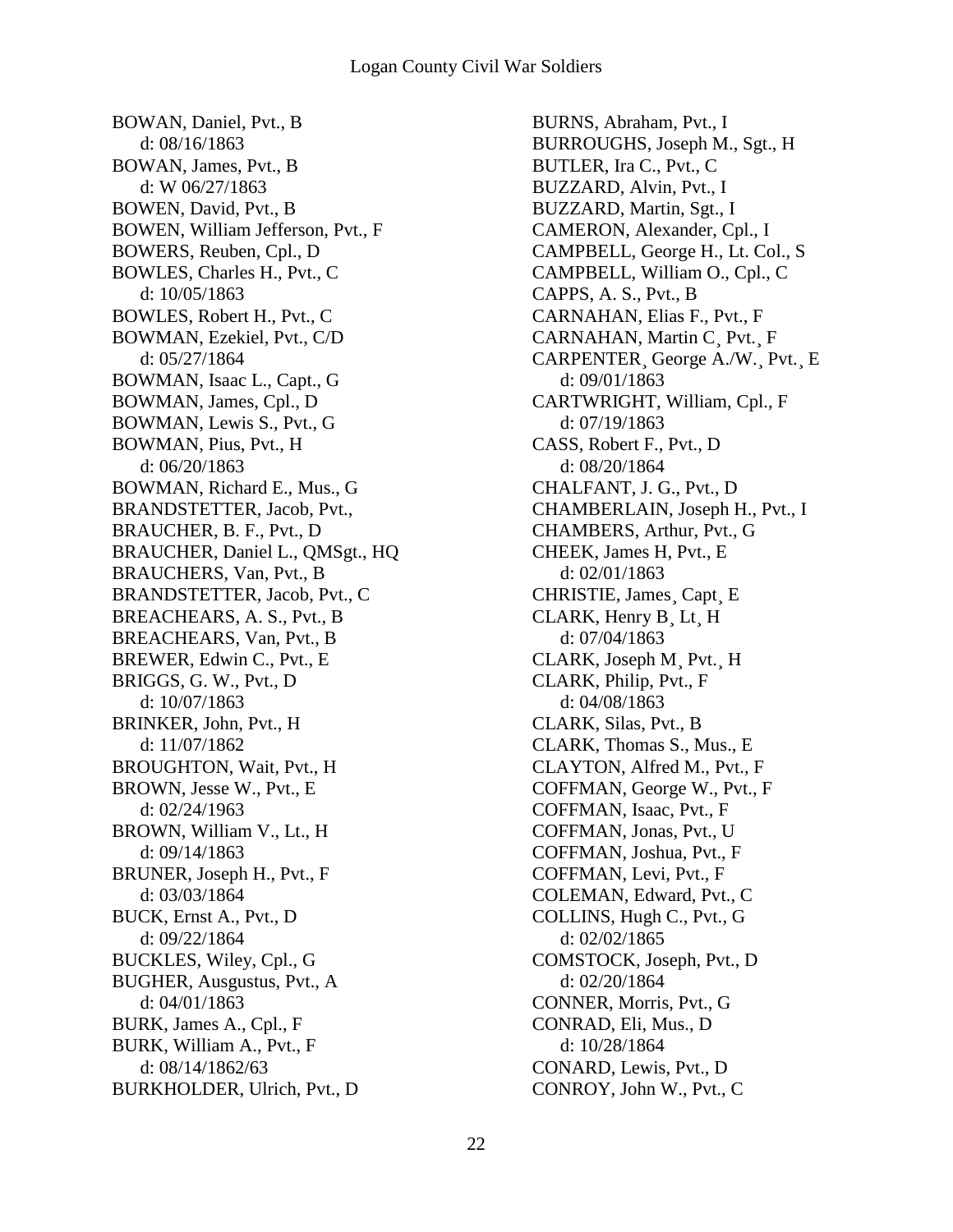CONSTANT, Garret E., Pvt., I COOK, Aaron, Pvt., E COOK, John, Pvt., E d: 07/31/1863 COOK, Samuel, Wag., G COOK, Solomon B., Pvt., I COOK, William A., Pvt., H d: 02/15/1863 COPELAND, Charles B., Pvt., B d: 07/12/1863 COPELAND, Robert, Pvt., B COPES, Robert F., Pvt., E COPES, Thomas J., Lt., E CORWINE, Thomas J., Pvt., C COULTER, Wm T., Pvt., C COVALL, Phillip G., Pvt., C COVERT, John J., Pvt., C COVINGTON, Joseph, Pvt., C CRANDALL, John J., Mus., I CRANE, William J., Pvt., B CRIHFIELD, John A., Pvt., E CROOK, John A., Pvt., E CRUSER, Richard, Pvt., D d: 04/02/1865 CUNNINGHAM, William, Mus., G CURRY, Oliver, Pvt., H CURTIS, Thomas, Pvt., B CURTIS, William L., Pvt., D DANFORTH, Horace P., Capt., H DARBY, William A., Pvt., I DAVIDSON, John A. Pvt. F DAVIDSON, William H., Pvt., F d: 09/25/1863 DAVIS, James O., Pvt., D DAVIS, Joseph G., Pvt., F DAVIS, William A., Pvt., E DAVIS, William H., Pvt., D d: 07/18/1863 DAY, Edward, Pvt., DEETER, Eugene, Pvt., H DEMENT, Alexander, Pvt., I DEMENT, George G., Sgt.M., D DEMENT, John H., Cpl., D DEMENT, Lewis M., Cpl., I DEMMETT, Isaac, Pvt., B DENNISTON, James, Pvt., I

DEWITT, John, Pvt., A d: 09/14/1863 DINES, Welsey, Pvt., G DOMINIQUE, George W., Mus., S DONNON, Benjamin M., Pvt., E DOUGHERTY, Jonathan F., Pvt., E DOUGLAS, Alexander, Pvt., E d: 07/07/1864 DOUGLAS, George W., Wag., F DOWNEY, Thomas, Pvt., G DOWNING, Alexander, Sgt., I DOWNING, George H., Cpl., G DOWNING, Henry C., Pvt., D d: 10/11/1864 DOWNING, Josiah, Pvt., D/E DOWNING, William M., Pvt., D d: 04/30/1865 DOYLE, Peter, Pvt., C DUGAN, David, Pvt., G DUGAN, Robert, Pvt., H DUNCAN, Greenberry, Pvt., E DUNHAM, William H., Sgt., C DUNLAP, Thomas, Pvt., E d: 09/02/1864 DYER, Isaac N., Cpl., B DYER, Israel, Pvt., B EARNEST, William, Sgt., A d: 07/17/1863 EAST, Jacob, Pvt., D d: (08/09)/24/1863 EBINGER, John Pvt., D d: 10/12/1863 EDDS, John P., Lt., C d: 06/29/1863 EDDY, James M., Pvt., F EDWARDS, John Pvt., G EDWARDS, John E., Cpl., C EDWARDS, John M., Sgt., C EISIMINGER, David, Pvt., I d: 10/02/1863 EISIMINGER, John, Pvt., I ELLIOTT, John, Pvt., H ELLIS, Frank J. C., Pvt., G ELLIS, Joseph P., Pvt., F d: 03/24/1863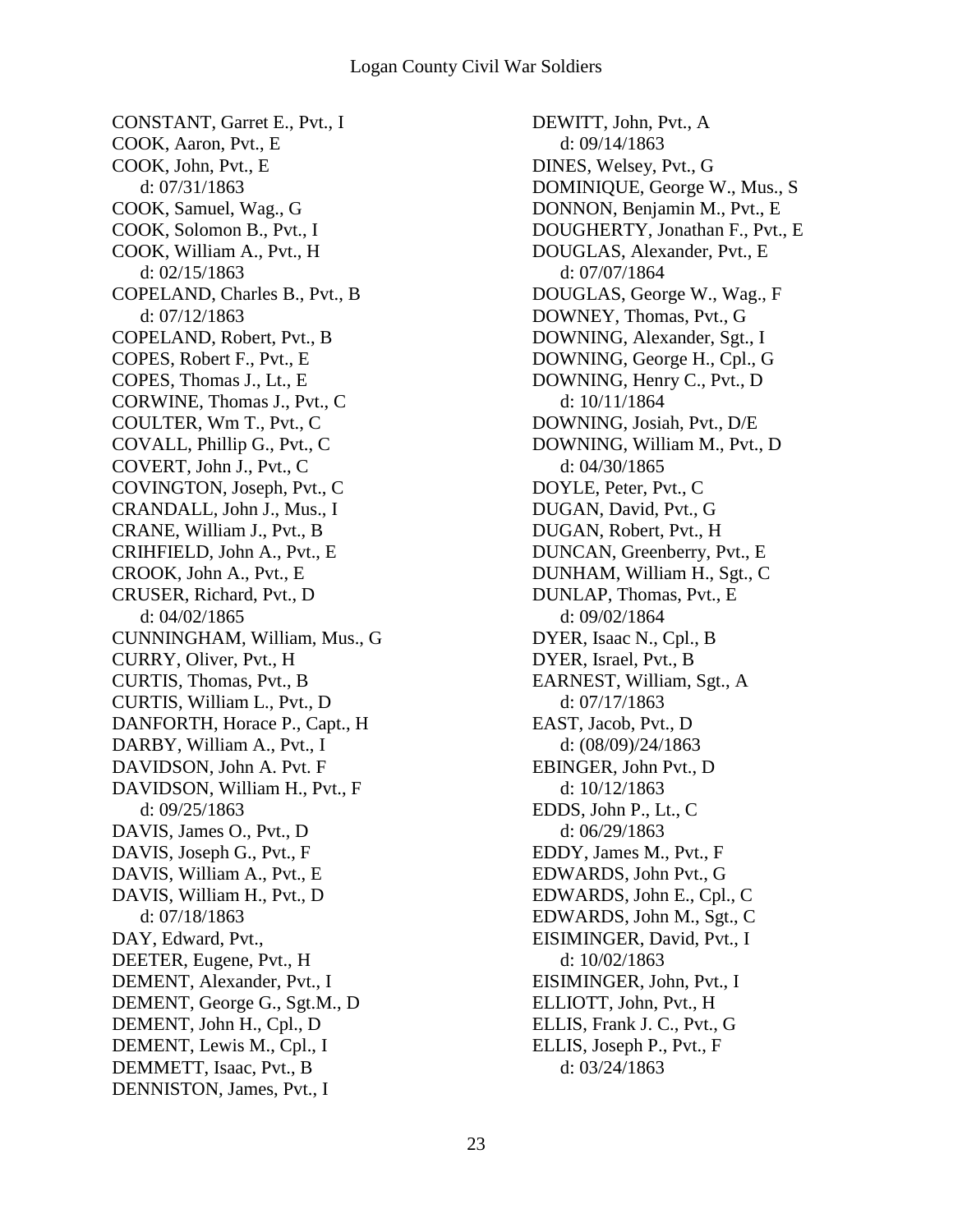ELLIS, William J., Pvt., F d: N/A ELLSWORTH, Harvey P., Surg., H/ EMMETT, John, Cpl., B EMMETT, Samuel, Pvt., B ERLENBUSH, John, Pvt. D EUCHENBROTH, Frederick, Pvt., H d: 09/05/1863 EVERLY, Andrew, Pvt., H EVERLY, John, Lt., D EWING, Amos, Pvt., F EWING, Finis, Pvt., C EWING, James F., Pvt., F EWING, James J., Lt., F EWING, Joseph W., Sgt., B EWING, Lloyd, Pvt., C EWING, Robert, Pvt., F EZELL, Drury, Pvt., E FARNAM, Ephraim, Pvt., I FARNAM, J. C., Pvt., U FARRIS, Absalom, Pvt., G FARRIS, James, Pvt., G FASS, Charles, Pvt., D FELLOWS, A. M., A/Surg., HQ FISHER, Henry, Pvt., E FITZGERALD, Cornelius, Pvt., G FITZGERALD, John, Sgt., G FITZGERALD, Patrick, Pvt., G FLEMING, John M., Pvt., D FLETCHER, Jacob, Pvt., D d: 09/12/1863 FORBIS, Levi, Pvt., C FOSTER, Andrew, Pvt., E d: 08/31/1864 FOSTER, John M., Pvt., B FOSTER, John H., Pvt., H FOX, Henry, Capt., H Medal of Honor FRAZIER, Silas, Sgt., B FREE, Henry, Pvt., H FURGASON, Joshua, Pvt., E GALE, Joseph, Pvt., H GALE, Spencer H., Pvt., F d: 08/22/1863 GALLAGHER, Anthony, Pvt., G GALLAGHER, James H., Pvt., C

GALOWAY, Joseph, Sgt., D GAMBREL, James H., Pvt., E GAMBREL, Lemuel, Pvt., E GAMBREL, Lewis, Pvt., E d: 08/30/1864, E GARDNER, John, Pvt., H GARDNER, Thomas G., Mus., I GARDNER, William K., Pvt., E d: 09/10/1863 GARDNER, William H. H., Pvt., E GASAWAY, Erastus, Pvt., B GEHR, Martin, Pvt., I d: 11/15/1863 GEISERT, Gottlieb, Pvt., H GELSE, John, Pvt., B d: 08/12/1863 GERHARD, George G., Pvt., D GERMANHART, John G., Pvt., E GIBSON, Edward, Pvt., I GIBSON, Stephen E., Pvt., I GIBSON, Thomas, Pvt., B d: 10/25/1864 GILCHRIST, John R., Pvt., F GIRTMAN, Hugh C., Sgt., B GLEASON, Andrew, Pvt., G d: 09/21/1864 GLEASON, Elijah, Pvt., G GLEASON, Moses, Sgt., G GLEASON, Perry, Pvt., G d: 04/04/1863 GORDON, Aylett F., Sgt.¸ F GORDON¸ Wallace¸ Sgt¸ E GREEN, Hiram M., Pvt., I GREEN, Orlando¸ Pvt.¸ D GREENSTATE, George¸ Pvt., G d: 12/09/1862 GREGORY, William, Pvt.¸ d: 11/20/1864 GRIBBIN, George¸ Pvt.¸ I GRIFFIS, Harrison, Pvt., D GRIGGS, Henry, Wag., B GRISSOM, Earnslay, Pvt., K GRITMAN, Gage S., Lt., K GUNSTENSON, Andrew, Pvt., K HALE, Isaac L., Pvt., B HALL¸ George, Pvt., C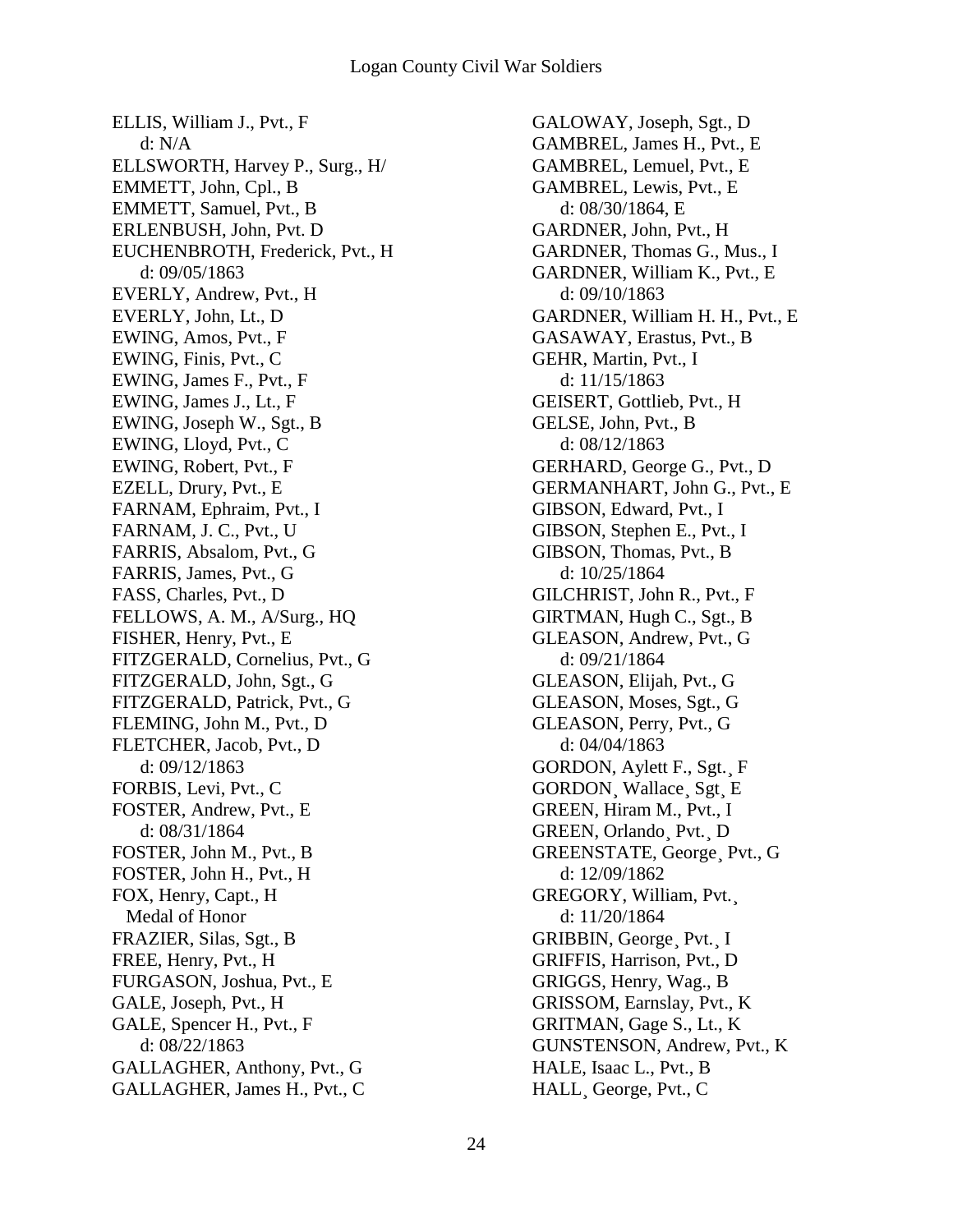HALL, J. L., Mus., B HALL, S. W., Wag., C HAMPTON, Henry, Pvt., B HANCHIN, John R., Pvt., U HANDLIN, Daniel, Cpl., B HANGER, William A., Pvt., C HANSELMAN, Frederick, Pvt., B HARCOURT, A. Q., Pvt., E. HARCOURT, John M., Pvt., E HARDER, ry, Pvt., B d: 08/14/1863 HARDIN, Benjamin, Pvt., E HARDING, Thomas, Pvt., G HARDING, Benjamin, Pvt., E HARDINGER, Daniel, Pvt., D HARNEY, Joseph M., Pvt., H HARP, John W., Pvt., D HARPER, Job, Wag., I HARRINGTON, William O., Pvt., H HARTS, David H., Capt., C HARTS, Peter Wilde, Capt., H HASTINGS, Theophilus, Pvt., G HATCH, Milo L./s., Pvt., E HATCH, W. C., Pvt., E HAYNES, William, Pvt., C HAYS, William Pvt., K HEDGES, Ira, Pvt., E HEDGES, Richard, Pvt., E HEDGES, Thornton K., Chap., S HELMS, James H., Pvt., B HENDERSON, Andrew, Pvt., D HENDRICKSON, Elijah, Pvt., E d: 01/04/1864 HENDRICKSON, Peter, Pvt., H HENDRICKSON, William A., Pvt., K/U d: 01/31/1864 HENN, Christian, Pvt., B d: 07/18/1863 HESS, Henry, vt., H d: 01/11/1865 HICKMAN, George, Pvt. C HIX, Liberty, Pvt., E HOBLET, Washington, Pvt., G HOGBIN, Felix, Pvt., G HOKE, A. S., Pvt., E d: 04/27/1863

HOKE, Hillakin, Pvt., E HOKE, Richard, Pvt., E HOLZAPFEL, Christian, Pvt., B HOMNER, Henry, Pvt., G HOOD, John E., Pvt., I HORN, Paulus, Pvt. B HORNBECK, John P., Pvt., G HORNEY, J. S. M., Pvt. C HORNEY, Joseph M., Pvt. H HOUCHINS, Enoch L., Pvt., A HOUCHINS, James, Pvt., E HOUCHINS, J. H., Pvt., E HOUCHINS, W. A., Pvt., E HOUGH, James T., Pvt., C HOUGH, John F., Mus., C d: 07/301865 HOUGLAND, George, Pvt., E HOUSTON, John, Pvt., H HOWARD, Clark, Pvt., F HOWARD, Pendleton, Pvt., F HOWARD, Thomas M., Pvt., U HOWARD, Thomas M., D,  $145<sup>th</sup>$ HOWARD, William W., Pvt., B HOWE, G. W., Pvt., B HOWE, Samuel, Pvt., G HOWES, Jesse A., Pvt., F HOWSER, James W., Cpl., F HOWSER, Peter W., Cpl., F HOY, Lewis, Pvt., D HOY, Peter, Pvt., D HUBARD, Henry, Pvt., F d: 09/15/1863 HUBBIRT, David F., Pvt., I HUBBIRT, John W., Pvt., I HUBER, Max, Pvt., H d: 07/14/1864 HUFF, Caleb A., Wag., G HUFF, Henry, Pvt., G d: 01/14/1865 HUFF, Thmas J., Pvt., C d: 03/1863 HUFFMAN, John A./H., Pvt., D HUGHES, Israel R., Pvt., E d: 09/24/1863 HUGHES, William, Pvt., G d: 11/05/1862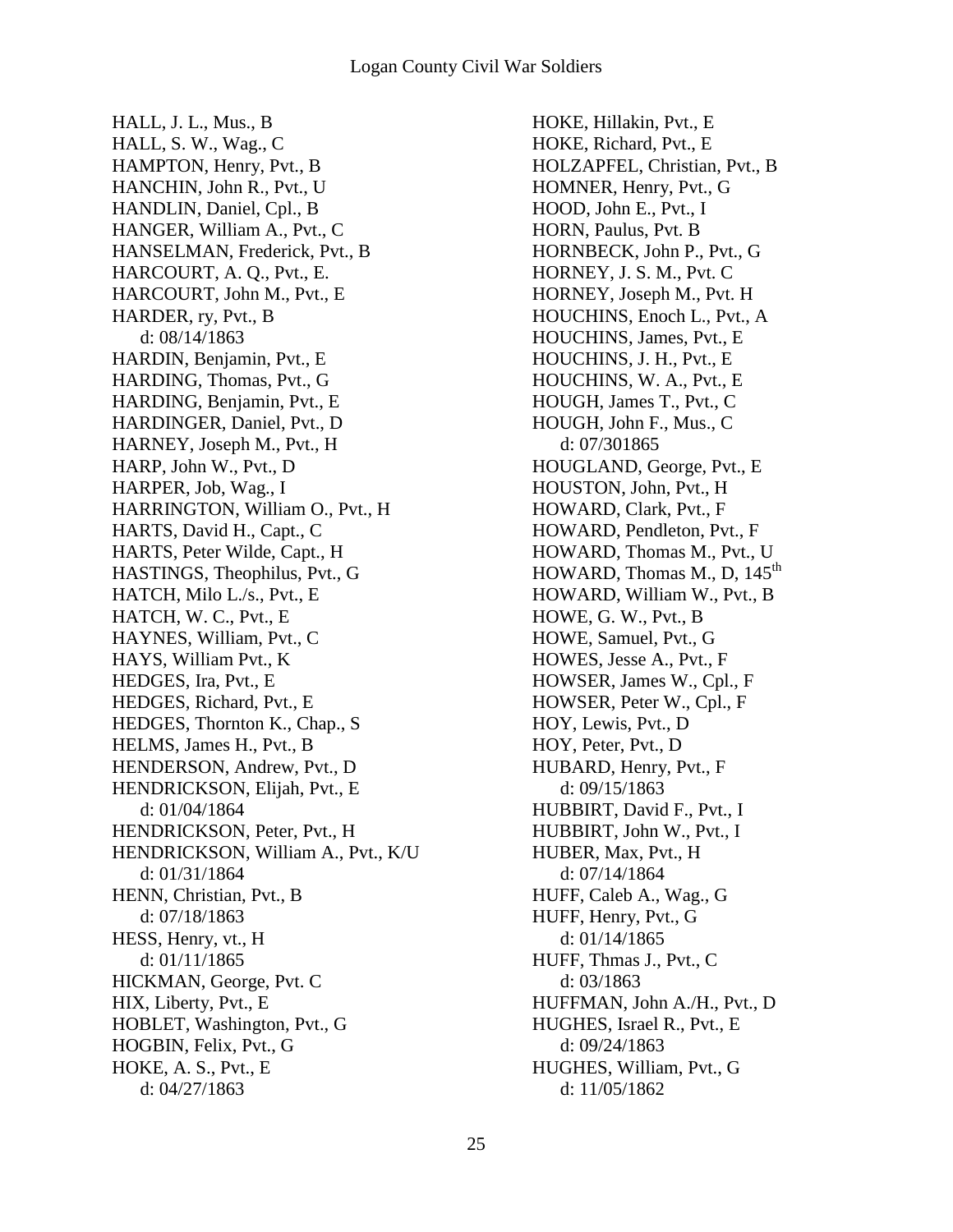HUKELL, William B., Pvt., E HULL, Mark K., Pvt., E HUND, Henry, Pvt., B HUNT, Francis, Pvt., C HUNTER, Benjamin, Pvt., C HUNTER, Samuel B., Cpl., D HURT, John M., Lt. Col., HQ d: 11/08/1864 HUSTON, H. C., Pvt., E d: 06/12/1863 IDEN, James M., Pvt., D INGRAHAM, Norman, Pvt., H ISRAEL, John D., Pvt., E ISRAEL, Michael, Pvt., E JACKMAN, John W., Pvt., I JACKSON, Abner J., Cpl., D d: 08/19/1864 JACKSON, Chester B., Pvt., C JACKSON, James W., Pvt., I JACKSON, W. P., Pvt., E JACKSON, William R., Pvt., D JACOBY, Philip H., Pvt., B d: 08/08/1863 JAMES, Benjamin F., Pvt., C JARDINE, Adam, Pvt., I JARDINE, John Cpl., I JEFORDS, John H., Pvt., F JEFFORDS, Sylvester, Pvt., E JENKINS, Samuel F., Cpl., E JENNINGS, Robert M. Cpl., D d: 07/26/1863 JEWELL, Enos, Mus., E JOHNSON, Albert E., Pvt., C JOHNSON, David, Pvt., H JOHNSON, Ezekiel, Pvt. H JOHNSON, Henry, Lt., C JOHNSON, Thomas B., Pvt., I JOHNSON, William P., Pvt., I JOHNSTON, Daniel, Cpl., H JOHNSTON, Samuel, Lt., I JONES, James, Pvt., E JONES, Oliver, Pvt., E JONES, Warren L., Cpl., F JONES, William, Pvt., G KASNIZKEY, Julius, Pvt., H d: 07/26/1864

KAVNEY, John, Pvt., F KECKLER, David, Sgt., I KENEFAKE, James, Pvt., E d: 03/13/1864 KENT, John, Pvt., D KERN, David, QMSgt., S KERWOOD, Theophilus, Pvt., B KEYES, William C., Pvt., I KIICK, David, Pvt., B KILER, Thomas, Pvt., K KINGERY, John S., Pvt., E KLOTZ, David, Pvt., B KNICKERBOCKER, John P., Pvt., I KNOUS, Daniel, Pvt., A KOSCIALOWSKI, P. Casimer, Pvt., H KUHN, Sebastian, Pvt., H d: 09/04/1863 LACEY, Alvin P., Sgt. H LACEY, William T., Mus., S LAKON, Leander, Pvt., E LANCASTER, John, Pvt., E LANPHEAR, Albert H., Surg., S LATHAM, Robert B., Col., S LAUGHERY, L. C., Pvt., D d: 09/05/1864 LAUGHLIN, Robert H., Cpl., D LAUX, John, Pvt., B LAVALLY, Isaac C., Pvt., B LAWRENCE, Walter B., Cp;., I LEIGHTON, Baxter B., Pvt., F d: 08/11/1863 LEMLEY, William H., Pvt., D d: 02/05/1863 LEWIS, Addison, Pvt., G LINDSAY, John L., Wag., D LINDSEY, Henry W., Pvt., B LITTLEMAN, John, Cpl., G LOGAN, Alexander Pvt., G LOWERY, William, Pvt., I LUCAS, Greyson H., Cpl., E LUCAS, Jeremiah, Pvt., B LUCAS, John R., Pvt., G LUCAS, John W., Pvt., B LUNDY, Jacob R., Pvt., E d: 08/17/1864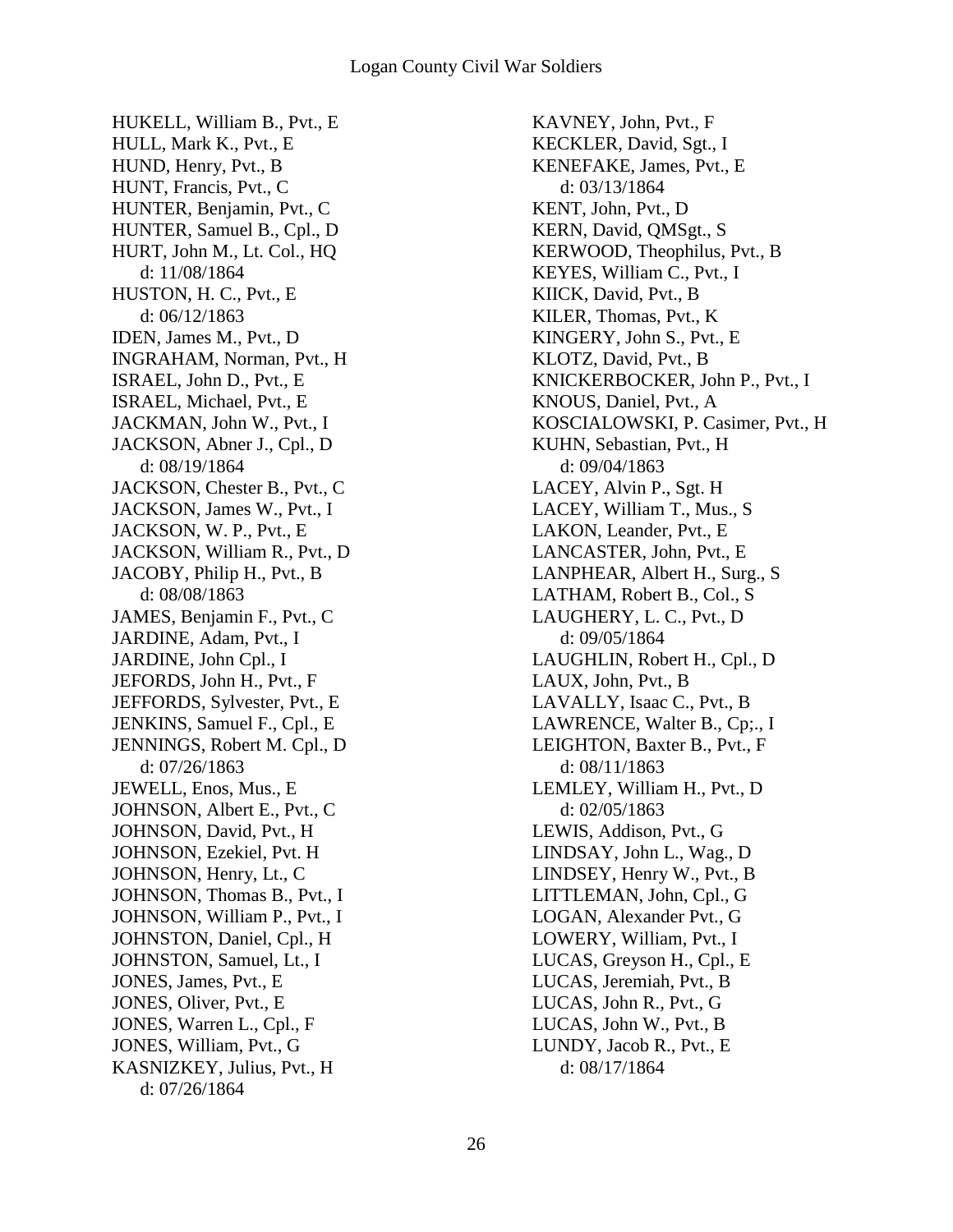LUNDAY, John W., Pvt., E d:10/08/1863 LUSHBAUGH, Harmon F., Mus., S MADIGAN, Thomas, Pvt., G MAILER, William, Pvt., U MALTBY, James M. C., Sgt., G d: 12/31/1862 MANLICH, John C., Pvt., C MANN, John, Wag., B d: 04/04/1863 MARLER, Abraham D., Pvt., G d: 07/14/1963 MARTIN, John D., Pvt., H MARTIN, Montgomery, Pvt., F d: 10/07/1863 MARTIN, Wesley J., Cpl., F MARTIN, W. W., Sgt., D MASON, Mathew, Pvt., I MASTERSON, Edward, Pvt., G MATHEWS, Albert, Lt., H MATHEWS, David M., Pvt., C MATTHEWS, Jonathan, Pvt., I MAUS, Peter, Pvt., B MAYER, George, Sgt., B McAFFEE, Jacob, Pvt. C McCAIN, Daniel, Pvt., B d: 08/12/1863 McCAIN, William, Pvt., B d: 10/04/1863 McCHESNEY, Wm., Pvt., G McCORD, Samuel, Pvt., G McCRARY, R. S. Sgt., E McCUE, Cornelius, Cpl., I McDONALD, Uriah, Pvt., I McELVAIN, John, Pvt., H McENTEE, James, Pvt., H McFLINN, John V., Pvt., F d: 09/08/1863 McLAIN, Charles, Pvt., H McLAIN, Jackson, Pvt., G McMAHON, J. C., Pvt., D McMAHON, W. C., Pvt., D McMAHON, William S., Pvt., D d: 11/19/1864 McMULLIN, Thomas M., Pvt., G

McNEAL, William J., Pvt., I d: 11/28/1863 McPHETERS, John, Pvt., E McWILLIAMS, John F., Cpl., C McWILLIAMS, F./T. H., Cpl., C MEACHAM, T. A., Pvt., D MELTON, Austin P., Pvt., G METCALF, Richard F., Cpl., F d: 07/12/1865 MICHAELS, Ernest, Pvt., E d: 10/19/1864 MIESE, Joseph, Pvt., B MILEHAM, James H., Pvt., I MILLER, Alexander, Pvt., C MILLER, Charles H., Col., S MILLER, Christian, Pvt., B MILLER, Edward, Pvt. C MILLER, Horace P., Pvt., I MILLER, Lyman F., Pvt., C MILLER, William, Pvt., G d: 04/08/1863 MILLER, William L., Pvt., D MILLS, James G., Sgt., C MILLS, John, Pvt., C MINSKER, David B., Pvt., C d: 09/28/1864 MINSKER, William, Pvt., C MITCHELL, Lycurgus, Mus., F MOELLER, Philip, Pvt., D MONGOLD, Jacob, Pvt., D MONNETT, Simmond, Pvt., C MONTGOMERY, Francis M., Pvt., I MONTGOMERY, Jacob F., Pvt., I MONTGOMERY, James E., Cpl., I MONTGOMERY, Warrich, Pvt., F MOODY, Alfred, Pvt., G MOORE, Jasper, Pvt., I MOORE, John J., Cpl., I MOORE, Lemuel, Pvt., E d: 10/20/1864 MOORE, Nathaniel, Pvt., B MOORE, Peter, Pvt., I MOORE, William, Pvt., F MORAN, Michael, Pvt., D MORLES, Stephen A., Pvt., G MORMON, Nelson F., Pvt., F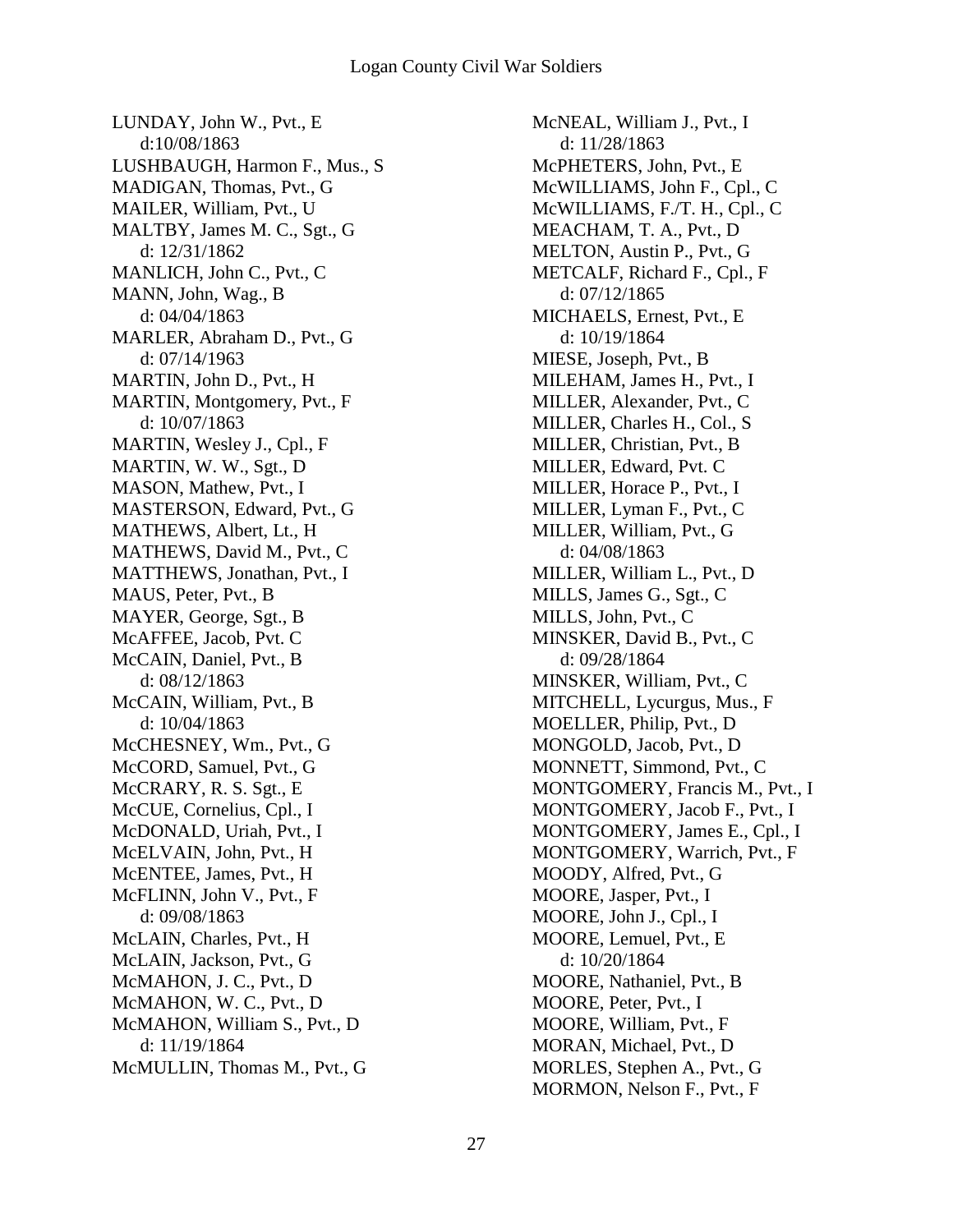MORRIS, George W., Sgt., H/I MORRIS, Henry, Sgt., I MORRIS, John A., Lt., I MORSE, William S., Sgt., S MOWREY, William, Pvt., G MUNNETT, Richard, Pvt., F MUNSON, Jerry, Pvt., E MURPHY, Henry C., Pvt., I d: 12/22/1864 MUSICK, Samuel, Cpl., C MUSICK, William H., Pvt., C MYERS, Belshazer, Pvt., C MYERS, Henry W., Cpl., E MYERS, James W., Pvt., F d: 07/31/1863 NAGEL, Michael, Cpl., H NEWELL, Cornelius, Pvt., F NEWMAN, Charles, Pvt., B NICHOLSON, George R., Pvt., A d: 11/22/1864 NICHOLSON, Henry C., Pvt., A NICHOLSON, Lewis, Sgt., B NICODEMUS, Theodore, Pvt., I NIEMEYER, Henry, Pvt., G NIESE, Joseph, Pvt., B NORTON, Alexander, Pvt., F NORTON, James, Pvt., F O'BRIEN, Thomas, Pvt., U O'HERN, Richard, Cpl., C d: 07/12/1865 OLIVER, William, Pvt., H OLTZ, Daniel M., Pvt., G ORNEY, Edward, Pvt., G ORSLER, James K., Pvt., F PARISH, John, Cpl., B PARKER, Samuel, Cpl., H d: 08/14/1863 PARKS, James, Mus., S PATRIDGE, Moses, Sgt., C PATTERSON, David, Pvt., I PATTERSON, John A. Pvt., G PATTERSON, William, Pvt., B PATTERSON, William, Cpl., G d: 02/09/1865 PATTISON, Thomas R., Lt., E PAYDEN, Franklin, Cpl., E

PEGRAM, Benjamin B., Capt., C PENDLETON, Presley, Pvt., E d: 09/15/1863 PENNEY, William G., Pvt., C d: 05/15/1864 PERRY, John, Pvt., I d: 01/27/1864 PERRY, Joseph C., Pvt., F PETTITT, William B., Sgt., G PFIEL, George, Pvt., H PIERCE, Hiram, Sgt., G PIERCE, Joseph, Pvt., H PIERCE, Sherman, Pvt., G PINNEO, Thomas H., Pvt., C POOL, Joseph, Pvt., G d: 10/05/1863 POOL, Thomas Pvt., G POORMAN, Joshua, Pvt., E POWELL, William, Cpl., I POWERS, John Henry, Pvt., B d: 03/21/1863 PRACHT, William C., Pvt., I PULLIAM, William, Pvt., I d: 11/17/1864 QUICK, Ephraim C., Pvt., G RAINOLD, Josiah, Pvt., U RAMSEY, George, Pvt., G RAMSEY, William Pvt., G d: W (03/05)/18/1864 RANKIN, Samuel H., Pvt., I RANKIN, Sennet E., Pvt., C d: 12/06/1862 RASER, Peter, Pvt., D REAM, Joseph, Lt., D REGAN, Levi T., Sgt., H RENCHLER, Mathias, Pvt., H REYNOLDS, James B., Pvt., F REYNOLDS, William H., Pvt., F RHODES, John, Sgt., F RIECE, Victor, Pvt., F d: N/A RIGDON, Charles H., Pvt., C RIGDON, William H., Pvt., H RIPPAN, John, Pvt., B RISSER, Abram F., Capt., B ROACH, Henry, Lt., G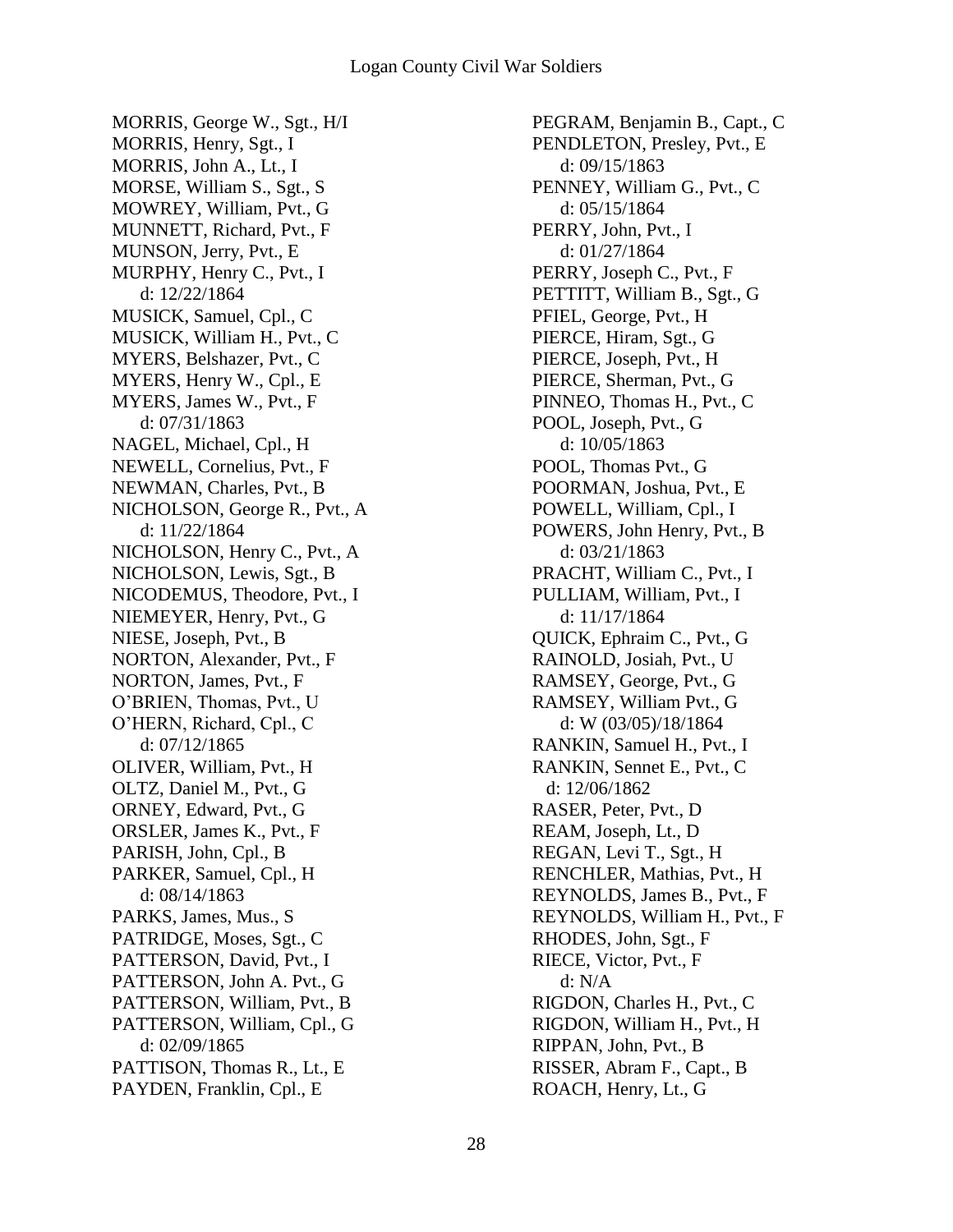ROACH, William A., Pvt., D ROBERTS, G. R., Cpl., E ROBERTS, John H., Pvt., D ROBERTS, Rayburn W., Pvt., A/D ROBERTS, William F., A/Surg., S ROBERTSON, Samuel M., Pvt., C ROBINSON, Christopher T., Capt., G ROBINSON, Eerbin E., Pvt., D ROBINSON, George W., Pvt., B ROE, Salem, Pvt., A ROGERS, James T., Cpl., G ROGERS, Reuben T., Cpl., I ROICK, Alvin, Pvt., B ROSETTER, George, Pvt., C ROSEVEAR, Richard, Pvt., H d: 02/17/1863 ROUTSON, Henry, Pvt., H d: 08/21/1863 ROUTSON, Jacob, Cpl., H RUBLE, Henry, Pvt., F d: 08/10/1863 RUDOLPH, Jonas F., Pvt., C RUNDLE, Philip H., Pvt., F RUPP, Peter, Pvt., H RUSH, William E., Pvt., C RUSSUM, Isaac F., Pvt., F RUSSUM, Jacob F., Pvt., F RUSSUM, James F., Cpl., F d: 09/12/1864 RYAN, Joseph H. Pvt., F SAMES, William H., Pvt., B SCALES, Francis, Pvt., F SCHUYTER, Gottleib, Pvt., H SCRIBNER, Thomas J., Pvt., F SCROGGENS, A. C., Pvt., B SCROGGENS, Franklin, Pvt., B d: 04/01/1864 SCROGGINS, Sanford, Pvt., G SECHEST, James, Pvt., U SEIFER, J. G., Pvt., B SHAW, John B., Sgt., G SHAW, Thomas H., Pvt., C SHEER, John, Cpl., H SHEPARD, Leander C. D., Pvt., C SHERIDAN, Cornelius, Pvt., I SHERMAN, James, Pvt., I

SHERMAN, John G., Pvt., C SHIELDS, Andrew, Sgt., E SHIELDS, John, Pvt., F SHIELDS, Robert, Cpl., C SHOCKEY, Cyrus, Pvt., I SHOCKEY, Daniel, Sgt., I SHOCKEY, Henry, Pvt., I SHOCKEY, Jacob, Pvt., I SHOCKEY, Jeremiah, Pvt., I d: 05/24/1863 SHOCKEY, John, Capt., I SHOUP, Jonas, Pvt., D d: 01/13/1865 SHOUP, Milton J., Pvt., D d: 08/03/1863 SHOUP, Monroe, Lt., D SHOUP, Samuel, Pvt., D SHREVE, Theodore, Pvt., D SHREVE, Thomas C., Sgt., D SHRIVER, Henry Jr., Sgt/M., S d: 11/25/1863 SHRIVER, Henry, Pvt., B SHRIVER, James, Pvt., B SHUBERT, John, Pvt., D d: 09/07/1863 SHUGART, James M., Pvt., H SHUGART, John T., Pvt., H SIDES, John, Pvt., F SIMPSON, William W., Pvt., F SIMS, Benjamin F., Pvt., D d: 02/08/1864 SMALL, William, Pvt., H d: 02/07/1863 SMITH, Benjamin F., Sgt., E SMITH, Benjamin F., Pvt., G SMITH, Daniel M. Pvt., C SMITH, Elihu B., Pvt., F SMITH, George, Pvt., I SMITH, James F., Pvt., G SMITH, John L., Pvt., G SMITH, Livingston D., Pvt., C/I SMITH, Robert C., Pvt., I SMITH, Samuel A., Pvt., I d: 09/16/1863 SMITH, William A., Pvt., I SMITH, William H., Pvt., F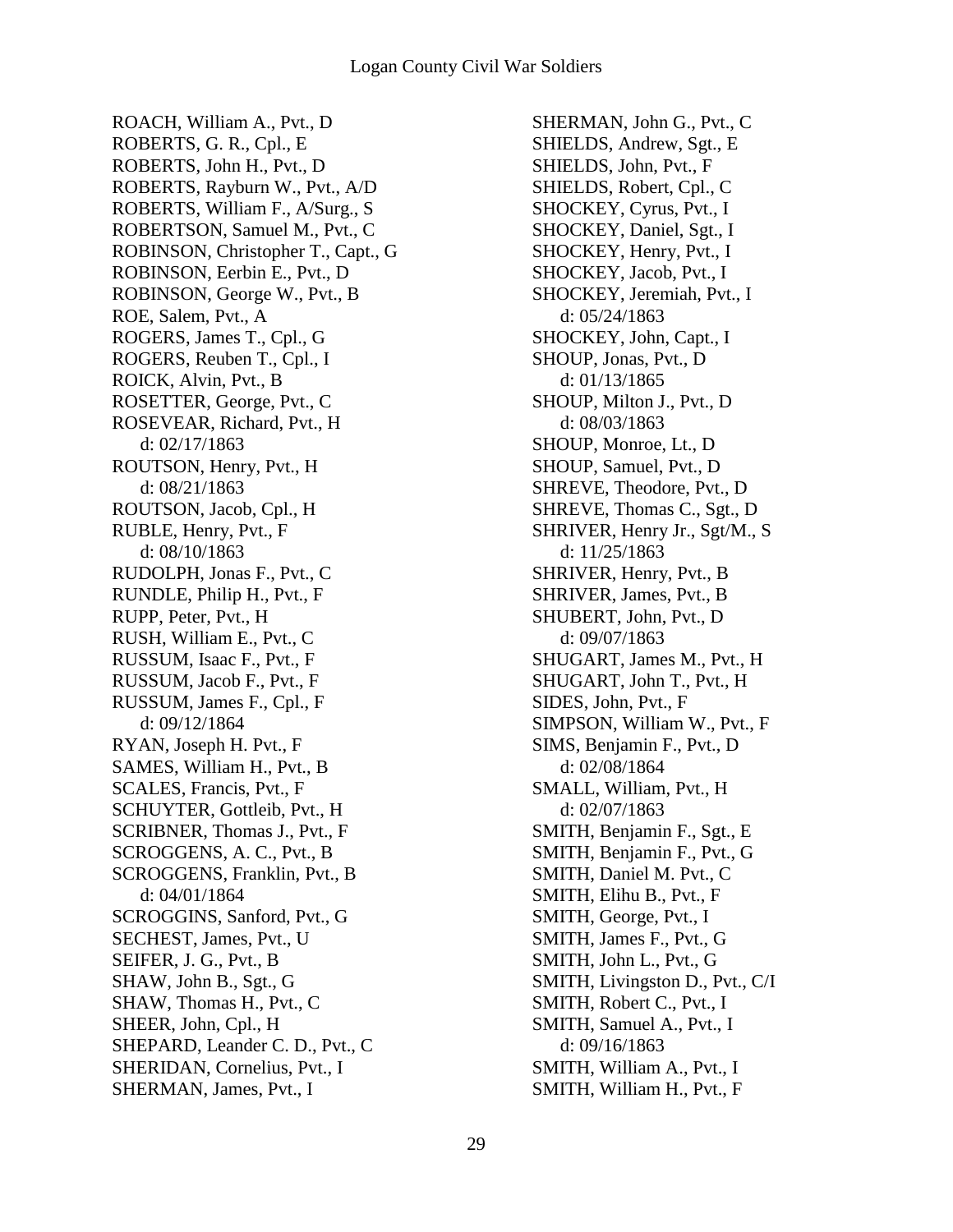SNODGRASS, William, Pvt., I d: 08/14/1863 SNYDER, A. J., Sgt., D d: 11/03/1864 SORRELL, James, Pvt., E d: 10/03/1863 SOUTHERN, Cornelius, Pvt., H SPARKS, Jesse, Pvt., G SPRAGUE, George W., Pvt., E SPEECE, Thomas B., Pvt., C STACKHOUSE, Lewis, Sgt., F d: 01/03/1864 STAGGERS, Culver, Lt., I STAGGERS, Jacob M., Pvt., I STANIFORD, Peter, Pvt., E STANLEY, Aquilla W., Pvt., STANTON, Andrew H., Pvt., A STAPLETON, Thomas, Pvt., B STEPHENS, Marion D., Pvt., C STEWART, Elijah, Pvt., F STEWART, William H. H., Pvt., F STILLHAMMER, John F., Pvt., F d: 08/31/1863 STINES, Thomas P., Mus., F d: 08/07/1863 STINSON, Newton, Pvt., C STOCKTON, Richard E., Pvt., E STOFFAN, Jacob, Pvt., K STORK, Conrad, Cpl., B STOTTS, John, Pvt., I STOTTS, William, Pvt., I STRAIN, James H., Pvt., B STRAIN, Thomas N., Pvt., B d: 01/17/1863 STRAIN, William J., Pvt., B d: 01/20/1864 STURGEON, Thomas S., Pvt., B SULLIVAN, Henry W., Pvt., H SUMMER, Elias C., Pvt., F SUMMER, James R., Cpl., E SUMMER, Joseph, Cpl., E SUMMER, Josiah W., Cpl., F SUMNER, Benjamin F., Sgt/M, S d: 05/01/1865 SUMPTER, John W., Pvt., B SUTTON, William T., Pvt., G

SWAGGER, Harrison, Pvt., F SWAGGER, William Pvt., F TAYLOR, James A. Pvt., C TAYLOR, James L., Pvt., D TAYLOR, Thomas L., Pvt., D d: 08/12/1863 TENNANT, Thomas, Pvt., G THACKER, James N., H-Stew., S THOMAS, George W., Pvt., A/H THOMAS, James R., Pvt., H d: 11/14/1864 THOMAS, John H., Pvt., A/D THOMPSON, Charles, Pvt., G THOMPSON, John, Pvt., I THOMPSON, Russell, Pvt., E THROOP, Daniel D., Pvt., F TIBBITT, Jacob, Pvt., U TOMLINSON, Alfred H., Cpl., D TRIBBETT, Asberry, Pvt., D TURLEY, Richard E., Lt., B TUTTLE, Francis M., Pvt., E d: 07/29/1863 TYLER, George W., Pvt., G Van BLARICAN, William, Pvt., D VANCE, Absolom, Pvt., F VANCE, James, Pvt., F VANCE, Levi, Pvt., F VANDEVENER, Francis M., Pvt., U VANDEVENTER, Lacy P., Pvt., C VANDEVENDER, William, Sgt., D VANHISE, David, Maj, D Van METER, Joseph B., Pvt., C Van METER, Sanford G., Pvt., C VANNOY, Jonathan, Pvt., C VOLLEY, Adam, Pvt., D VORRIS, David, Pvt., H d: 08/23/1863 WADE, Willoughby, Pvt., B d: 09/22/1865 WAGGONER, John J., Pvt., H WALKER, Asahel, Cpl., C WALKER, Edward P., Pvt., L d: 08/29/1863 WALKER, John T., Pvt., D WALKER, William N. W., Pvt., D d: 02/12/1864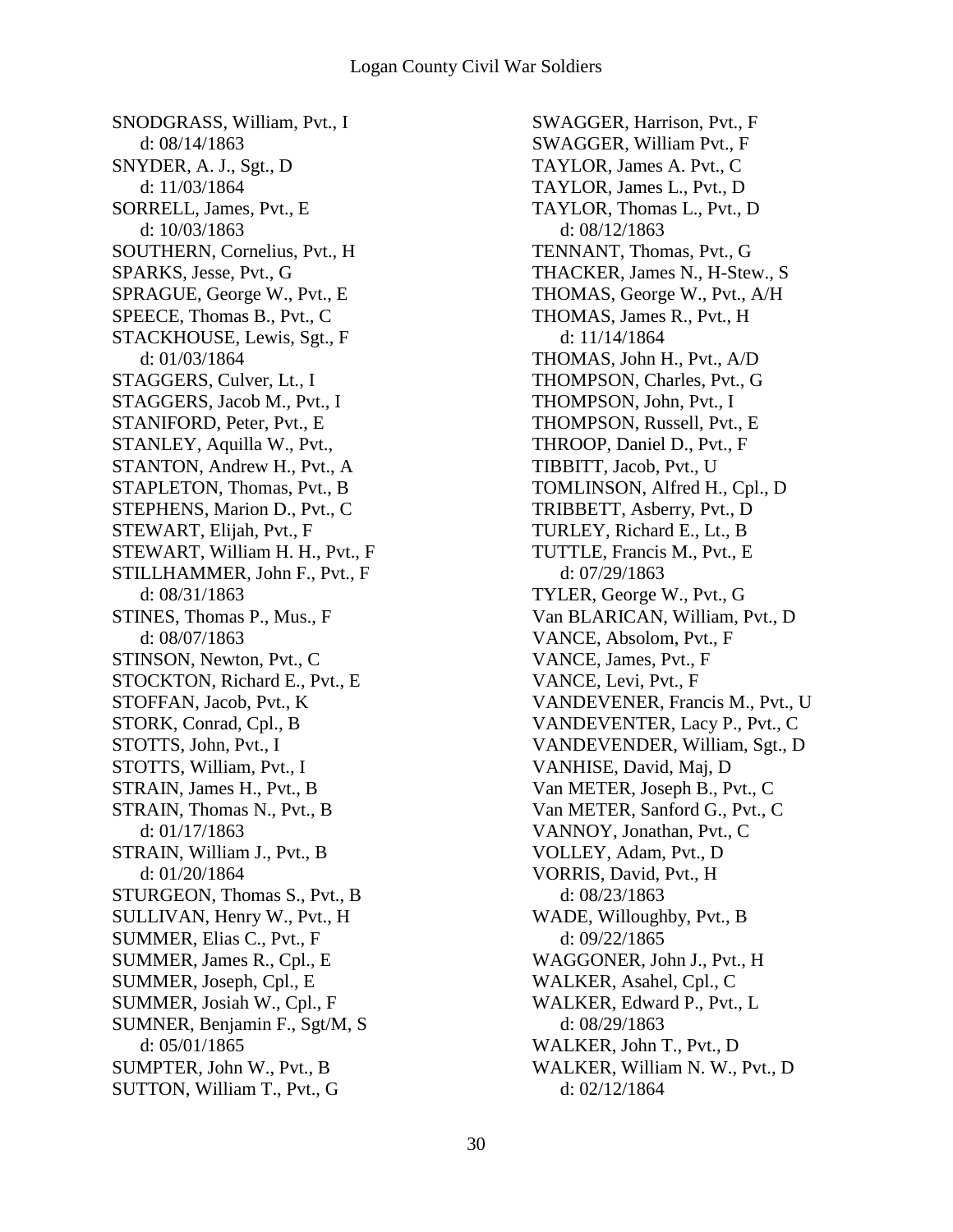WALLACE, William R., Pvt., I WALTMAN, William, A., Pvt., E WARDEN, Aaron, Pvt., I WARRICK, William, Pvt., C d: 02/25/1863 WATSON, William T., Pvt., H WEAVER, Hiram, Pvt., C WEBB, Augustin M., Cpl., C WEBSTER, Edward D., Sgt., H WEBSTER, William C., Pvt., E WELLER, Charles, Pvt., H WELSH, Christopher, Pvt., I d: 08/19/1863 WELSH, John, Cpl., I WESMALER, John, Pvt., U WHALEY, William H., Cpl., C WHEELER, Charles W., Pvt., F d: 08/19/1863 WHITE, Francis M., Pvt., E WHITE, William, Sgt., H WHITLEY, James, Mus., H WHITNEY, Willard G., Sgt., E WIDELICH, Gottlieb, Pvt., H WIKLE, Henry, Pvt., F d: 10/(07/17)/1863 WIKOOP, Frederick, Pvt., H WILCOX, John, Pvt., I WILCOX, John B., Pvt., F WILCOX, John F., Pvt., A d: 08/20/1864 WILCOX, Levi P., Pvt., F WILCOX, William, Pvt., I WILLIAMS, Benjamin, Capt., G d: 01/01/1864 WILLIAMS, E. R. Pvt., E WILLIAMS, Jacob, Mus., D WILLIAMS, Preston, Pvt., G WILLIAMS, William E., Pvt., E WILLIAMSON, Essie, Pvt., G WILLIAMSON, Phocion, Pvt., G WILLOCK, Alfred, Pvt., H WILLOCKS, Robert, Cpl., G WILSON, Albert C., Pvt., D WILSON, James, Pvt., G WILSON, Jenkins, Cpl., I WILLSON, Robert, Pvt., F

WILSON, William, Pvt., F WOLCOTT, Albert, Pvt., E WOLCOTT, John, Pvt., E WOLFS, George, Pvt., E d: 11/20/1864 WOMELDORF, Warren, Pvt., H WOOD, Charles, Pvt., B WOODS, John, Pvt., G WOODS, John S., Pvt., C WOOLEN, John, Pvt., G d: 07/14/1863 WORLEY, John E., Pvt., H WORTHINGTON, Eugene A., Pvt., E WORTHINGTON, Henry C., Lt., E WRIGHT, Jacob S., Cpl., H WRIGHT, James, Pvt., I WYATT, George B., Pvt., K WYLIE, J. E., Pvt., D YATES, James L., Sgt., C YELTON, Jasper M., Cpl., G YOUNG, Lorenzo, Pvt., C YOUNG, Pinkney, Pvt., G YOUNG, Thomas, Pvt., B YOUNG, William, Pvt., G ZELLERS, Elijah O., Pvt., I d: 08/24/1863 ZOLLERS, Damascus, Pvt., F ZOLLERS, Linzy, Wag, F ZOTTER, Jacob, Pvt., I

# **107TH ILLINOIS INFANTRY VOL**

RUNNELS, George, Pvt., D d: 01/22/1863

### **108TH ILLINOIS INFANTRY VOL**

BOWERS, Reuben, Pvt., K BROWN, Isaac C., Lt., H BROWN, Jacob, Pvt., H d: 11/27/1863 GARDNER, Leonard, Pvt., H LITTLE, William, Sgt., H ORM, Robert M., Pvt., H PAGE, James H., Pvt., D d: 01/29/1863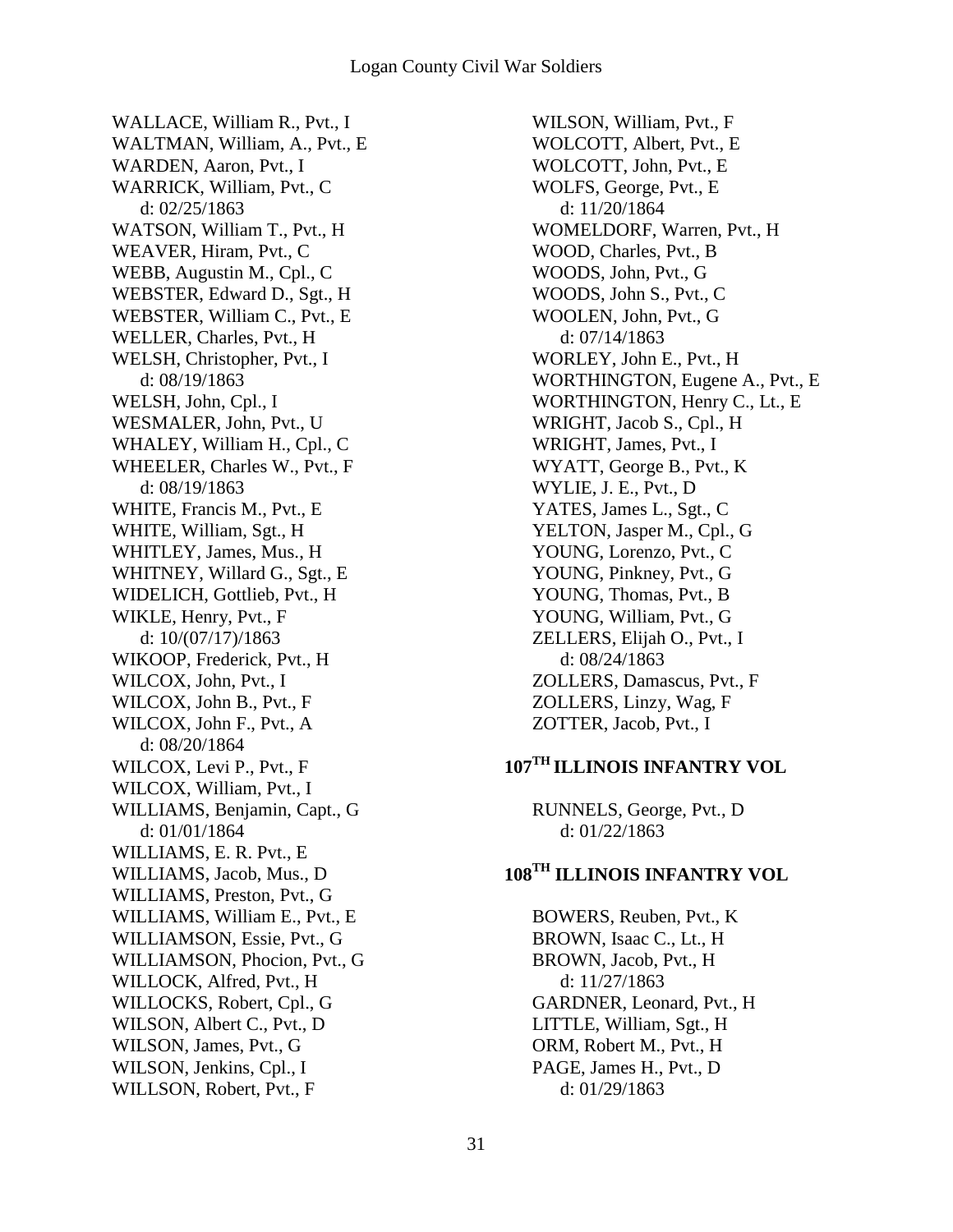### **113TH ILLINOIS INFANTRY VOL**

DAMON, Henry E., Pvt., B MARCUM, Zachariah, Pvt., C SPINDLER, William W., Pvt., F d: POW 09/18/1864

### **114TH ILLINOIS INFANTRY VOL**

ALLEN, Job, Cpl., C BRONSON, Augustus J., HStew., C FENTON, Charles W., Pvt., I d: 02/25/1865 FENTON, Joseph, Pvt., I d: 01/24/1864 MYER, John, Pvt., I POINTER, W. H., Sgt., H d: 04/17/1864 SCROGGINS, Barton, Pvt., KIA 12/16/1864 SCROGGIN, James, Pvt., I SCROGGIN, Jefferson, Cpl., I SHERRY, William, Pvt., I d: 07/22/1863 SHRIVER, William H., Pvt., I d: 05/22/1863 SMITH, William H., Pvt., I

# **115TH ILLINOIS INFANTRY VOL**

FARMER, Bynum, Pvt., H GOODALE, Simon, Pvt., H GREEN, John T., Pvt., H GREEN, William H., Pvt., H JONES, John Y., Pvt., H d: 02/09/1863 PUGH, Leander, Pvt., H REID, John F., Pvt., H d: 05/17/1863 ROBINSON, Gifford S., Pvt., H TROLLOPE, Wesley, Pvt., H TROLLOPE, William, Pvt., H

# **117TH ILLINOIS INFANTRY VOL**

CONKLIN, Thomas, Pvt., A DALBY, Milo, Pvt., A KILLEN, William, Sgt., A MASON, David, Pvt., A d: 01/07/1865 ROACH, J. Needham, Sgt., A d: 07/03/1861 WEST, Andrew P., Pvt., A WISMILLER, John, Pvt., A WOODS, William, Pvt., A

# **120TH ILLINOIS INFANTRY VOL**

ZACHARIAH, Marcum, Pvt.,

# **127TH ILLINOIS INFANTRY VOL**

ALLEN, Jacob W., Cpl., H NIBLICK, John H., Pvt., B d: 07/30/1864 NISWANGER, James, Pvt., A

# **133TH ILLINOIS INFANTRY VOL**

BLACKBURN, James F., Pvt., BORUFF, Daniel W., Pvt., C MILLS, Thomas R., Pvt., C MORE, Francis M., Pvt., E NEWMAN, Jesse, Pvt., B ORENDORFF, Alfred, Capt., I RILLING, Frank, Pvt., C SCHMICKY, William, Pvt., C SOUTHERN, James N., Pvt., C WHIPP, David L., Pvt., B

### **137TH ILLINOIS INFANTRY VOL**

MARTIN, George B., Sgt., D

# **145TH ILLINOIS INFANTRY VOL**

ARCHER, William F., Pvt., H ATTERBERRY, William Pvt., D BAKER, Owen D., Pvt., D BARRICK, Gideon, Pvt., D BARRY, Joseph M., Pvt., H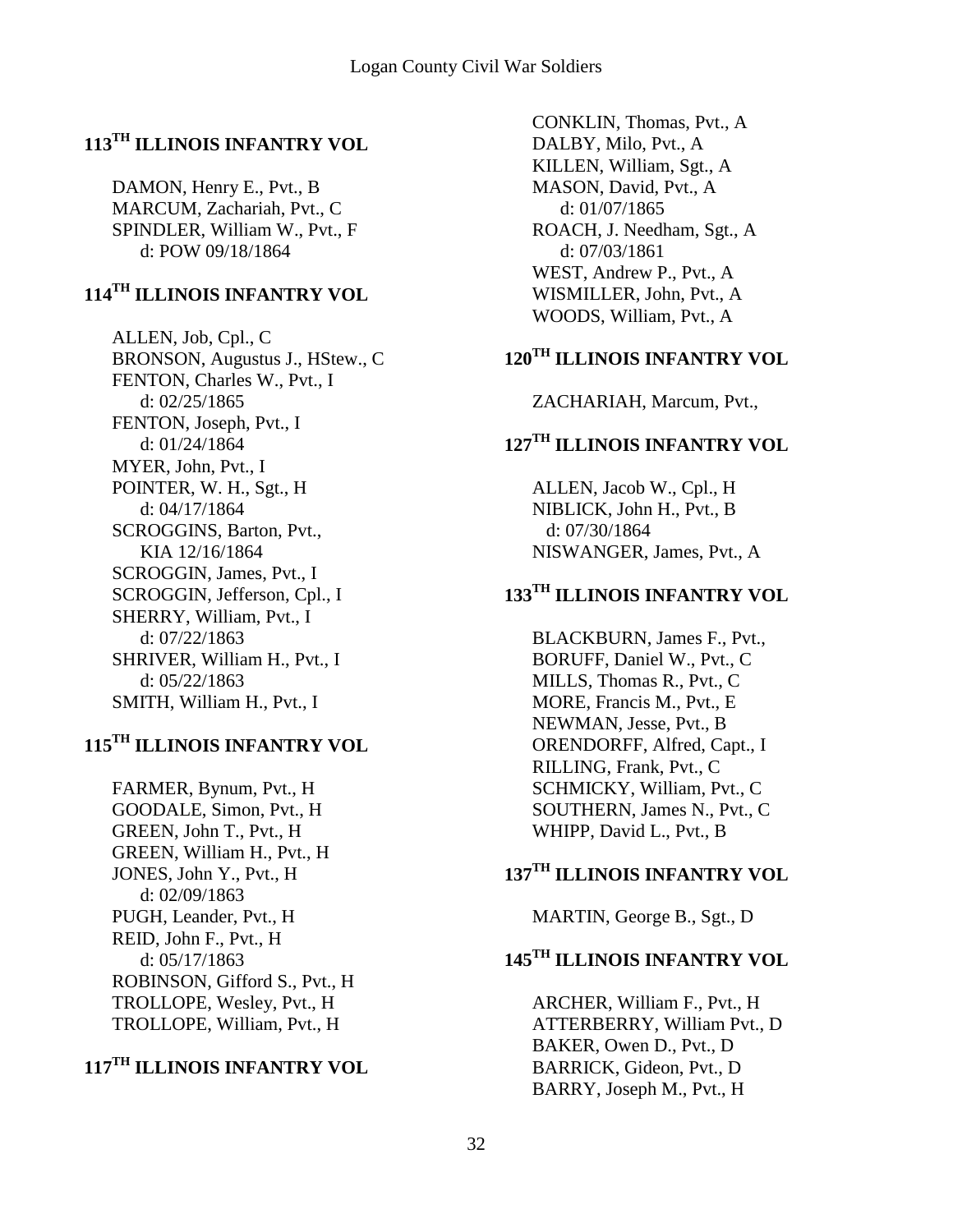BARTON, William, Cpl., K BATES, William H, Pvt., D BEAN, John H., Pvt., H BEAR, Charles, Pvt., D BEEZLEY, James W., Pvt., D BELL, Solomon, Pvt., D BEVANS, Milton D., Cpl., D BISHOP, James M., Pvt., H BLAND, Leroy, Pvt., D BLATTER, George, Pvt., D BLATTER, John A., Pvt., D BOGARDUS, Adam H., Capt., H BOZARTH, Lewis, Cpl., D BROCK, James K., Pvt., D BRYAN, Robert T., Pvt., D BURDICK, Henry C., Cpl., H BURK, Bartlett, J., Pvt., H BURK, John L., Pvt., H CAMPBELL, James Pvt., K CANDY, James R., Pvt., K CAPPS, Jabez M., Pvt., D CARNAHAM, Robert L., Pvt., D CAVENAUGH, John, Pvt., D CHEEK, Thomas J., Pvt., D CHURCH, Fred A., Pvt., D CHURCH, Ira A., Capt., D CLARK, Charles, Pvt., K COMSTOCK, Elijah M., Pvt., D CONOVER, Governor, Pvt., D COVERT, John J., Sgt., D CRANG, Edwin, Sgt., H CRANG, William, Cpl., H DALBY, Joseph J., Pvt., H DANA, Loren C., Pvt., H DARNELL, John M., Cpl., H DAVIS, Frank J., Pvt., D DRAKE, Zachary T., Pvt., H DUNN, Daniel C., Cpl., D DYE, William H., Pvt., H EDWARDS, James, Cpl., K ELDER, George W., Pvt., D EWING, John H., Sgt., D d: 07/13/1864 EWING, William, Pvt., D FLENNIKER, James, Sgt., D FRANTZ, Lemon, Pvt., D

FRANTZ, William M., Pvt., D GILCHRIST, William J., Pvt., D GOLDEN, John L., Pvt., H GREEN, Samuel F., Pvt., D GROGAN, Andrew J., Pvt., H GROVES, George W., Cpl., I GROVES, Jonathan H., Cpl., I GUYER, John P., Cpl., H HAMMETT, Sebastian R., Pvt., D HANNIG, John, Pvt., D HARRISON, John B., Pvt., D HELLYER, David, Pvt., K HILLMAN, John A., Pvt., H HOGAN, William, Pvt., D HOWARD, Thomas M., Pvt., D HUDSON, John W., Pvt., D HUSKINS, Arnold, Pvt., H JONES, Lewis, Pvt., D JUDY, John Henry, Pvt., D KAVANAUGH, Bryan, Pvt., H KECKLER, Harrison, Sgt., H KNAPP, Colby Murry, Cpl., D KNOWLES, John F., Cpl., H LaFORGE, Martling R., Pvt., D LARISON, Samuel H., Lt., D LAWRENCE, Roland W., Pvt., D LEMON, Robert, Pvt., D LONGWORTH, D. N, Pvt., D LOOSE, Arthur H., Cpl., D MACK, Dudley, Pvt., D MARTENA, Granville, Pvt., H MARTIN, Henry, Pvt., H MASON, John G., Pvt., D McAFEE, Charles T., Cpl., D McCARTY, Thomas, Pvt., H McGAHAN, William, Pvt., D McLEMORE, William, Pvt., H McMASTERS William C., Cpl., H MILLS, William B., Cpl., D MOORE, Thomas, Pvt., H MORGAN, John, Lt., H MORMAN, Laban F., Pvt., D MORRIS, William, Lt., H MORRIS, William P., Pvt., D NICHOLASON, David T., D d: 7/24/1864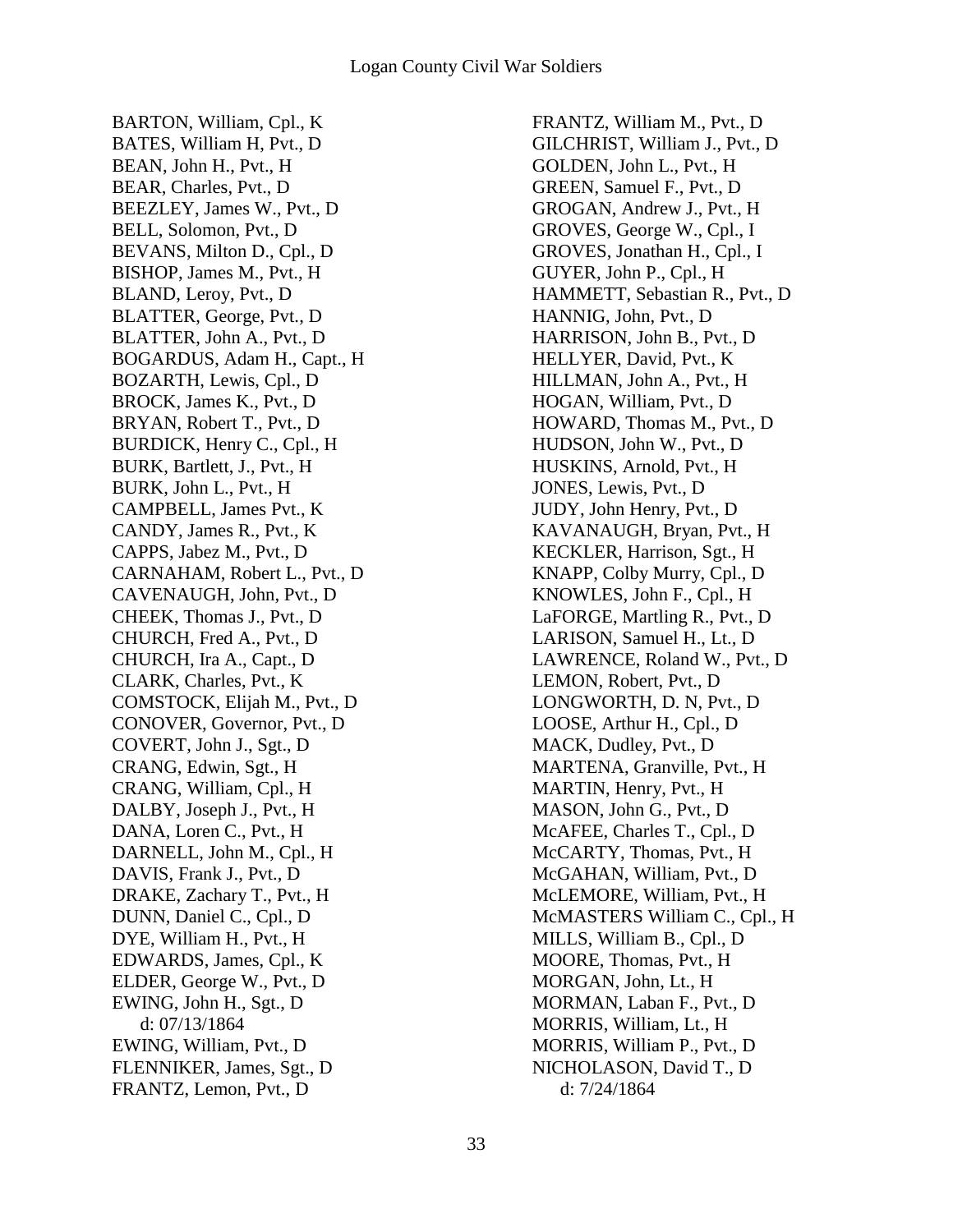NICHOLSON, Charles A., Pvt., K NICHOLSON, Charles L., Pvt., K d: 09/24/1864 NICHOLSON, Frank V., Pvt., K NORTON, John Q., Pvt., D d: 07/26/1864 PALMER, James, Lt., D PATTEN, Thomas Y., Pvt., H PAULIN, Milton, Pvt., D PERRITON, John S., Sgt., D PERRY, Thomas, Pvt., H PHILLIPS, Thomas F., Pvt., D PHILLIPS, William F., Pvt., D PRACHT, Frederick C., Lt., D PRIOR, Joseph M., Lt., K PUFFINBARGER, Andrew, Pvt., H PUFFINBARGER, M. J., Pvt., H REESE, Joseph T., Pvt., H REYNOLDS, Thomas A., Pvt., D RICKARDS, John W., Cpl., H RUCHTI, George, Pvt., H SHEETS, William T., Pvt., H SHORES, Alexander, Pvt., D SHOWALTER, Joseph W., Pvt., D SMITH, Buell F., Pvt., D SMITH, David, Pvt., D SMITH, John, Cpl., H SMITH, John, Pvt., H STOUT, John, Pvt., D d: 06/26/1864 STURGEON, Davis, Pvt., H SWALLOWS, Samuel M., Pvt., K SWEENEY, Michael M., Pvt., H TAYLOR, Charles W., Pvt., D TAYLOR, James M., Pvt., D TEEL, Albert, Sgt., D THOMAS, Henry, Pvt., D THOMPSON, Jacob, Cpl., H d: 09/08/1864 TOMPKINS, Charles, Pvt., H TURRILL, Henry W., Pvt., K TURRILL, William G., Pvt., K WASHBORN, Henry, Cpl., D WHEELER, John T., Pvt., H WILEY, Isaac, Pvt., H WILEY, Jefferson, Pvt., H

WILLIAMSON, Thomas, Cpl, D WOLAND, Solomon J., Cpl., D ZUMWALT, Daniel, Pvt., D ZUMWALT, James F., Pvt., D

# **149TH ILLINOIS INFANTRY VOL**

HOEARAN, Joseph, Pvt., A HOEARAN, Martin, Pvt., A

# **150TH ILLINOIS INFANTRY VOL**

HUMPEL, John, Pvt., I JAMES, Condley M., Pvt., I McGRAW, Roger, Pvt., A MILLER, Jacob, Pvt., I MURRAY, John, Pvt., A

# **152ND ILLINOIS INFANTRY VOL**

ARNOLD, Richard N. Pvt., I CHAPMAN, William, Pvt., D DUGGER, John W., Lt., I GRIMES, Albert L., Pvt., A HARKREADER, James H., Pvt., D JONES, Lowry, Pvt., I KERR, George W., Lt., I JONES, Lowry, Pvt., I RODGERS, Joseph J., Sgt., D

# **154TH ILLINOIS INFANTRY VOL**

HETZLER, John, Pvt., G INMAN, James, Pvt., G LEE, Rynhart, Pvt., G McKEET, Louis, Pvt., G MUSGRAVE, Samuel W., Pvt., G RHOADES, James B., Pvt., G TOTMAN, Levi, Pvt., G

# **155TH ILLINOIS INFANTRY VOL**

BRIMBY, Leonard, Pvt., D CORA, David, Pvt., D DAGETT, William W., Pvt., D d: 03/26/1865